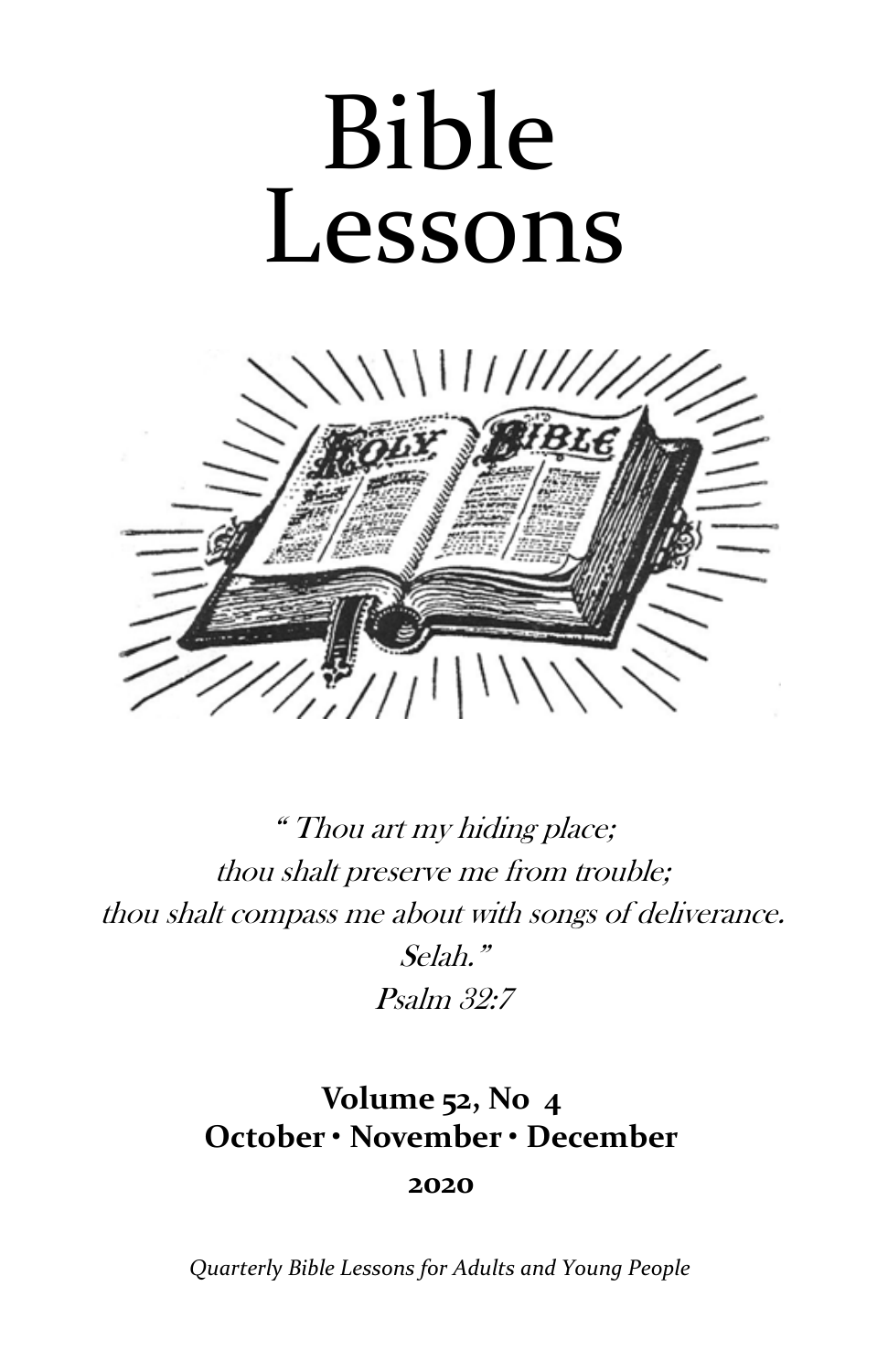# **Bible Lessons for Adults and Young People**

| Volume 52                |              | October • November • December      | No. 4 |
|--------------------------|--------------|------------------------------------|-------|
| <b>Table of Contents</b> |              |                                    |       |
| <b>DATE</b>              |              | <b>LESSON TITLE</b><br><b>PAGE</b> |       |
| Oct                      | 4            |                                    | 1     |
|                          | 11           |                                    | 9     |
|                          | 18           |                                    | 14    |
|                          | 25           |                                    | 18    |
| Nov                      | $\mathbf{1}$ |                                    | 25    |
|                          | 8            |                                    | 30    |
|                          | 15           |                                    | 36    |
|                          | 22           |                                    | 41    |
|                          | 29           |                                    | 46    |
| <b>Dec</b>               | 6            |                                    | 51    |
|                          | 13           |                                    | 56    |
|                          | 20           |                                    | 61    |
|                          | 27           |                                    | 66    |

*Publishing the Bible truths in the interest of Jesus Christ and His Church. In this issue: Reflections contributed by Bro. Harlan Sorrell, Bro. Fari Matthews, Sis. LaDawna Adams, Bro. James Bell, Bro. Darrell Johnson, and Sis. Angela Gellenbeck.* 

# **NOTICE**

The Bible Lessons are published by CHURCH OF GOD TODAY **Phone: (859) 319-9721. (Please leave text or voice message.)** Lessons are available free of charge online at <churchofgodtoday.com> and can be downloaded for printing in booklet or other format. Website editor: Angela Gellenbeck

If you would like printed copies mailed to you, please contact Bro. Edgar Martens, 2200 Edwards Avenue, Muscle Shoals, AL 35661 **Phone (318) 402-9592**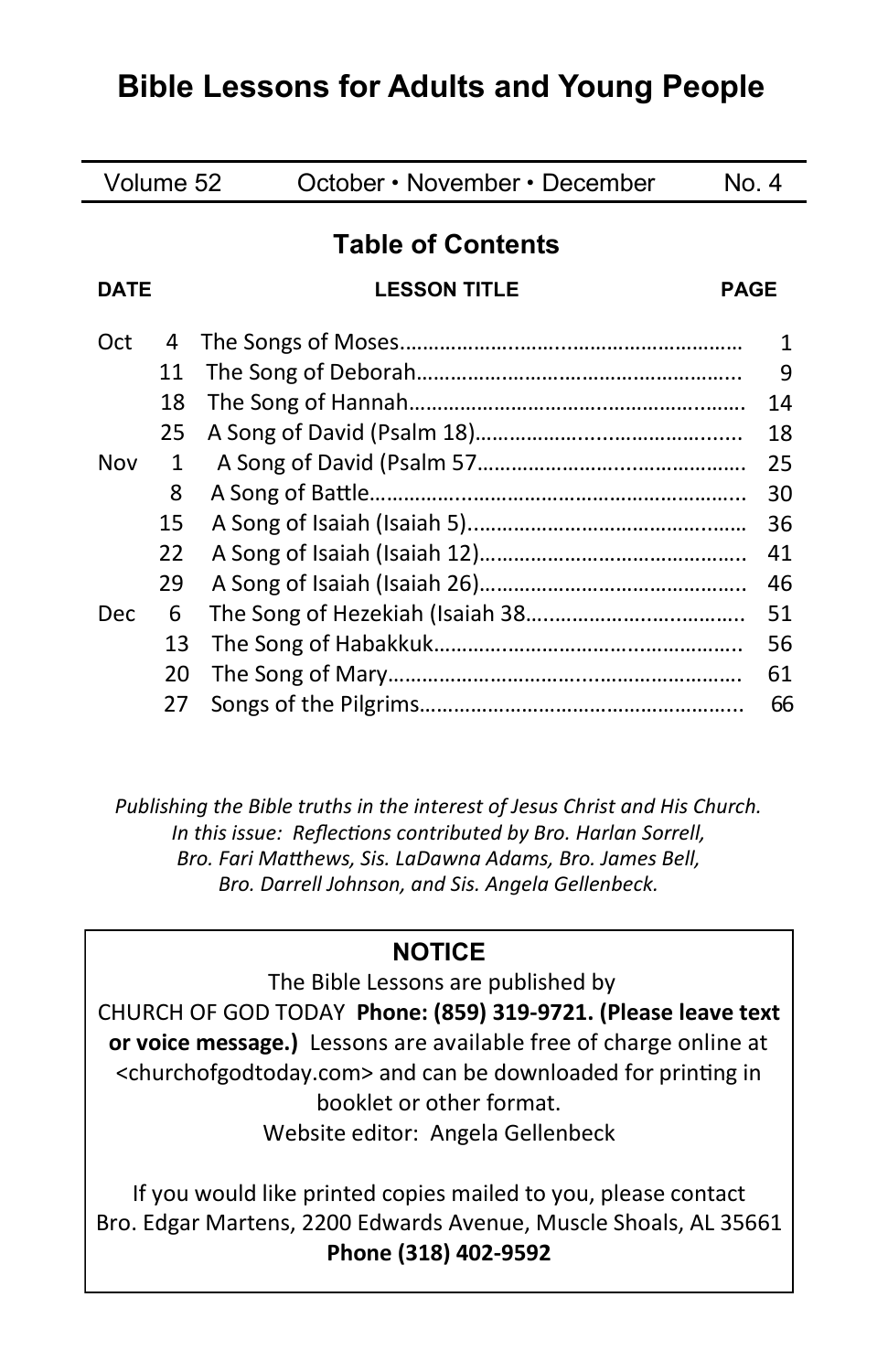#### **THEME FOR BIBLE LESSONS 4TH QUARTER 2020**

#### *SONGS OF THE SAINTS*

Recent trials in my life have brought many scriptures to mind containing inspired songs God has given to the saints in times of trouble, times of extreme need, times of battle, wilderness times, fiery furnace times, and prison times. There were happy occasions, solemn, momentous occasions, and celebratory occasions, where God inspired jubilation and praise or repentance and lamentation.

The times of inspiration certainly did not stop with the Bible stories. Down through the history of Christianity, it has been the songs—the songs, the songs!—that have memorialized the saints in their trials and triumphs. In this issue we will highlight a few of them and the stories behind them. It is my fervent prayer that the studies of these songs will prove a great blessing to the people of God in this last quarter of 2020.

To view and/or listen to the entire song (and sheet music, if available) featured in the Reflections section of each lesson, please visit the lesson blog post on churchofgodtoday.com.

—Sis. Angela Gellenbeck

#### **OCTOBER 4, 2020**

#### **THE SONGS OF MOSES (Exodus 15 and Deuteronomy 32)**

#### *The Song of Triumph at the Red Sea*

**Exodus 15:1** Then sang Moses and the children of Israel this song unto the LORD, and spake, saying, I will sing unto the LORD, for he hath triumphed gloriously: the horse and his rider hath he thrown into the sea.

**2** The LORD is my strength and song, and he is become my salvation: he is my God, and I will prepare him an habitation; my father's God, and I will exalt him.

**3** The LORD is a man of war: the LORD is his name.

**11** Who is like unto thee, O LORD, among the gods? who is like thee, glorious in holiness, fearful in praises, doing wonders?

**12** Thou stretchedst out thy right hand, the earth swallowed them.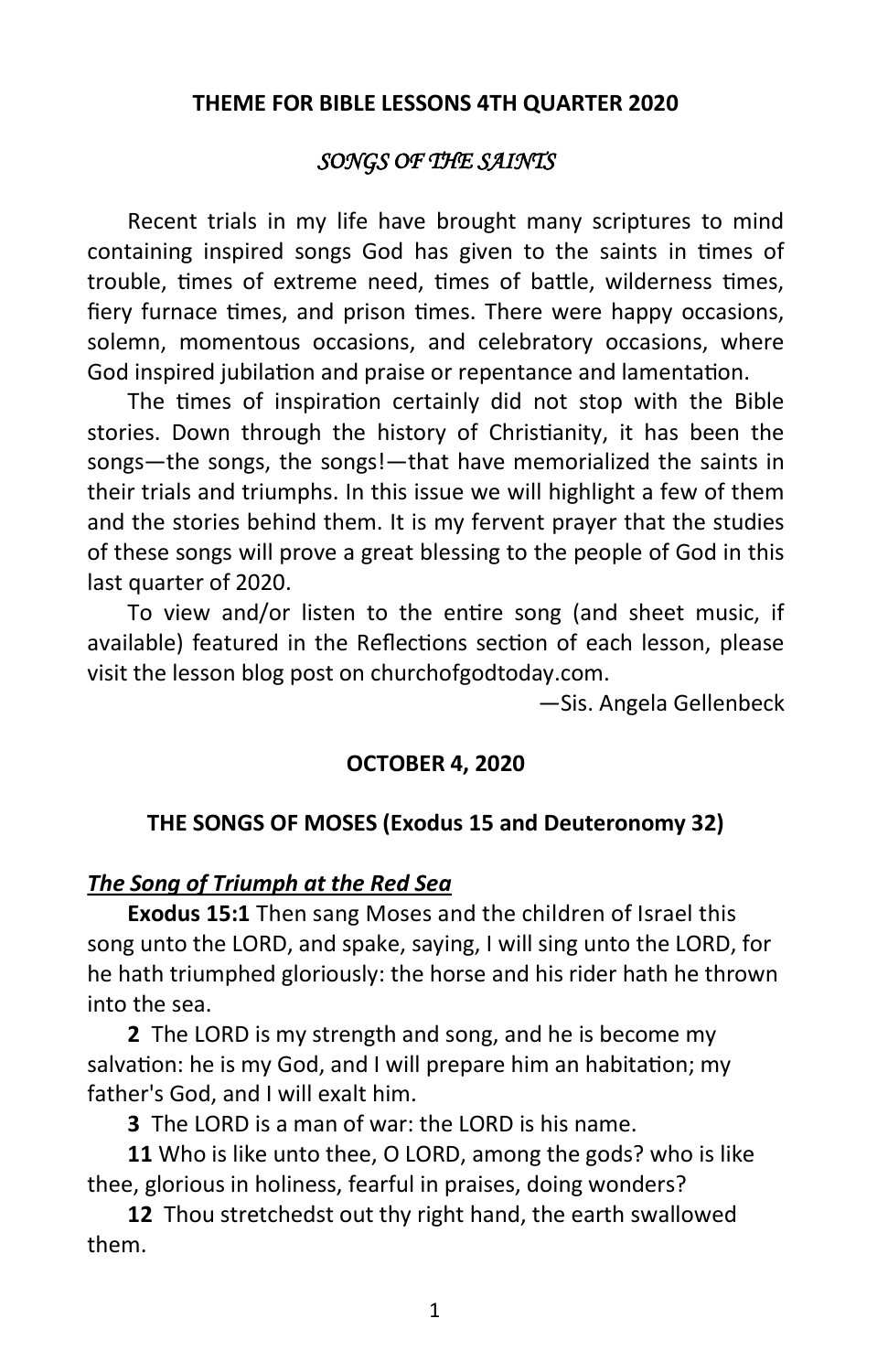**13** Thou in thy mercy hast led forth the people which thou hast redeemed: thou hast guided them in thy strength unto thy holy habitation.

**17** Thou shalt bring them in, and plant them in the mountain of thine inheritance, in the place, O LORD, which thou hast made for thee to dwell in, in the Sanctuary, O Lord, which thy hands have established.

**18** The LORD shall reign for ever and ever.

# *The Last Song of Moses*

**Deuteronomy 32:1** Give ear, O ye heavens, and I will speak; and hear, O earth, the words of my mouth.

**2** My doctrine shall drop as the rain, my speech shall distil as the dew, as the small rain upon the tender herb, and as the showers upon the grass:

**3** Because I will publish the name of the LORD: ascribe ye greatness unto our God.

**4** He is the Rock, his work is perfect: for all his ways are judgment: a God of truth and without iniquity, just and right is he.

**6** Do ye thus requite the LORD, O foolish people and unwise? is not he thy father that hath bought thee? hath he not made thee, and established thee?

**9** For the LORD'S portion is his people; Jacob is the lot of his inheritance.

**10** He found him in a desert land, and in the waste howling wilderness; he led him about, he instructed him, he kept him as the apple of his eye.

**11** As an eagle stirreth up her nest, fluttereth over her young, spreadeth abroad her wings, taketh them, beareth them on her wings:

**12** So the LORD alone did lead him, and there was no strange god with him.

**29** O that they were wise, that they understood this, that they would consider their latter end!

**39** See now that I, even I, am he, and there is no god with me: I kill, and I make alive; I wound, and I heal: neither is there any that can deliver out of my hand.

**40** For I lift up my hand to heaven, and say, I live for ever.

**41** If I whet my glittering sword, and mine hand take hold on judgment; I will render vengeance to mine enemies, and will reward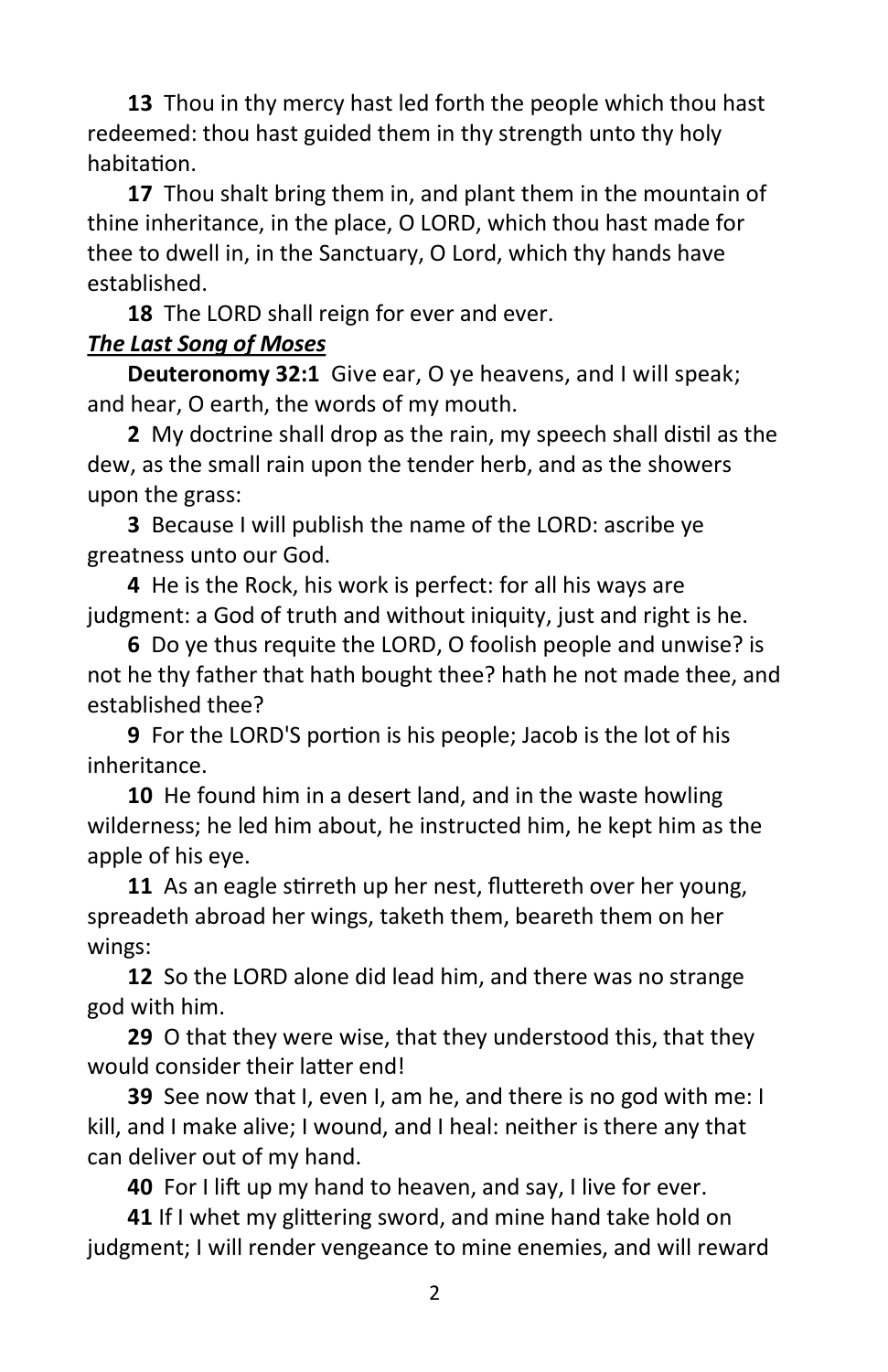them that hate me.

**43** Rejoice, O ye nations, with his people: for he will avenge the blood of his servants, and will render vengeance to his adversaries, and will be merciful unto his land, and to his people.

**MEMORY VERSE:** The LORD is my strength and song, and he is become my salvation: he is my God, and I will prepare him an habitation; my father's God, and I will exalt him. He is the Rock, his work is perfect: for all his ways are judgment: a God of truth and without iniquity, just and right is he. —**Exodus 15:2** and **Deuteronomy 32:4**

**CENTRAL THOUGHT:** The song of Moses and the children of Israel after the Lord delivered them at the Red Sea is a song of deliverance and a prophecy of God's future plans for His people. Moses' final song contains three main thoughts: the faithfulness of God contrasted with the faithlessness of Israel; the necessary chastisement by God; and God's mercy and compassion upon the humbled condition of His people.

#### **WORD DEFINITIONS**

Exodus 15:1 "Then sang Moses": "This song is the most ancient we know of. It is a holy song, to the honour of God, to exalt his name, and celebrate his praise, and his only, not in the least to magnify any man. Holiness to the Lord is in every part of it. It may be considered as typical, and prophetical of the final destruction of the enemies of the church" (*Matthew Henry*). "This song is, by some hundred years, the oldest poem in the world" (*Jamieson-Fausset-Brown Bible Commentary*).

Exodus 15:2 "I will prepare him an habitation": possibly, "I will build him a sanctuary," but some commentators connect the verb with a root meaning "beautiful," and translate, "I will glorify him," or "I will declare his beauty and his praise." Whether it alludes to the tabernacle soon to be built or looks farther ahead to the times of the Messiah when His people would be His sanctuary and be filled with His glory and beauty, both meanings would be prophetic of the worship and praise of Jehovah. "My father's God": translated as both "my God is my Father" and "my forefathers' God."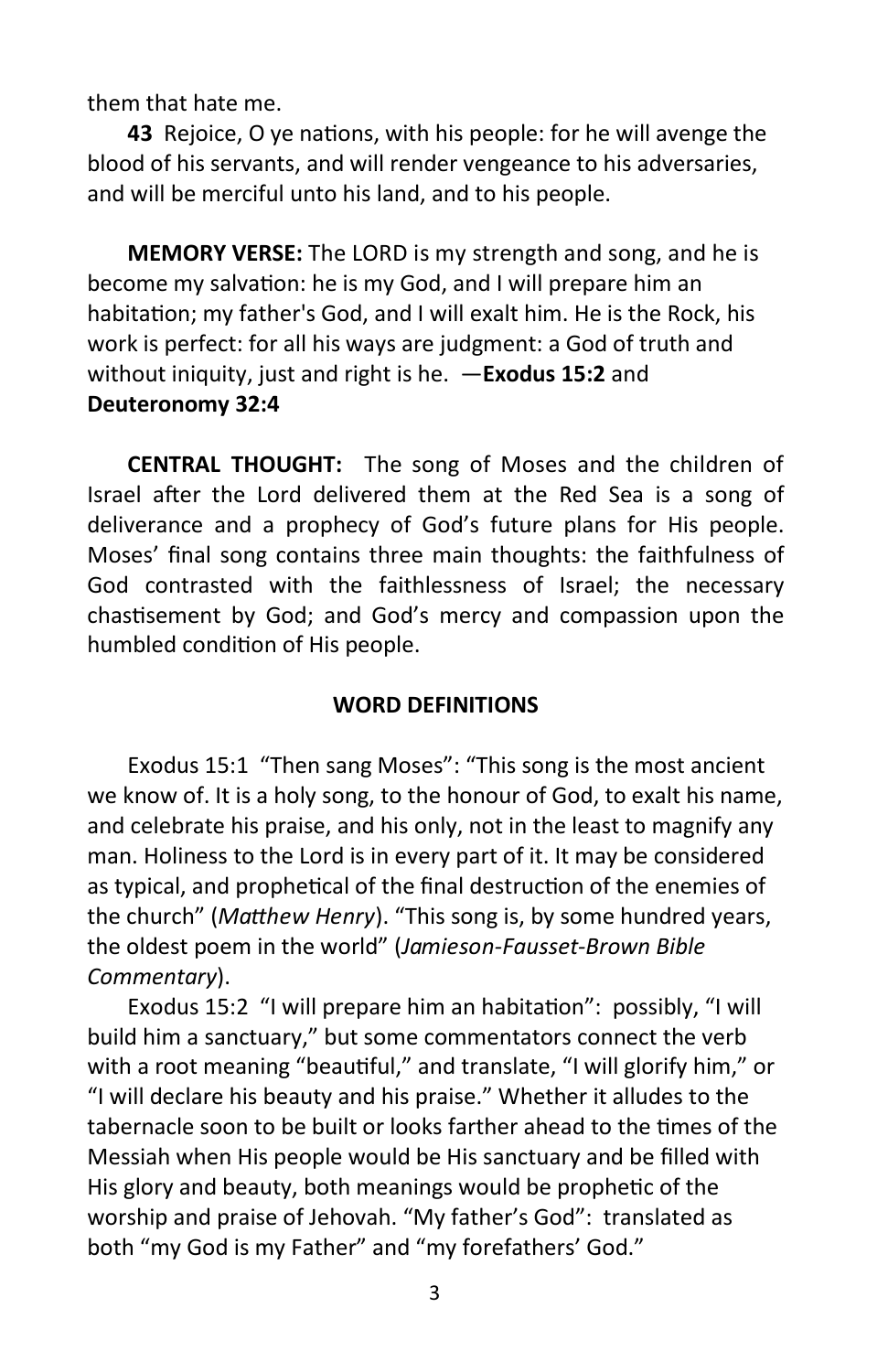Exodus 15:3 "Man of war": the hero of the battle; a heavily armed soldier. This term has been used for powerful warships from the 16th to the 19th centuries, which were equipped with as many as 124 cannons. The name is also used for a venomous siphonophore, an animal made up of a colony of organisms working together. The Portuguese man-of-war gets the name from the uppermost of its four polyps, which floats above the water and resembles the ancient warship at full sail. The man-of-war's second organism consists of long, thin tendrils which dangle below in the water, averaging thirty feet long. These are covered in venom-filled nematocysts, which kill and paralyze fish and other small creatures. These examples illustrate the deep meaning of "man of war." Our God is almighty, allpowerful, and His weapons are deadly to His enemies!

Exodus 15:12 "The earth swallowed them": "It is very likely there was also an earthquake on this occasion, and that chasms were made in the bottom of the sea, by which many of them were swallowed up, though multitudes were overwhelmed by the waters, whose dead bodies were afterward thrown ashore. The psalmist strongly intimates that there was an earthquake on this occasion (Psalm 77:18): 'The voice of thy thunder was in the heaven: the lightnings lightened the world: the earth trembled and shook'" (*Clarke's Commentary*).

Deuteronomy 32:4 "He is the Rock" (or, simply, "The Rock!"): origin; fountain source; first cause. Used four times in this song. "No such combination of all the words for uprightness, sincerity, equity, and reliability is to be found elsewhere in all Scripture. This is the character of the Rock. This name of God (*Tzur*) is one of the characteristics of the song. The word occurs first in Exodus 17, where the Rock in Horeb was smitten; 'and that Rock was Christ.' " (*Ellicott's Commentary for English Readers*).

Deuteronomy 32:9 "The Lord's portion is his people; Jacob is the lot of his inheritance": "The men who welcome the divine love that goes through the whole world…and who therefore lovingly yield to the loving divine will, and take it for their law—these are the men whom He regards as His 'portion' and 'the lot of His inheritance.' So that 'God is mine', and that 'I am God's', are two ends of one truth; 'I possess Him,' and 'I am possessed by Him,' are but the statement of one fact expressed from two points of view" (*MacLaren's Expositions*). "What an astonishing saying! As holy souls take God for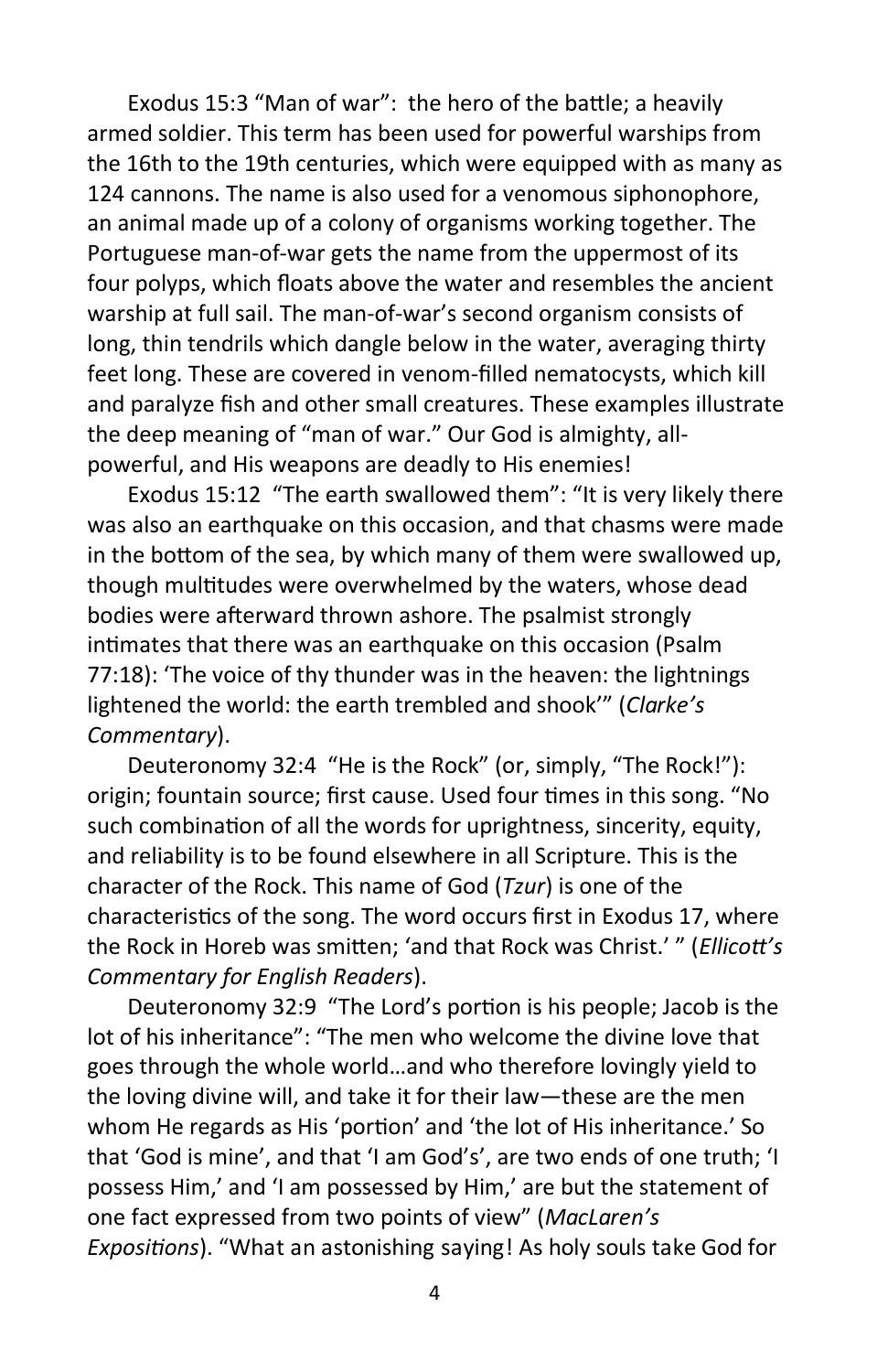their portion, so God takes them for his portion" (*Clarke's Commentary*).

Deuteronomy 32:10 "He led him about": the journey of Israel through the wilderness.

#### **LESSON BACKGROUND**

The details surrounding the first song in our lesson are found in Exodus 12, 13, and 14. God gave special preparation instructions to Israel before the tenth and final plague. The ritual of killing a lamb and painting the lintel and doorposts with its blood, cleansing the home of all leaven, and eating unleavened bread with the roast lamb and bitter herbs, was to be perpetuated as an annual feast—its establishment even created a new calendar for the Israelites. The people of God were to be packed and ready to travel as they anticipated the events of that final night.

At midnight the angel of death struck the land of Egypt, and every house which did not have the protection of blood was stricken with death of the firstborn. Even the firstborn of the beasts were killed. Pharaoh ordered Moses and Aaron to take the people of Israel, with their flocks and herds, and get out of Egypt. The Egyptian people urged them on, heaping them with gifts of gold, silver, jewels and clothing. They marched, six hundred thousand men, with women and children, on foot, led by a towering plume of cloud which turned into a glowing flame at night.

God led them around the warlike Philistine country to the wilderness at the bank of the Red Sea, surrounded on each side by mountains. There God warned Moses that Pharaoh would soon pursue after them. Sure enough, the people began to panic as they heard the approaching Egyptians. Moses stretched out his rod over the sea, assuring the people, "Stand still, and see the salvation of the Lord…The Lord shall fight for you, and ye shall hold your peace." All that night God sent an east wind that blew the stream into towering walls on either side. The pillar of fire removed and stood between the Egyptians and the Israelite camp, giving light to His people and darkness to their enemies. The Israelites began to move into the dry path God provided through the sea.

As they successfully made it to the other side, the Egyptians moved in to cross as well, and the scripture says that God looked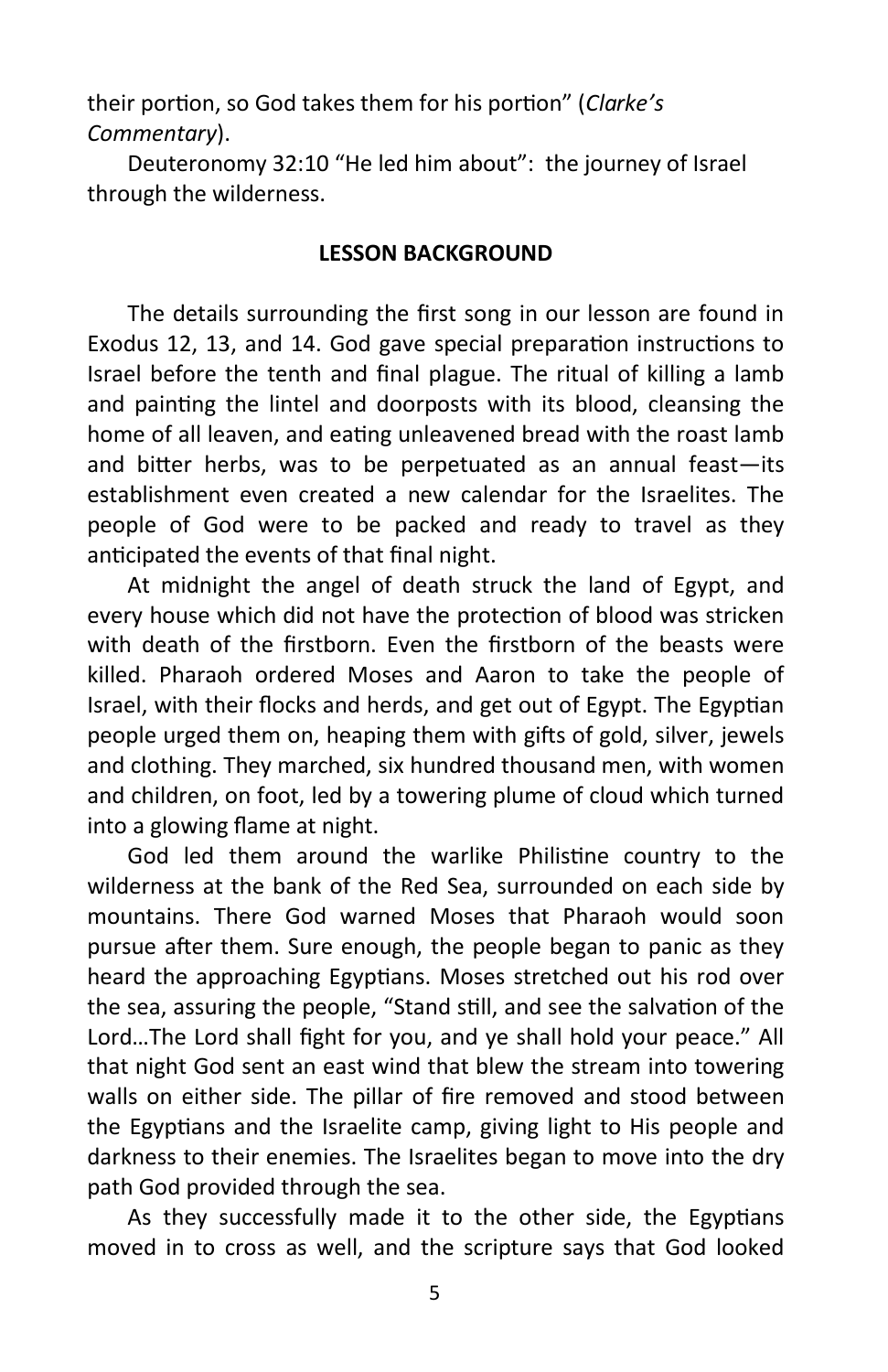through His towering, fiery shield at them and troubled their army, causing the wheels to fall off their chariots. They desperately tried to escape, but the Lord closed in the waters around them, and "there remained not so much as one of them." As Moses and the people viewed the dead Egyptians washing up on the shore, Moses broke out into this triumphant song, ending with the grand finale, "The Lord shall reign for ever and ever."

The song in Deuteronomy 32 describes first of all the character of God; the doctrine and gospel of His Word is the purest nutritive substance, as compared here to dew that is distilled upon the grass. His perfection, holiness, and deliverance are the theme of this last song, as they were in the first song.

Between verses 5 and 14, Moses tells of God's tender, loving care over Israel, using the example of an eagle nurturing and training its young. Verses 15-33 describe the character and the iniquity of the people, using a rebellious horse as an illustration. Israel's great apostasy is set forth in detail as a totally conditional prediction, only fulfilled in those who did not receive the warning. Verse 17 equates the idols they worshipped with demons.

In the 21st verse God foretells that the Gentiles would move Israel to jealousy by accepting Christ and coming into favor with the One the Israelites had rejected; this verse is quoted by Paul in Romans 10:19. In verse 27, He predicts the reaction of Israel's enemies, who, when they had conquered, would acknowledge that their own might had not overthrown God's people; God Himself had done it. It may be noted that Titus, upon destroying Jerusalem in its final overthrow, was so amazed at the strength of the city, he "acknowledged that if God had not delivered it into his hands, the Roman armies never could have taken it" (*Clarke's Commentary*).

The end of the song speaks of the mercy God would show His people, the avenging of the enemies who had spoiled his people, and the great mercy He would show the Gentiles through the gospel. Verse 43 is applied in Romans 15:9-10.

God spoke this song through Moses as he and Joshua stood in the door of the tabernacle with the pillar of cloud above them. When Moses was finished with the song, and the Levites had written it in a scroll, he commanded them to keep it with the ark of the covenant as a witness of God's judgments. Afterward he gave a blessing to the tribes of Israel and then left them, going up onto Mount Pisgah,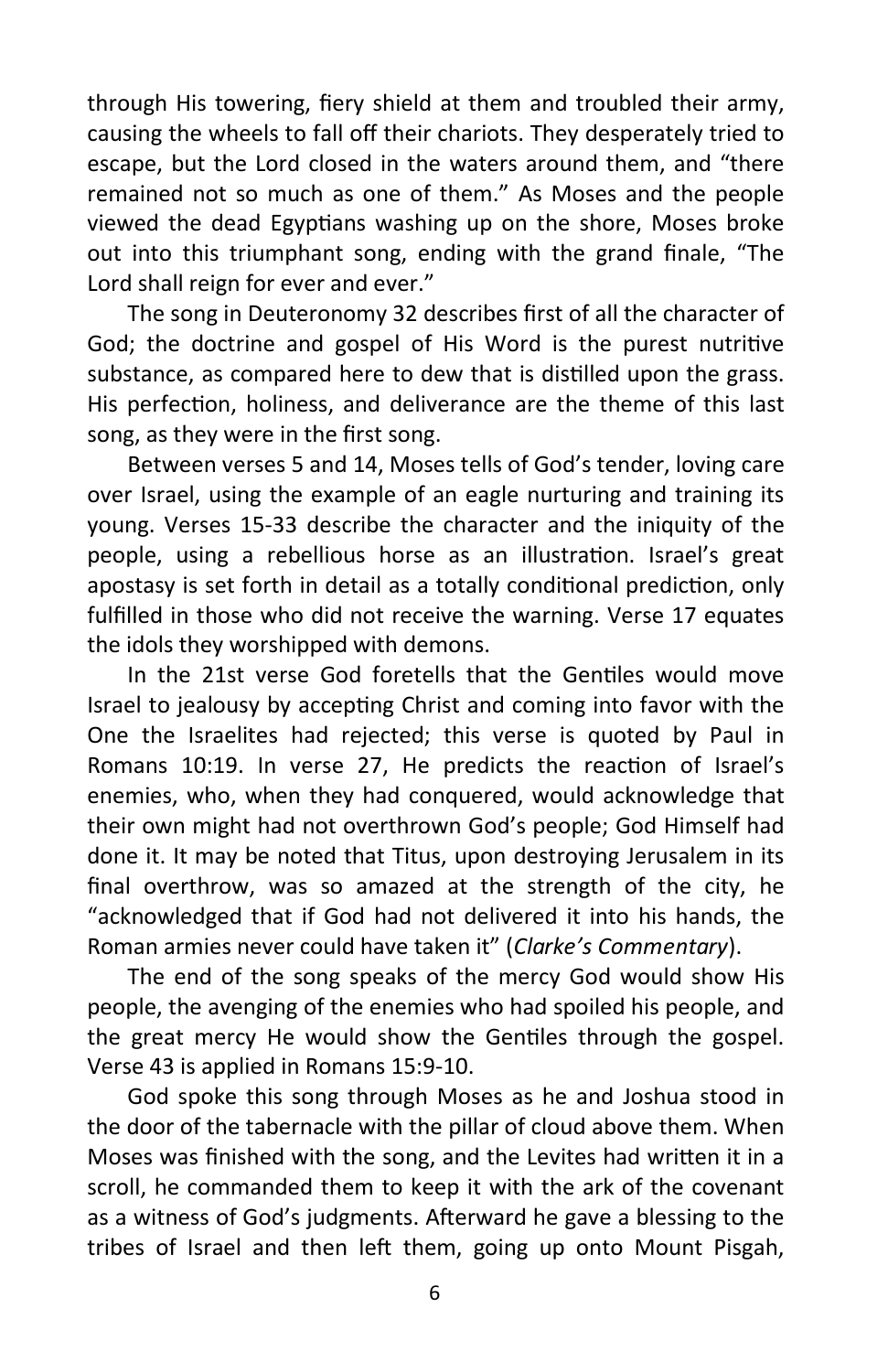where God showed him the grand vistas of Canaan before he died. There in those mountains God buried Moses, His servant, one hundred and twenty years old, a prophet like no one has known, "whom the LORD knew face to face."

—Sis. Angela Gellenbeck

## **DISCUSSION:**

- 1. Give a short summary of the events preceding the first song in our lesson.
- 2. What Divine purpose for God's people was mentioned three times in the song?
- 3. In Moses' last song, what title for God is mentioned in verses 4, 15, 18, and 31?
- 4. What bird is used to illustrate God's care for his people?
- 5. What prophecy is made concerning the Gentiles?

#### **COMMENTS AND APPLICATION**

Do you notice a theme in the songs of Moses? Besides the common theme of God's leadership and care for His people, it is God's holiness and power, as a golden line, that threads its way through both of these songs.

In Revelation 15, the holy saints of God who stand on the sea of glass mingled with fire, holding harps and rejoicing with victory over the beast, sing "the song of Moses the servant of God, and the song of the Lamb, saying, Great and marvellous are thy works, Lord God Almighty; just and true are thy ways, thou King of saints. Who shall not fear thee, O Lord, and glorify thy name? For thou only art holy: for all nations shall come and worship before thee; for thy judgments are made manifest."

"It is in the moments of highest inspiration, under the fullest manifestation of God's redeeming power, that His servants speak of His Holiness" (*Holy in Christ* by Andrew Murray). How amazing that from beginning to end, God's plan for mankind is never separated from His holiness and His judgments. As we continue our study, let us look for this same theme being repeated down through the ages in the songs of the saints.

—Sis. Angela Gellenbeck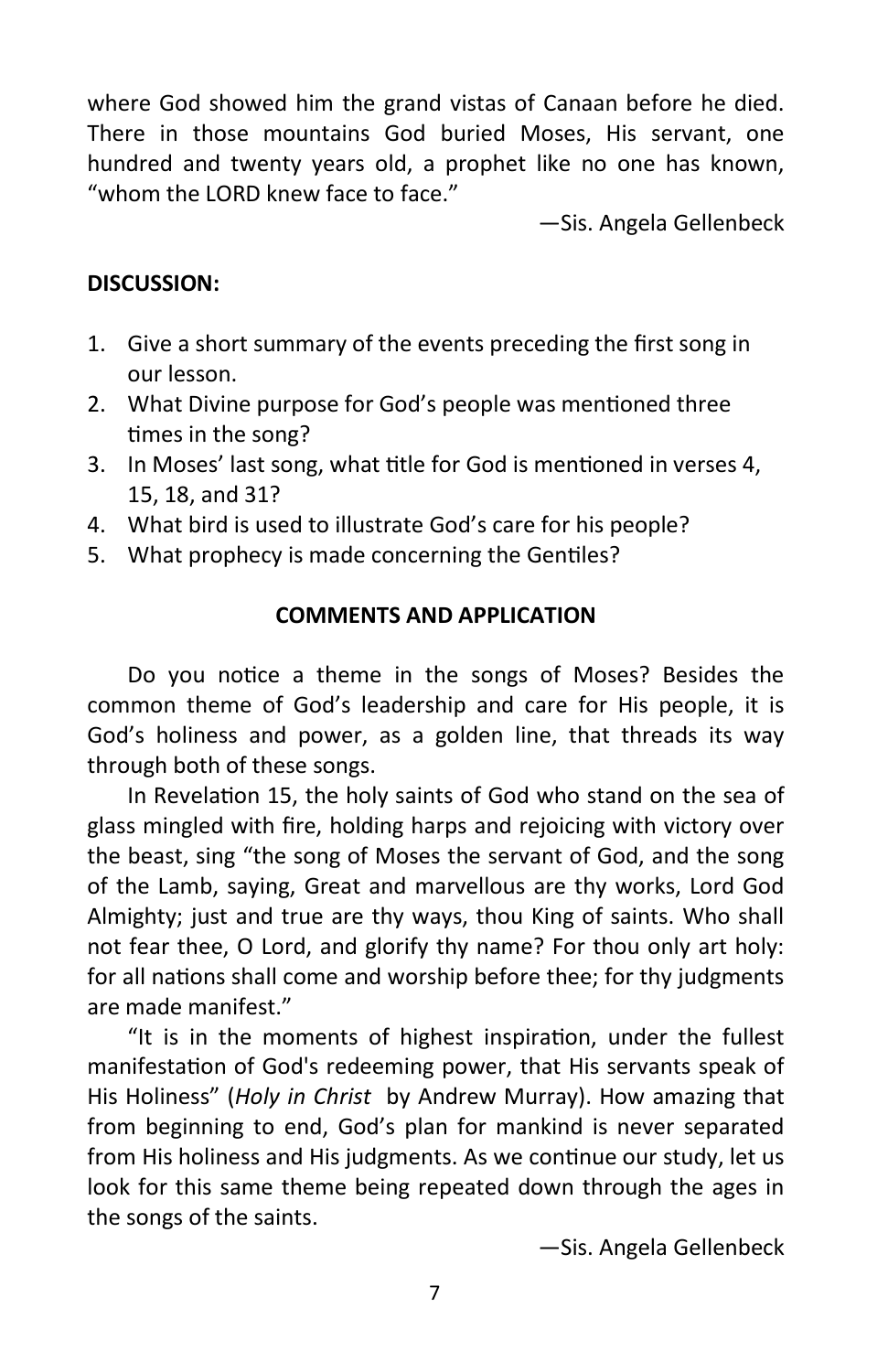#### **REFLECTIONS**

*"Come, Holy Ghost, our hearts inspire; Let us Thine influence prove: Source of the old prophetic fire, Fountain of life and love. "Come, Holy Ghost, for moved by Thee; The prophets wrote and spoke; Unlock the truth, Thyself the key; Unseal the sacred Book. "Expand Thy wings, celestial Dove, Brood o'er our nature's night; On our disordered spirits move, And let there now be light. "God, through Himself, we then shall know If Thou within us shine, And sound with all Thy saints below, The depths of love divine."*

 "Come, Holy Ghost, Our Hearts Inspire" by Charles Wesley uses two Scripture passages: the very first biblical reference to the Holy Spirit and one of the last. In Genesis 1:2, we find the Spirit involved in creation, hovering over the surface of the waters. The earth has just been described as formless and empty, but the Spirit oversees the ordering of our world. Light shines in the next verse, at God's command, and the rest of the chapter details the molding of a creation that God pronounced 'good.'

 "Toward the end of the New Testament, 2 Peter 1:19-21 urges readers to pay attention to the word of the prophets, like a lamp shining in a dark place. The prophets, Peter says, were not just making this stuff up. No, they were inspired by God, moved by the Holy Spirit.

 "As usual, Charles Wesley has woven solid theology into his hymn. The Spirit brings order out of our chaos. He shines light into our dark places. He often does this through the scriptures. He unlocks the truth spoken by the ancient prophets so it makes sense in modern times."

—*The Complete Book of Hymns*, by W. J. Petersen and Ardythe Petersen —Selected by Bro. Harlan Sorrell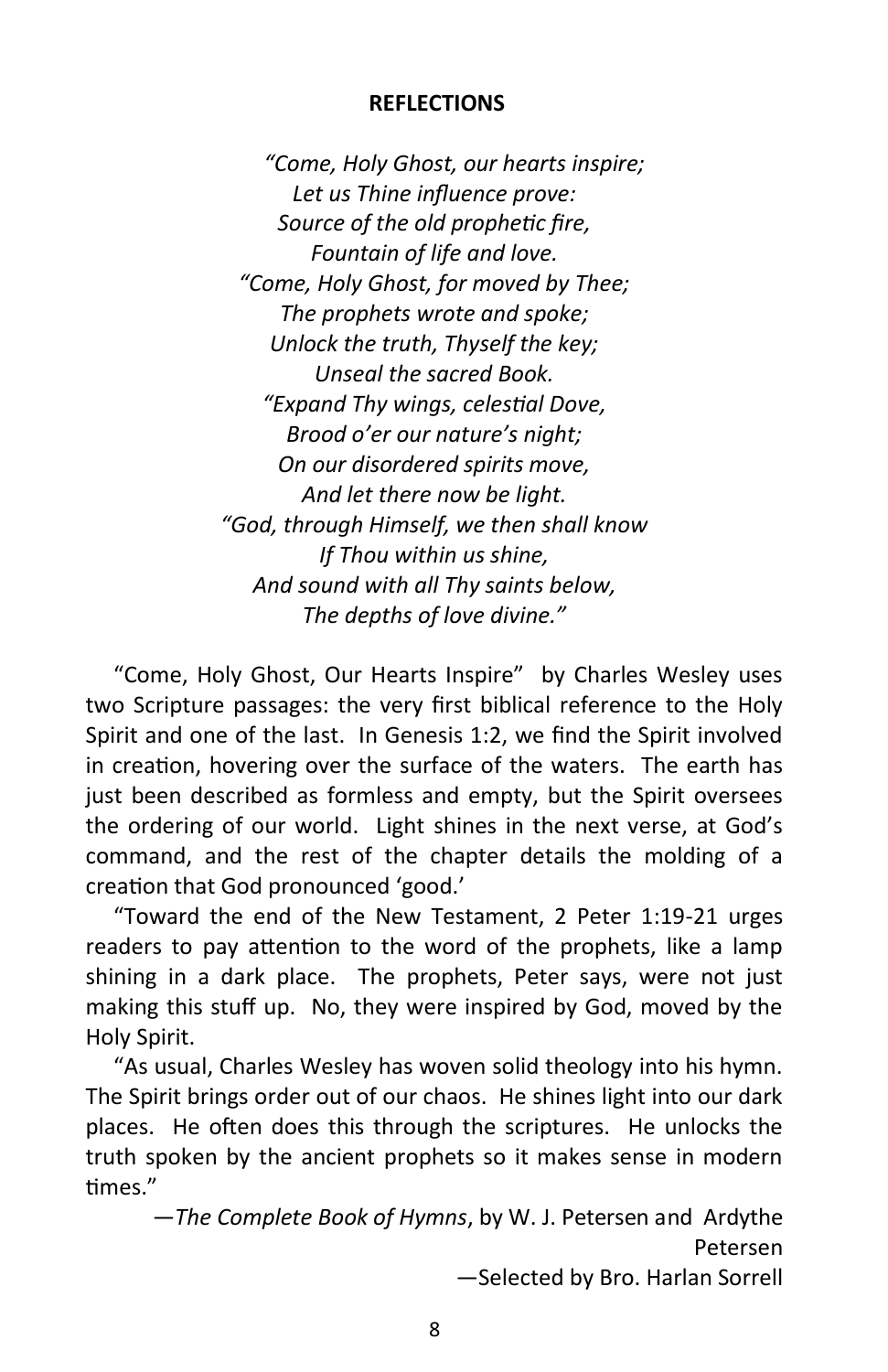#### **OCTOBER 11, 2020**

#### **THE SONG OF DEBORAH (Judges 5)**

**Judges 5:1** Then sang Deborah and Barak the son of Abinoam on that day, saying,

**2** Praise ye the LORD for the avenging of Israel, when the people willingly offered themselves.

**3** Hear, O ye kings; give ear, O ye princes; I, even I, will sing unto the LORD; I will sing praise to the LORD God of Israel.

**4** LORD, when thou wentest out of Seir, when thou marchedst out of the field of Edom, the earth trembled, and the heavens dropped, the clouds also dropped water.

**5** The mountains melted from before the LORD, even that Sinai from before the LORD God of Israel.

**9** My heart is toward the governors of Israel, that offered themselves willingly among the people. Bless ye the LORD.

**10** Speak, ye that ride on white asses, ye that sit in judgment, and walk by the way.

**11** They that are delivered from the noise of archers in the places of drawing water, there shall they rehearse the righteous acts of the LORD, even the righteous acts toward the inhabitants of his villages in Israel: then shall the people of the LORD go down to the gates.

**12** Awake, awake, Deborah: awake, awake, utter a song: arise, Barak, and lead thy captivity captive, thou son of Abinoam.

**13** Then he made him that remaineth have dominion over the nobles among the people: the LORD made me have dominion over the mighty.

**20** They fought from heaven; the stars in their courses fought against Sisera.

**21** The river of Kishon swept them away, that ancient river, the river Kishon. O my soul, thou hast trodden down strength.

**24** Blessed above women shall Jael the wife of Heber the Kenite be, blessed shall she be above women in the tent.

**25** He asked water, and she gave him milk; she brought forth butter in a lordly dish.

**26** She put her hand to the nail, and her right hand to the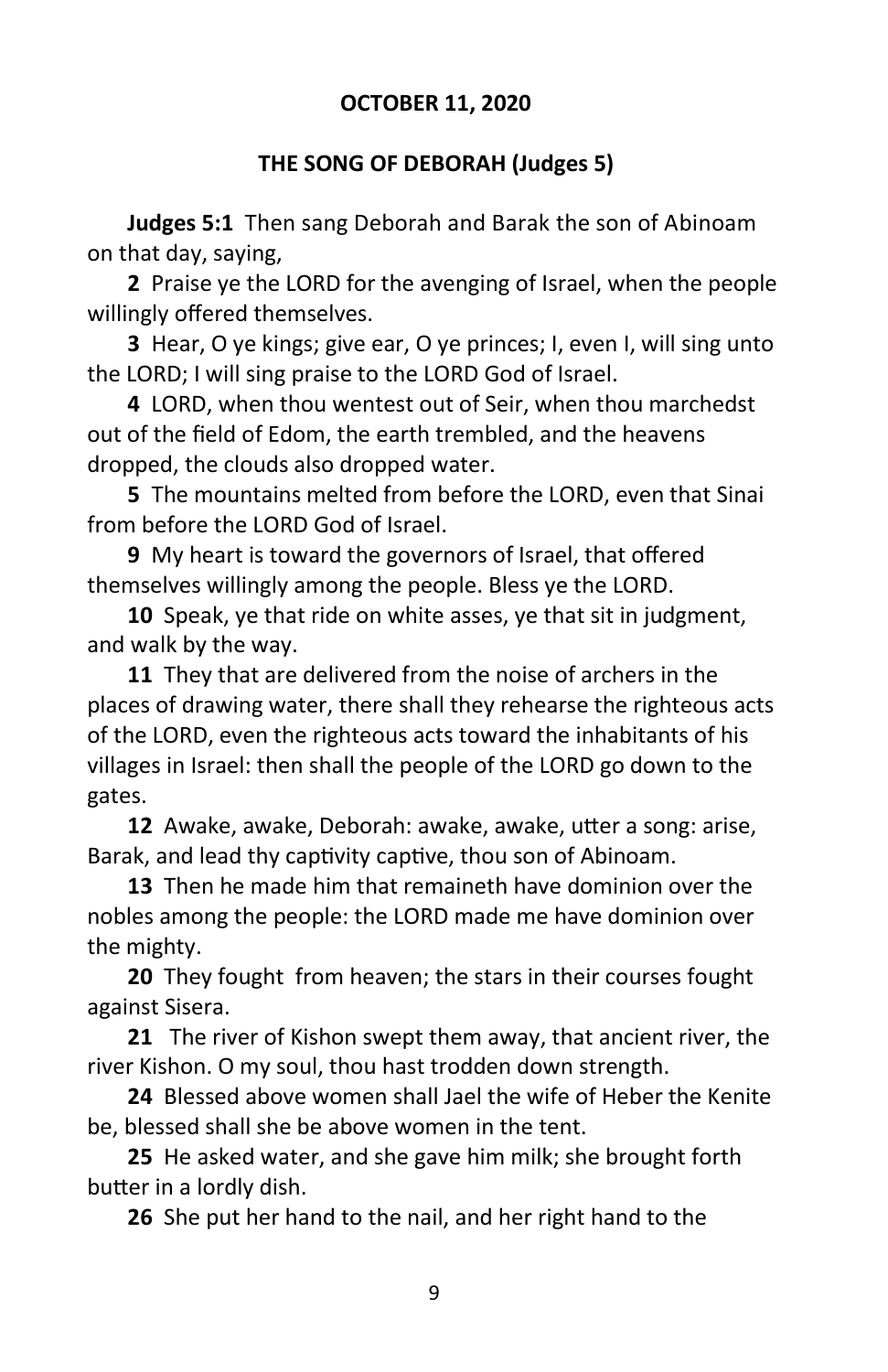workmen's hammer; and with the hammer she smote Sisera, she smote off his head, when she had pierced and stricken through his temples.

**27** At her feet he bowed, he fell, he lay down: at her feet he bowed, he fell: where he bowed, there he fell down dead.

**MEMORY VERSE:** So let all thine enemies perish, O LORD: but let them that love him be as the sun when he goeth forth in his might. **—Judges 5:31**

**CENTRAL THOUGHT:** The prophetess Deborah assisted General Barak to prevail against the twenty years' oppression of the Canaanites; after which they sang an epic song of God's victory over the enemy.

#### **WORD DEFINITIONS**

Judges 5:2 "The avenging": commonly translated, "When the princes in Israel take the lead, when the people willingly offer themselves—praise the LORD!" (*New International Version*) or, "When leaders lead in Israel, When the people willingly offer themselves, Bless the LORD!" (*New King James Version*) or even differently, Instead of "avenging" with its usual meaning, the translators put "took the lead." *The Cambridge Bible for Schools and Colleges* offers this in explanation: "In Hebrew the verb 'took the lead' properly means *to loosen* (Exodus 5:4), especially to let the hair go loose (Leviticus 10:6; Leviticus 13:45) and the noun is used of the long locks of the Nazarites (Numbers 6:5). Wearing the hair long was the mark of a vow not to do certain things until a specified object had been attained; the practice was observed not only by the Nazarites but by warriors bent upon vengeance…"

Judges 5:4 "When thou wentest out of Seir": a reference to Israel's victory over Sihon, king of Heshbon and Og, king of Bashan (Deuteronomy 2). "This march seems to have been signalised, and the battles of Israel aided, by the same majestic natural phenomena as those which had helped them to defeat Sisera, as though Jehovah Himself were the leader of their vanguard. Though the earthquakes and rains which made so deep an impression upon them are not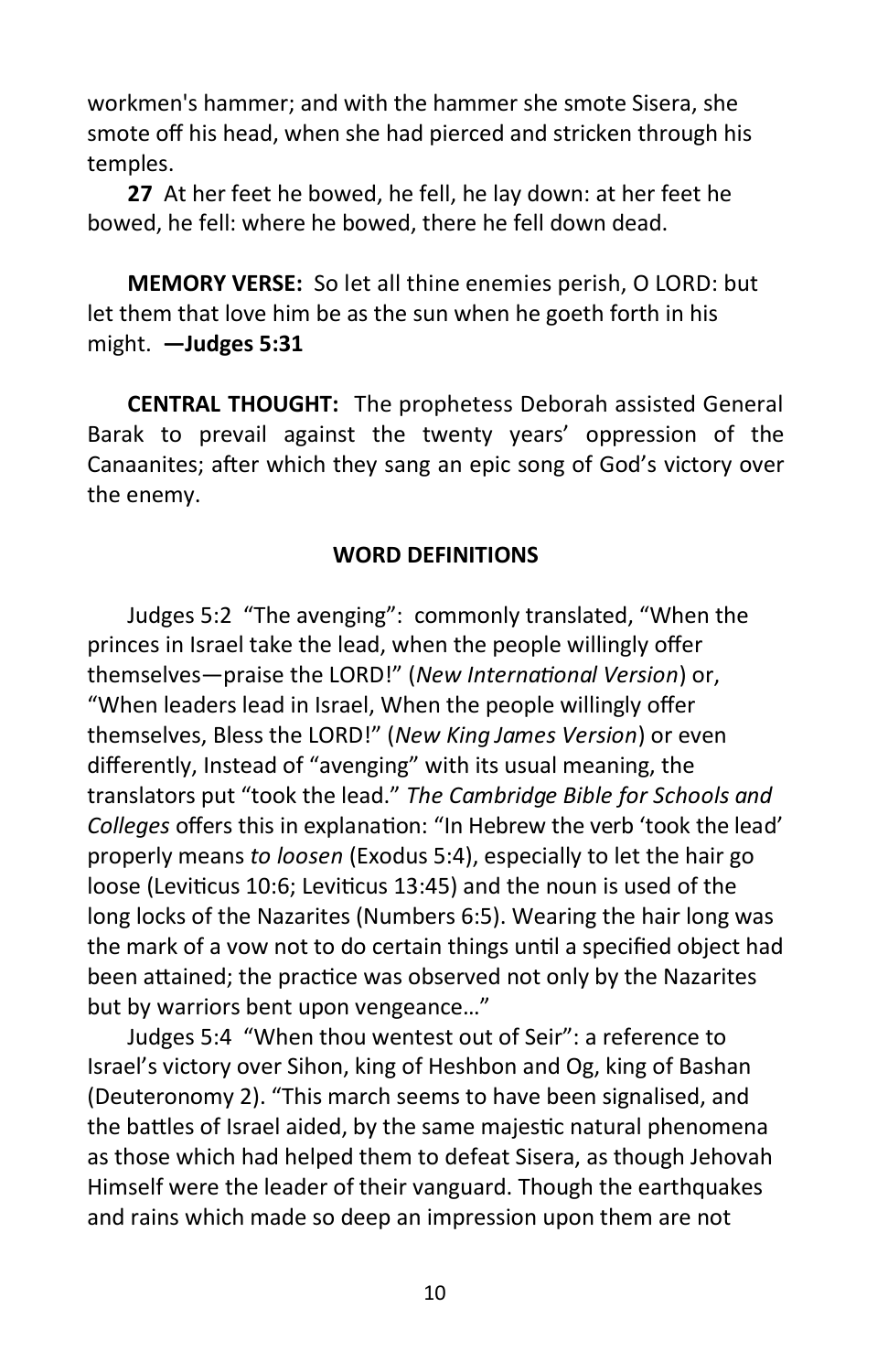recorded in the Pentateuch, the memory of the circumstances is preserved in these three passages [Judges 5:4; Psalm 68:7-8; Habakkuk 3:3-12]" (*Ellicott's Commentary for English Readers*).

Judges 5:5 "Even that Sinai": possibly a reference to how Jehovah's presence caused Mount Sinai to move and quake (as in Psalm 68).

Judges 5:11 "They that are delivered from the noise of archers": a reference to the peace and safety after the tumult and chaos of oppression and war; the people could now go unmolested to and from their villages and cities to the gates and wells—the shepherds could water their flocks, the maidens could draw water, the people could settle their disputes with the judges.

Judges 5:12 "Lead thy captivity captive": a triumphant procession in which the war hero would lead the prisoners of war and carts loaded with the spoils of war into the liberated city.

Judges 5:13 "Him that remaineth": a remnant. Barak and just a small portion of the Israelites participated in this war; several other tribes (Dan, Asher, Reuben, Gad or Gilead, etc.) did not assist, as Deborah notes in verses 15-17. "The want of sympathy on the part of the tribes that are reproved is a sufficient proof that the enthusiasm for the cause of the Lord had greatly diminished in the nation, and that the internal unity of the congregation was considerably loosened" (*Keil and Delitzsch Biblical Commentary on the Old Testament*).

Judges 5:24 "Blessed above women shall Jael the wife of Heber the Kenite be": a celebration pronounced for her deed of war; not necessarily a Divine approbation for the morality of her deed; but, as Old Testament wars and plunders are allegorical of spiritual conquest in the New Testament, "Jael had a special blessing. Those whose lot is cast in the tent, in a low and narrow sphere, if they serve God according to the powers he has given them, shall not lose their reward" (*Matthew Henry*).

#### **LESSON BACKGROUND**

The book of Judges covers the time from the death of Joshua until the death of Samson, a little over three hundred years. Although some have supposed that Judges is a compilation of the histories of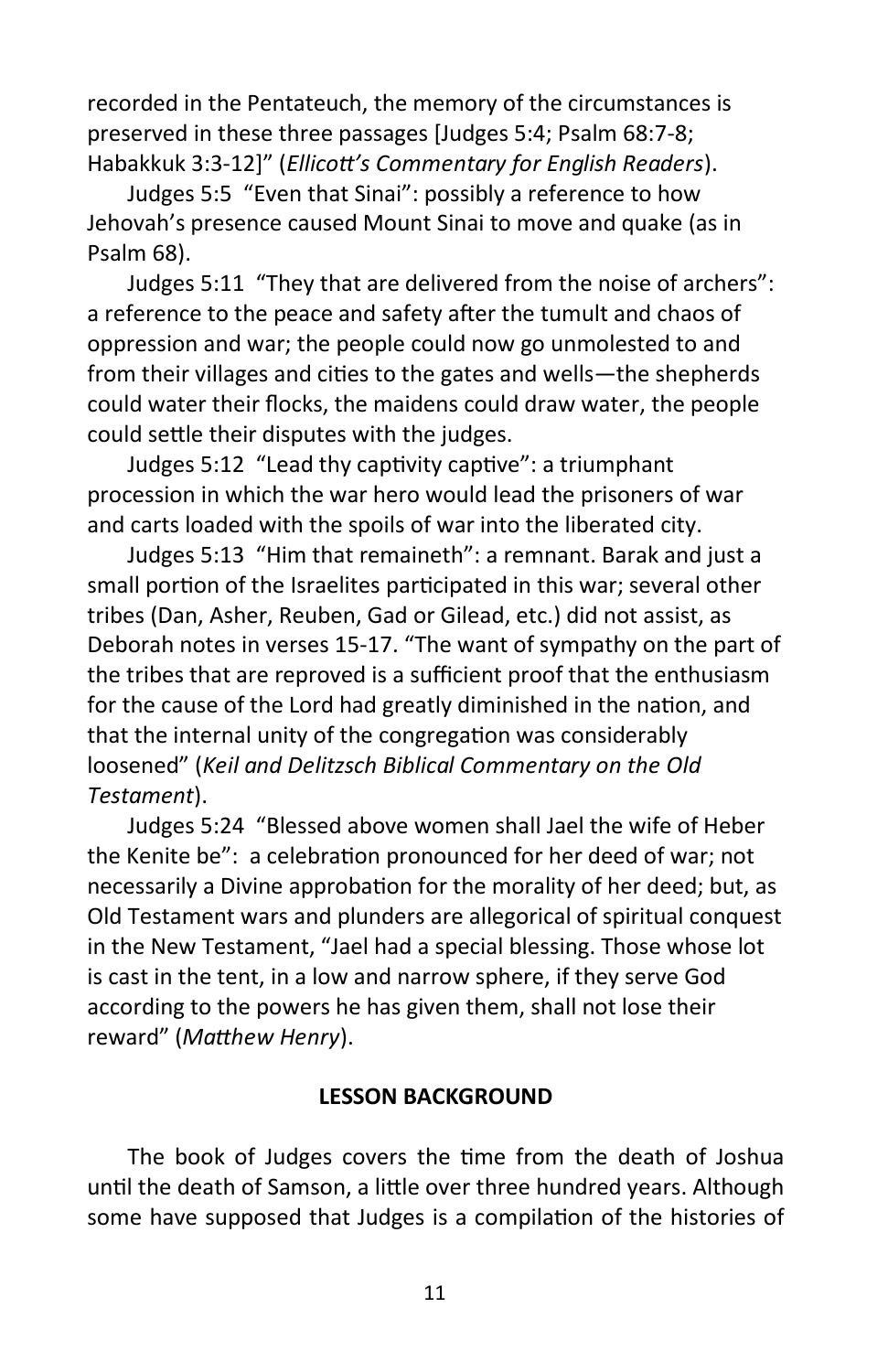each different judge, it seems evident that one person, who lived after the period, was the author, probably Samuel. The chronology of the book, being very unclear, has been debated. Adam Clarke writes: "There is, however, one light in which the whole book may be viewed, which renders it invaluable; it is a most remarkable history of the long-suffering of God towards the Israelites, in which we find the most signal instances of his justice and his mercy alternately displayed; the people sinned, and were punished; they repented and found mercy. Something of this kind we meet with in every page. And these things were written for our warning. None should presume, for God is just; none need despair, for God is merciful."

Our lesson focuses on the song with which God inspired the prophetess Deborah, who lived with her husband, Lapidoth, and judged Israel during the time that Jabin, king of Canaan, oppressed the Israelites. Jabin had 900 chariots of iron, and his captain was Sisera. After twenty years of this bondage, Deborah, as the acting head of state both in civil and religious affairs, called Barak to organize an army "toward Mount Tabor." This mountain stands by itself, 1,843 feet above the sea, with a plain area at the top. In the valley below, westward, is the river Kishon. The water that falls on the eastern side of the mountain during the rainy season empties into Kishon, sometimes overflowing its banks. This may be what is meant in Judges 5:21, "The river Kishon swept them away."

Deborah prophesied that the victory over Sisera would be in the "hand of a woman." That woman was Jael, who was married to Heber, a Kenite, a distant relative of Moses' father-in-law. Heber had distanced himself from the Kenites and was camping in the plain near Kedesh. As Barak descended from Tabor with his ten thousand men, the Lord "discomfited Sisera and all his chariots and all his host" so that Sisera fled away on foot and came to the remote tent, seeking refuge. Jael assured him of peace and safety; then proceeded to execute him with a hammer and tent stake as he slept.

—Sis. Angela Gellenbeck

#### **DISCUSSION:**

- 1. What phrase in verses 2 and 9 teaches a valuable lesson?
- 2. Share a similar thought from Psalm 110, and give its meaning.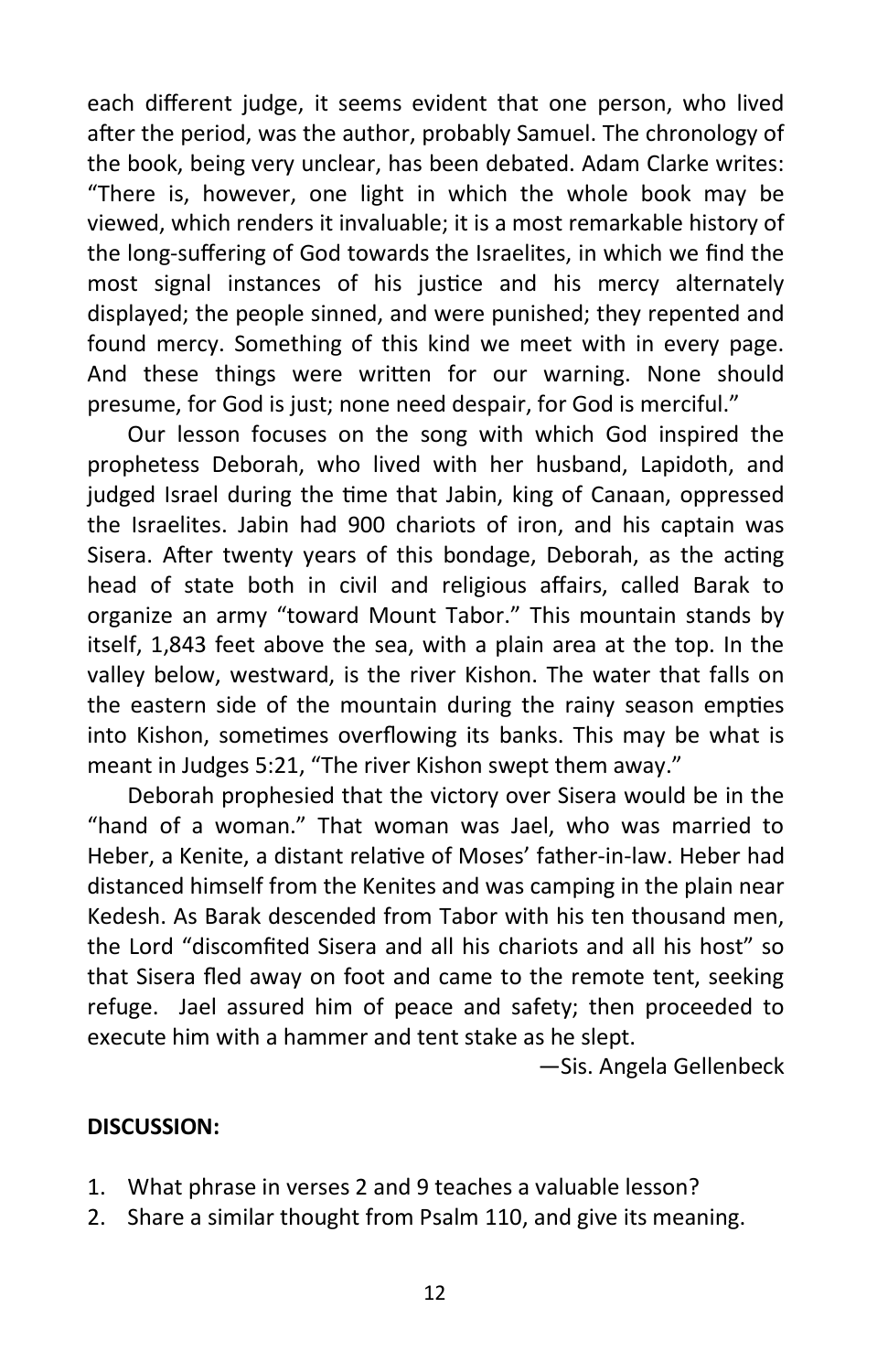- 3. Share two other Scripture passages which echo verses 4 and 5.
- 4. What is the theme of the book of Judges?
- 5. What important concept is pointed out in verse 11 concerning witnessing about the Lord?

#### **COMMENTS AND APPLICATION**

The principles of the battle between good and evil: the triumph God gives to the right, via unexpected natural sources, people and supernatural intervention; the boldness and courage of men and women who willingly "offered themselves" to God; the praise given to God because of the victory He gave—these are lessons we can glean through this painful story. The final verse gives the poem deep meaning. "So"—in this same way; by God's leading and inspiration; by His choosing of an unlikely vessel; by His sacred judgments—"let all thine enemies perish, O LORD!" We see again the golden thread of deliverance and victory over God's foes in this song, as well as in the songs of Moses. When we apply Jael's victory in a spiritual way, we remember the Messiah was promised to "bruise" satan's head. In Romans 16:20 we read that we will bruise satan under our feet.

We may see God's mercy and redemption in all of the book of Judges; a book, I might say, that is the ugliest book of the Bible because of its graphic portrayal of the horror and degradation that comes from every man doing what is "right in his own eyes." We may even obtain a greater understanding of God's HOLINESS by reading the Bible's honest portrayal of man at his worst.

—Sis. Angela Gellenbeck

#### **REFLECTIONS**

The hard shell of an oyster is in stark contrast to the tenderness of its flesh. A grain of sand slips in, irritates the flesh and the creation of beauty begins. Songs are like pearls, very valuable but often produced from a source of pain. Adversities slip past our protective layers and touch the most vulnerable parts of our being and in an attempt to find something to soothe and comfort us....the song begins.

Thomas Dorsey was raised in a Christian home but at an early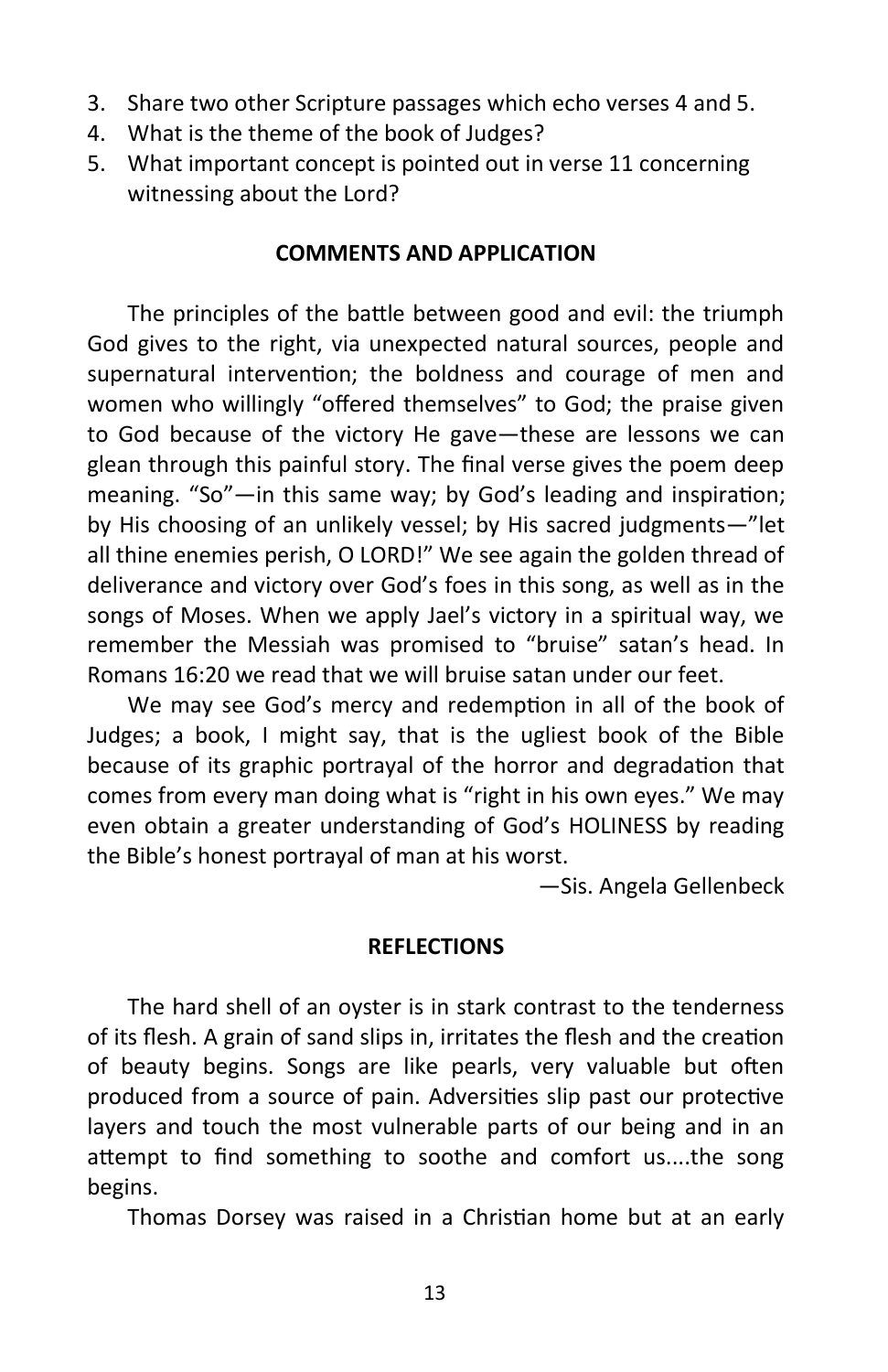age he chose a life of sin. His goal was to make his mark in the world of music and he was quite famous until a nervous breakdown cut his secular career short and sent him home to recover. His mother pleaded with him to turn his life around and use his talents for the Lord instead. Eventually he yielded.

Though he wrote various other gospel songs he is most noted for "Precious Lord Take My Hand*."* This song was born of adversity. While away at a revival he received a telegram that his wife and child had died during childbirth and that he should come home immediately. The news was so devastating that he could not see a way forward. He was tempted to go back to his old life but had a desire to hold on to God if God would hold on to him. Seeking consolation, he sat at the piano and the Lord gave him this song:

*Precious Lord, take my hand, lead me on, help me stand. I am tired, I am weak, I am worn. Through the storm, through the night, lead me on to the light; Take my hand, precious Lord, and lead me on.*

Through song, God enables us to turn our adversities into pearls of great price that soothe our souls and comfort our hearts. These songs become invaluable not only to us and our generation but also to the generations that follow.

It is in these battles that we compose our songs of victory. They become our perpetual theme songs forged in conflict and designed to be sung before the battle, in the midst of it and afterwards as well.

No battle, no victory. No victory, no song.

—Bro. Darrell Johnson

# **OCTOBER 18, 2020**

# **THE SONG OF HANNAH (I Samuel 2)**

**I Samuel 2:1** And Hannah prayed, and said, My heart rejoiceth in the LORD, mine horn is exalted in the LORD: my mouth is enlarged over mine enemies; because I rejoice in thy salvation.

**2** There is none holy as the LORD: for there is none beside thee: neither is there any rock like our God.

**3** Talk no more so exceeding proudly; let not arrogancy come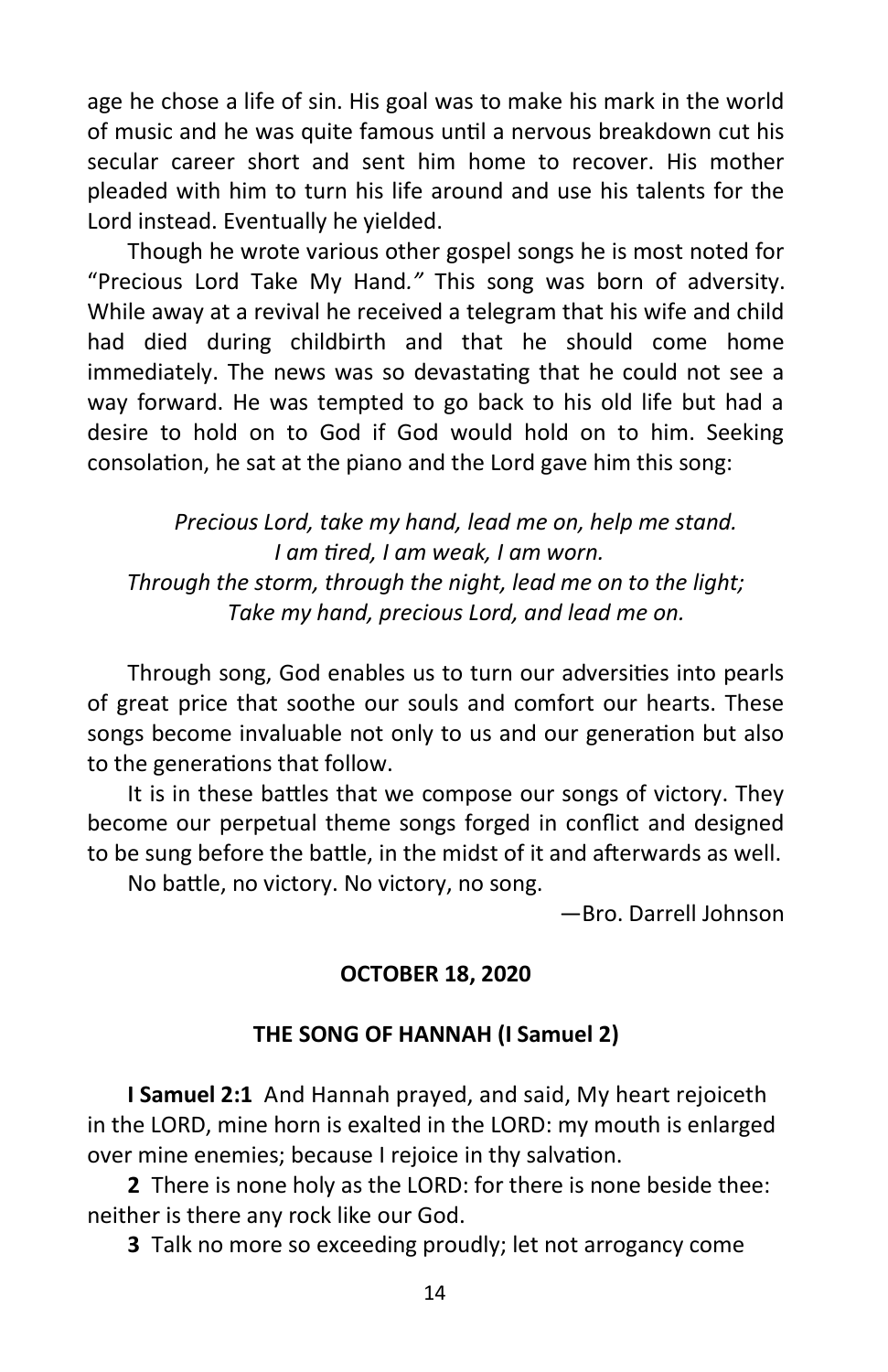out of your mouth: for the LORD is a God of knowledge, and by him actions are weighed.

**4** The bows of the mighty men are broken, and they that stumbled are girded with strength.

**5** They that were full have hired out themselves for bread; and they that were hungry ceased: so that the barren hath born seven; and she that hath many children is waxed feeble.

**6** The LORD killeth, and maketh alive: he bringeth down to the grave, and bringeth up.

**7** The LORD maketh poor, and maketh rich: he bringeth low, and lifteth up.

**8** He raiseth up the poor out of the dust, and lifteth up the beggar from the dunghill, to set them among princes, and to make them inherit the throne of glory: for the pillars of the earth are the LORD'S, and he hath set the world upon them.

**9** He will keep the feet of his saints, and the wicked shall be silent in darkness; for by strength shall no man prevail.

**MEMORY VERSE**: The adversaries of the LORD shall be broken to pieces; out of heaven shall he thunder upon them: the LORD shall judge the ends of the earth; and he shall give strength unto his king, and exalt the horn of his anointed. —**I Samuel 2:10**

**CENTRAL THOUGHT**: A prophetic hymn, Hannah's song praises the might, wisdom and holiness of God, preaches the deliverance of God for the humble, and predicts the future reign and triumph of Christ over all His enemies.

# **WORD DEFINITIONS**

I Samuel 2:1 "Hannah": grace; favored. "And Hannah prayed": "And Hannah prayed in the spirit of prophecy" (*Chaldee*). "Mine horn": a symbol of strength, power, and dominion, by which Hannah is saying, "I am strong" rather than "I am proud." "The image 'horn' is taken from oxen and those animals whose strength lies in their horns. It is a favourite Hebrew symbol, and one that had become familiar to them from their long experience—dating from far-back patriarchal times—as a shepherd-people" (*Ellicott's Commentary for*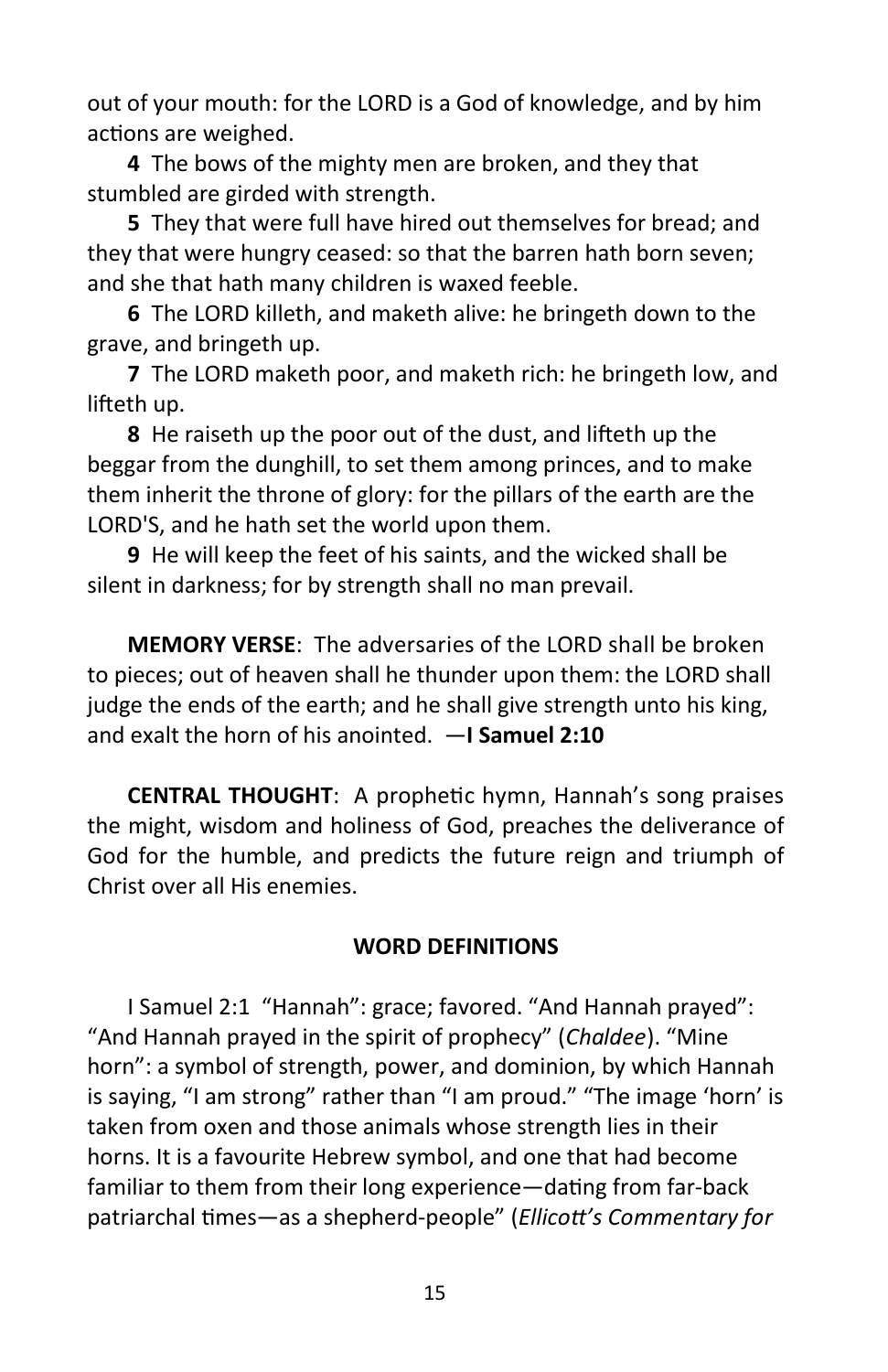*English Readers*).

I Samuel 2:2 "Rock": tsur (*Hebrew*), meaning, when applied to Jehovah, *fountain, source, spring*.

I Samuel 2:3 "A God of knowledge": a God of *knowledges*, plural, meaning every kind of knowledge.

I Samuel 2:7 "He bringeth low and lifteth up": an expression echoed later in Psalm 113:7 and Luke 1:46-55.

#### **LESSON BACKGROUND**

Hannah's story began in the first chapter of I Samuel in a home where polygamy, allowed by the custom of the age, was definitely a cause of great distress and sorrow. Elkanah, Hannah's husband, was a descendant of Levi (I Chronicles 6:22-28) but was also connected to the Ephraimites and was considered to be a man of wealth and influence. He had two wives; Peninnah, who had several children, and Hannah, who was childless and inconsolable. He tried; obviously, he treated her with much love and wished that it was enough for her. But along with her deep hurt was the provoking that went on constantly from Peninnah.

Hannah took her burden to the one place she knew to find solace—the sanctuary of the Lord. There Eli, the priest and judge, observed the silent moving of her lips and accused her of being drunk. Not put off, Hannah explained humbly and earnestly her request, and Eli, touched, bestowed upon her the blessing she desired from God.

Two things we may note from the scripture: after her burden was brought to the Lord, she "was no more sad." And, "The Lord remembered her." Her faith and perseverance was rewarded, and we can be assured that God hears our wordless prayers also.

E. M. Bounds (1835-1913), who wrote nine books on the subject of prayer, wrote, "Samuel was born in answer to the vowful prayer of Hannah, for the solemn covenant which she made with God if He would grant her request must not be left out of the account in investigating this incident of a praying woman and the answer she received. It is suggestive in James 5:15 that "The prayer of faith shall save the sick," the word translated means a vow. So that prayer in its highest form of faith is that prayer which carries the whole man in its sacrificial offering. Thus devoting the whole man himself, and his all,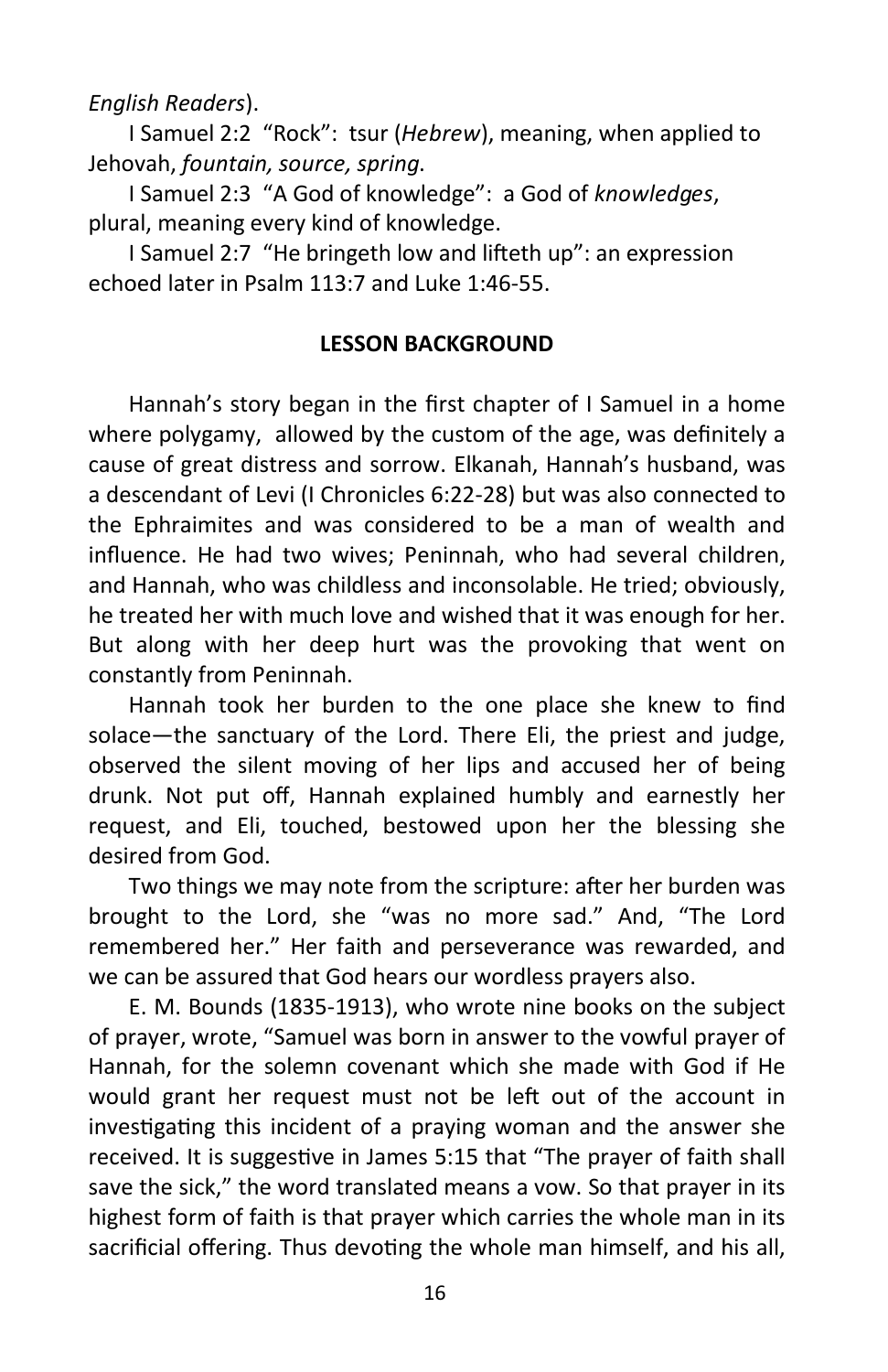to God in a definite, intelligent vow, never to be broken, in a quenchless and impassioned desire for heaven—such an attitude of self-devotement to God mightily helps praying."

In due time, Hannah bore a son, whom she named Samuel, which means, "asked of God." Hannah and baby Samuel remained at home until he was weaned; afterward, she brought him back to Eli at Shiloh. "I am the woman that stood by thee here, praying unto the Lord. For this child I prayed; and the LORD hath given me my petition which I asked of him. Therefore also I have lent him to the LORD; as long as he liveth he shall be lent to the LORD."

There are no words to describe this scene! The chapter ends with the words, "And he worshipped the LORD there," and some commentators believe the first words of chapter two, "And Hannah prayed," were connected with the preceding chapter and should read, "And Hannah worshipped the LORD there, and prayed…"

—Sis. Angela Gellenbeck

#### **DISCUSSION:**

- 1. Give a brief summary of the events in Hannah's life.
- 2. Name the prophetic elements in Hannah's song.
- 3. What term describing God was also in Moses' songs?
- 4. Which four verses contain the idea of "strength"?
- 5. Which phrases are also repeated in the Psalms and in Mary's song in the New Testament?

#### **COMMENTS AND APPLICATION**

One more precious jewel from this story: Hannah was the *very first* prophet/prophetess to mention the name of the Messiah! The last line of her song was, "He shall give strength unto his King, and exalt the horn of his anointed." That word is the Hebrew word for *Messiah*, which in the Greek language is *Christ*! Later prophets and writers—David, Nathan, Ethan, Isaiah, Daniel—and the apostles and inspired writers of the New Testament also used this name.

In this song, we again see the golden thread of the triumph of the Messiah over His enemies, His holiness, and His mercy and deliverance to the humble.

—Sis. Angela Gellenbeck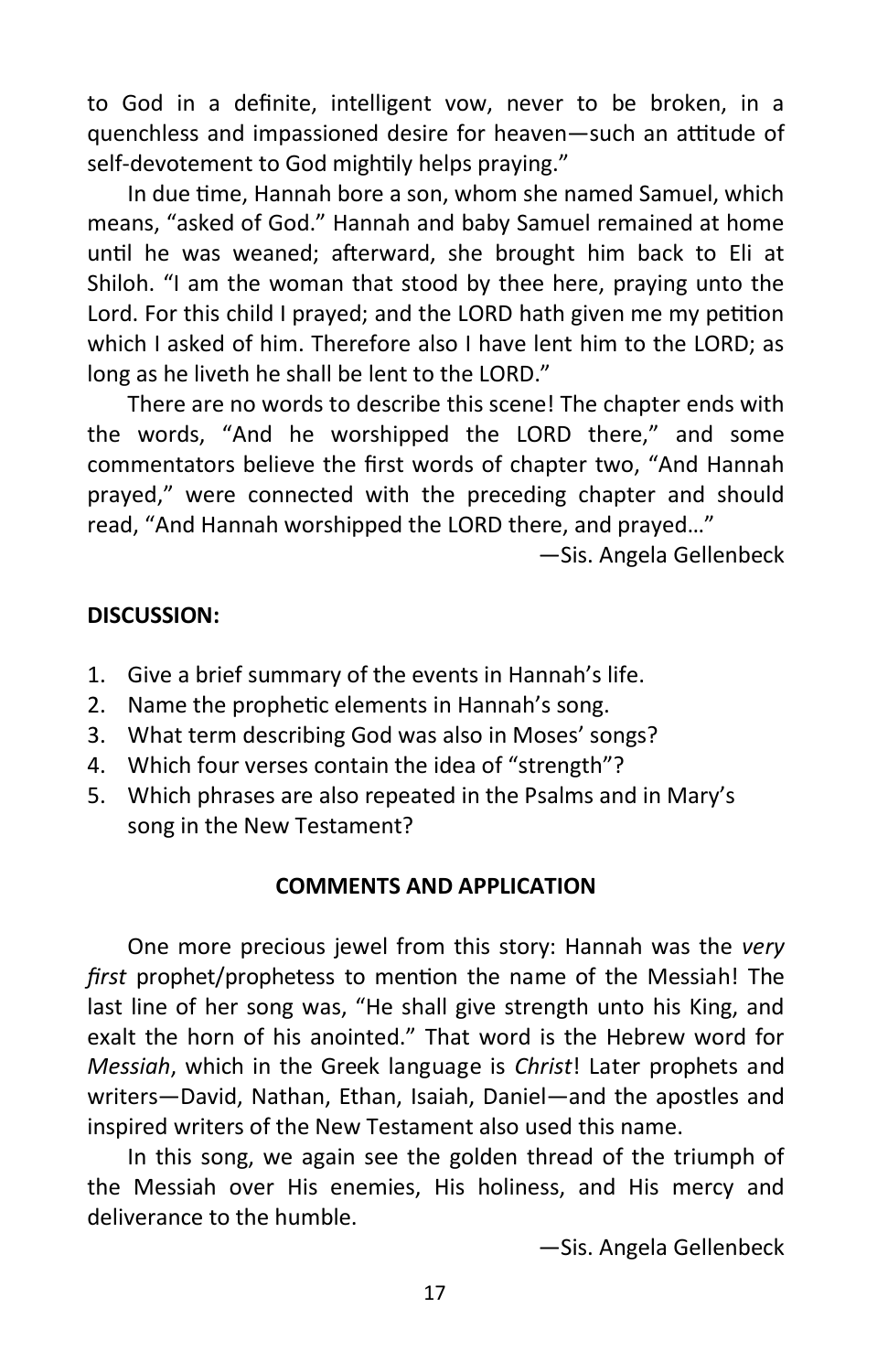#### **REFLECTIONS**

*"Could we with ink the ocean fill, And were the skies of parchment made; Were every stalk on earth a quill and every man a scribe by trade; To write the love of God above would drain the ocean dry; Nor could the scroll contain the whole, tho' stretched from sky to sky. Oh love of God, how rich and pure, how measureless and strong! It shall forever more endure, the saints and angel's song."*

Many years ago, these lines were found penciled on the wall of an insane asylum after the patient had been carried to his grave. Frederick Lehman and his daughter Claudia Mays were so touched and inspired by these words that they adapted them to create the song we know today as, "The Love of God."

However, historians have traced this particular stanza back to an eleventh century poem entitled "Akdamut Millan" sung by the synagogue cantor before reading the Ten Commandments. This poem provides such imagery that one can be drawn into the depths of God's enduring love for all mankind.

It is comforting to know that the sustaining power of the love of God can keep us through all circumstances. It testifies that God's love "goes beyond the highest star and reaches to the lowest hell." This song is not a classic because it is old; it is a classic because it is tried and true.

—Sis. LaDawna Adams

#### **OCTOBER 25, 2020**

#### **A SONG OF DAVID (Psalm 18)**

{*To the chief Musician, A Psalm of David, the servant of the LORD, who spake unto the LORD the words of this song in the day that the LORD delivered him from the hand of all his enemies, and from the hand of Saul: And he said*,}

**Psalm 18:1** I will love thee, O LORD, my strength.

**2** The LORD is my rock, and my fortress, and my deliverer; my God, my strength, in whom I will trust; my buckler, and the horn of my salvation, and my high tower.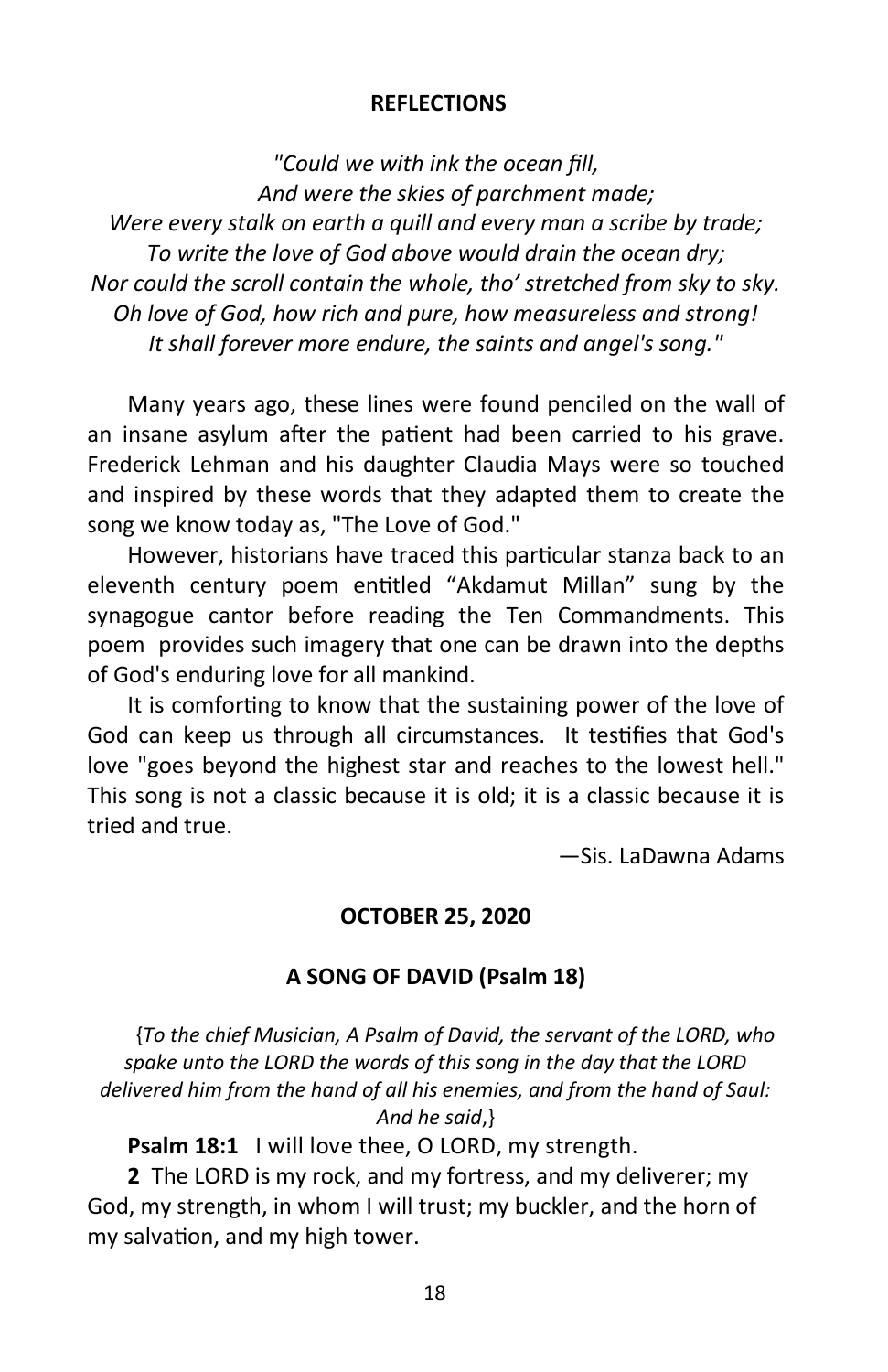**3** I will call upon the LORD, who is worthy to be praised: so shall I be saved from mine enemies.

**4** The sorrows of death compassed me, and the floods of ungodly men made me afraid.

**5** The sorrows of hell compassed me about: the snares of death prevented me.

**6** In my distress I called upon the LORD, and cried unto my God: he heard my voice out of his temple, and my cry came before him, even into his ears.

**7** Then the earth shook and trembled; the foundations also of the hills moved and were shaken, because he was wroth.

**8** There went up a smoke out of his nostrils, and fire out of his mouth devoured: coals were kindled by it.

**9** He bowed the heavens also, and came down: and darkness was under his feet.

**10** And he rode upon a cherub, and did fly: yea, he did fly upon the wings of the wind.

**11** He made darkness his secret place; his pavilion round about him were dark waters and thick clouds of the skies.

**12** At the brightness that was before him his thick clouds passed, hail stones and coals of fire.

**13** The LORD also thundered in the heavens, and the Highest gave his voice; hail stones and coals of fire.

**14** Yea, he sent out his arrows, and scattered them; and he shot out lightnings, and discomfited them.

**15** Then the channels of waters were seen, and the foundations of the world were discovered at thy rebuke, O LORD, at the blast of the breath of thy nostrils.

**16** He sent from above, he took me, he drew me out of many waters.

**17** He delivered me from my strong enemy, and from them which hated me: for they were too strong for me.

**18** They prevented me in the day of my calamity: but the LORD was my stay.

**19** He brought me forth also into a large place; he delivered me, because he delighted in me.

**28** For thou wilt light my candle: the LORD my God will enlighten my darkness.

**29** For by thee I have run through a troop; and by my God have I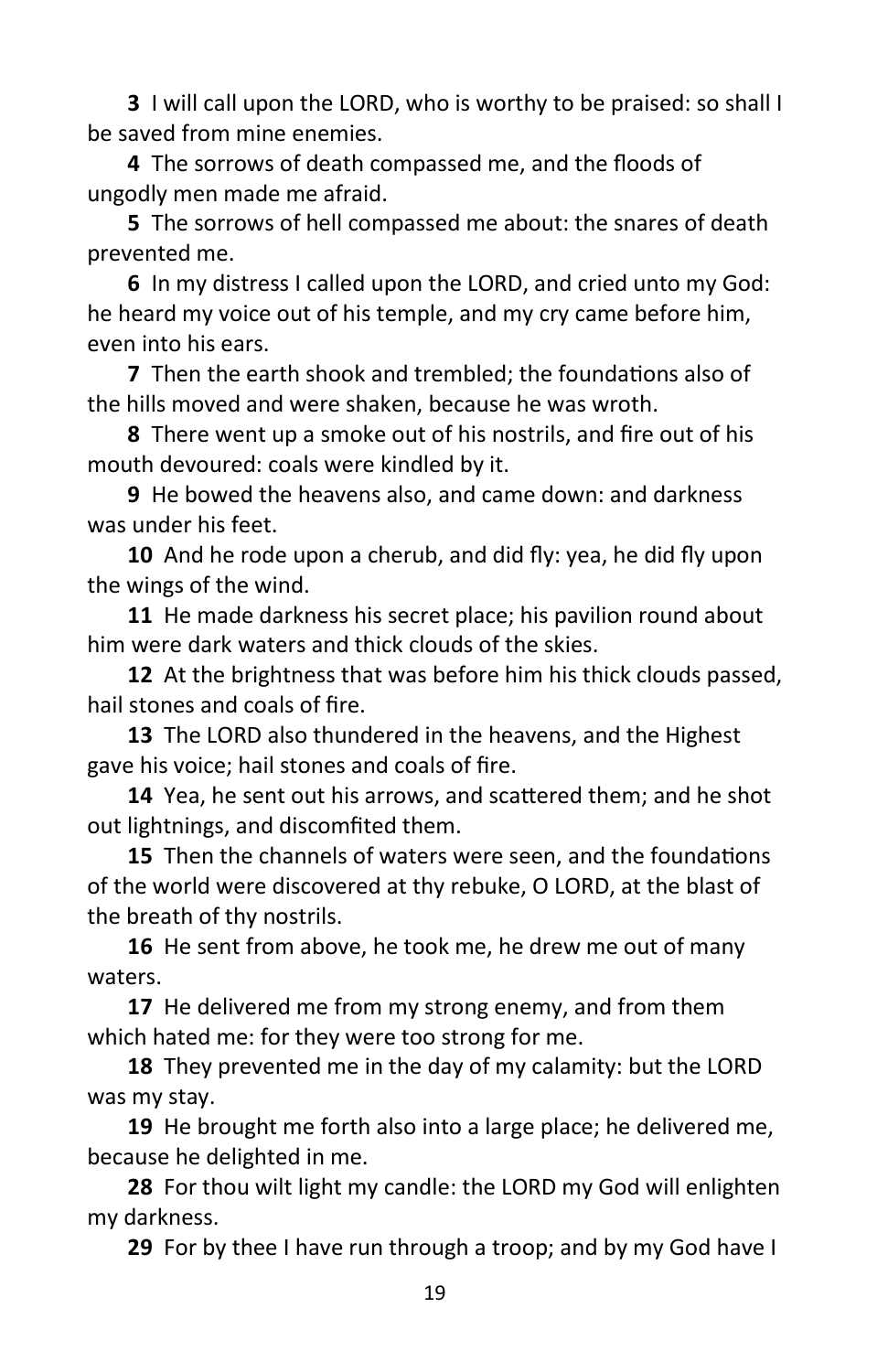leaped over a wall.

**30** As for God, his way is perfect: the word of the LORD is tried: he is a buckler to all those that trust in him.

**31** For who is God save the LORD? or who is a rock save our God?

**32** It is God that girdeth me with strength, and maketh my way perfect.

**33** He maketh my feet like hinds' feet, and setteth me upon my high places.

**34** He teacheth my hands to war, so that a bow of steel is broken by mine arms.

**35** Thou hast also given me the shield of thy salvation: and thy right hand hath holden me up, and thy gentleness hath made me great.

**46** The LORD liveth; and blessed be my rock; and let the God of my salvation be exalted.

**47** It is God that avengeth me, and subdueth the people under me.

**48** He delivereth me from mine enemies: yea, thou liftest me up above those that rise up against me: thou hast delivered me from the violent man.

**49** Therefore will I give thanks unto thee, O LORD, among the heathen, and sing praises unto thy name.

**50** Great deliverance giveth he to his king; and sheweth mercy to his anointed, to David, and to his seed for evermore.

**MEMORY VERSE:** Thou hast delivered me from the strivings of the people; and thou hast made me the head of the heathen: a people whom I have not known shall serve me.**—Psalm 18:43**

**CENTRAL THOUGHT:** A song David composed and sang after God had delivered him from Saul and his other enemies; some verses are also prophetic of Christ.

# **WORD DEFINITIONS**

Psalm 18:1 "To the chief musician": the choir leader. "I will love thee": "Nowhere else in Scripture is the form of the word employed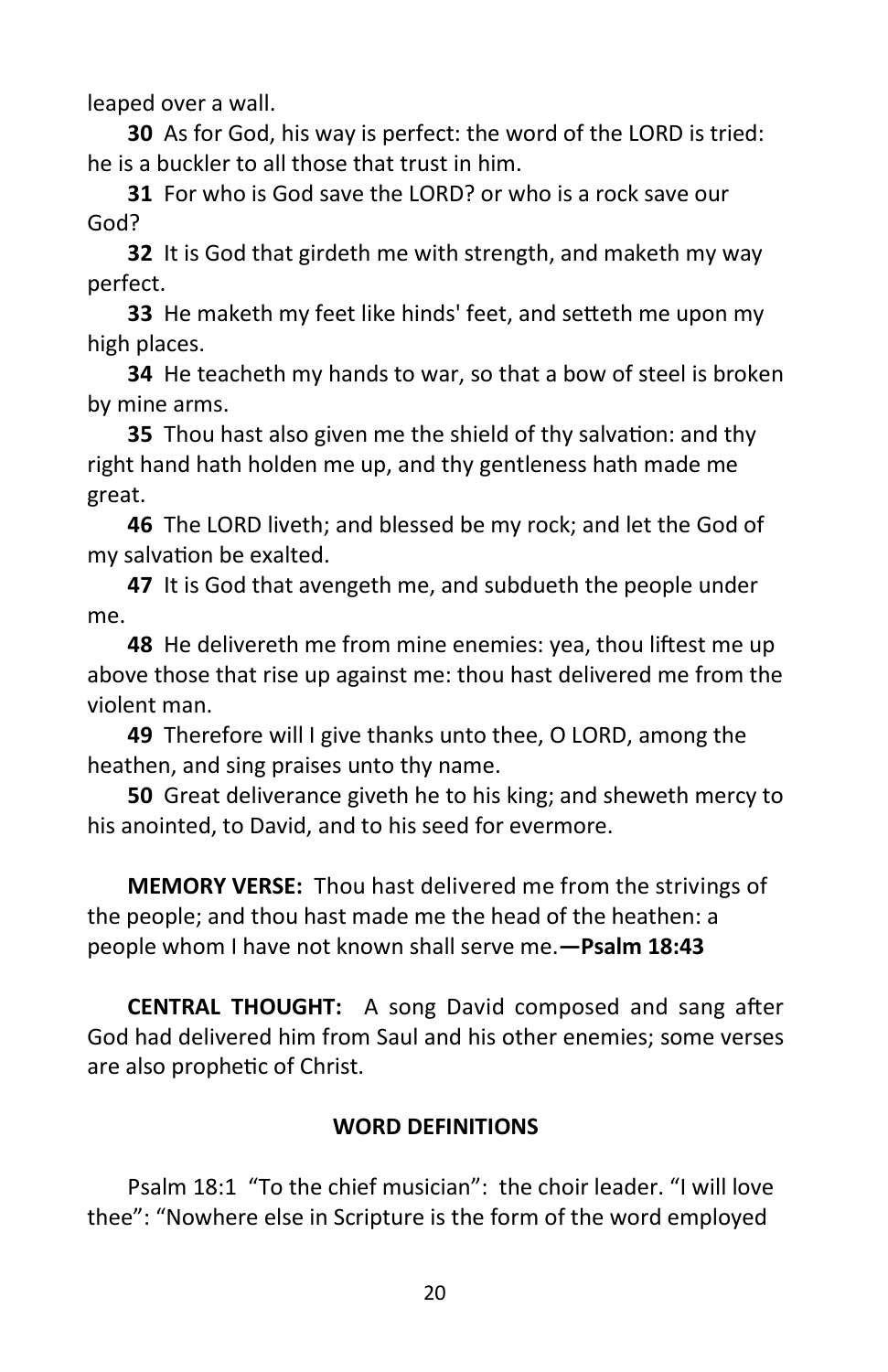which is here used for 'love.' It has special depth and tenderness" (*MacLaren*).

Psalm 18:2 "Rock": a craggy cliff; stronghold; a simile of protecting care or security. "Fortress": stronghold; castle. "My strength": tsur (*Hebrew*); rock; figurative of God, as support and defense to His people; a proper name of God. II Samuel 22, where this song is also recorded, puts "God of my Rock" and adds, "my refuge, my saviour; thou savest me from violence."

Psalm 18:4-24 "The sorrows of death…": a sure prophetic description of Christ, His sufferings at Gethsemane and Calvary, and His resurrection. "The floods of ungodly men": men of Belial (*Hebrew*), which means without use or profit; abandoned; wicked.

Psalm 18:11 "Dark waters": watery vapors.

Psalm 18:18 "Prevented": came before; confronted.

Psalm 18:31, also 46 "Rock": tsur (*Hebrew*) cliff; fountain source. Psalm 18:34 "Steel": brass or bronze.

Psalm 18:35 "Gentleness": meekness; mildness; favor; condescension; kindness. "Hath made me great": has multiplied me or increased me.

Psalm 18:43 "Head of the heathen": a prophecy of Christ and His church; of the bringing in of the Gentiles.

Psalm 18:49 "Among the heathen": a prophecy of Christ bringing the gospel to the Gentiles and quoted in Romans 15:9.

#### **LESSON BACKGROUND**

The title at the beginning of Psalm 18 suggests that David wrote it after his trials at the hand of King Saul were finished; however, there were also great difficulties during his forty years' reign as king, such as the rebellion of his sons Adonijah and Absalom. The arrangement of the same song in II Samuel 22 causes us to think it was written toward the end of his reign and life. However that may be, as David looked back over his life and experiences, his heart melted in tender affection and grateful praise for the mercies of God to him and the mighty deliverances He had given.

David began loving God as a tender youth, caring for his father's sheep in the fields around Bethlehem. From there he was summoned to a meeting with Samuel, who was looking for a certain son of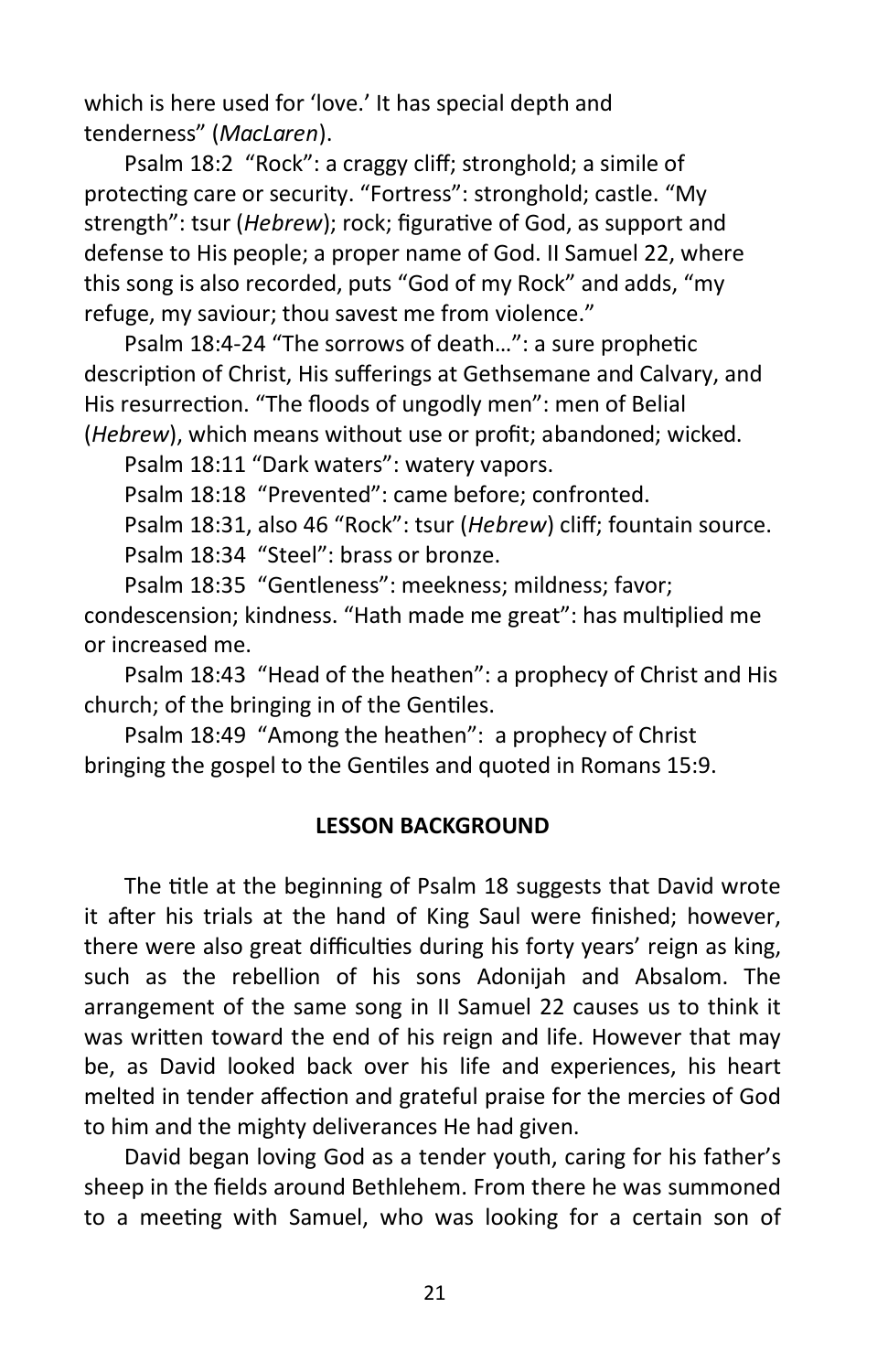Jesse's that God would choose to be king. Samuel had seen all the brothers and asked if there were more. Jesse finally sent for his youngest, as if, "Oh, it couldn't be that one." But that was the one God chose. Samuel anointed him and God's Spirit came upon him.

David was soon summoned by King Saul, who was searching for a musician who could soothe his troubled spirit. He loved David and made him his armor-bearer—but the victory God gave David over Goliath changed that love. The people admired and lifted David up. He became a close friend to Jonathan. He became a mighty warrior. Saul became envious and tried to kill David when he came back to play music for him. The scripture lets us know that Saul's envy was born out of fear, because Saul saw that God was with David. He gave his daughter Michal to be David's wife, hoping she would be a snare for him. Once more David prospered, foiling Saul's evil plan.

David became a fugitive, pursued by Saul and his allies. Twice David was near enough to Saul, in hiding, that he could have ended Saul's life, but he held conscientiously to God's command to not harm the anointed of the Lord. Several times he was spied on and betrayed by Saul's men. He lived in the fortresses of the rocks and hills. He had 400 and then 600 men at his command. Toward the end, he sought refuge among Israel's enemies, the Philistines. This presented at best an awkward situation; at worst, a dilemma that nearly cost him his life. Again, God's mercy delivered him just in time.

As has already been mentioned, much of Psalm 18 and II Samuel 22 is prophetic of the Lord Jesus Christ. When David speaks of his righteousness and cleanness of hands, it is very easy to apply all that to Christ; it is more difficult to think that way of David, who we know was a poor and needy sinner. But one thing we can say about David. Even though at times he sinned grievously, he never departed from his pursuit after God. He craved holiness. He loved God with all his heart. He never resorted to idols. He truly was "after" God's heart.

—Sis. Angela Gellenbeck

#### **DISCUSSION:**

- 1. What verses apply the title "Rock" to God?
- 2. Share the places that point to Christ.
- 3. How many times is the word "deliverance" used in the Psalm?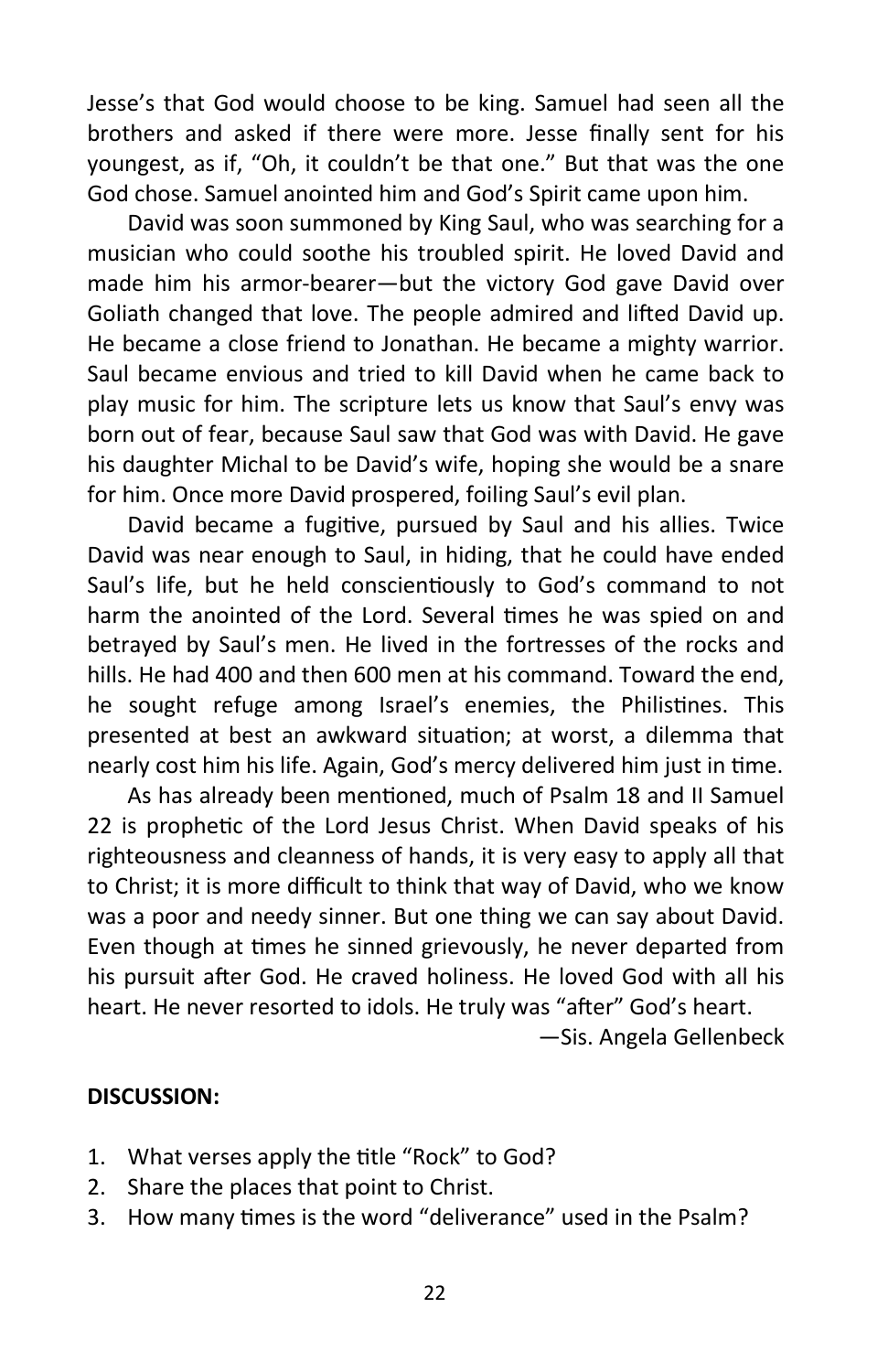- 4. Share how God's "gentleness" has made you great.
- 5. What would you say was the greatest danger from which God delivered David?

#### **COMMENTS AND APPLICATION**

Moses' song and David's songs: one theme they repeat is "God is my rock." It is a common symbol of God in Scripture. To God's people He was just as strong and stable as the towering peaks and fortresses around which their journey led. Those rocks portrayed not just strength but places where miraculous water gushed; thus, God the Rock was also the fountain-source upon which their very lives depended.

"For their rock is not as our Rock" (Deuteronomy 32:31). In this comparison, "Our Rock" was the living Creator who could crush their enemies. "Their rock" was a created body like the sun or the moon; or was an inanimate object, like wood or metal, that could be destroyed. Their "rock" could not hear or speak. Their "rock" could not be trusted or loved.

David used the illustration of a rock many times. "My rock and my fortress" (Psalm 71:3). "The rock of my salvation" (Psalm 89:26). "The rock of my refuge" (Psalm 94:22). "The rock that is higher than I" (Psalm 61:2).

Isaiah proclaimed Him as "the rock of thy strength," and "everlasting strength," which is translated, "the Rock of ages" (Isaiah 17:10; 26:4).

In Daniel 2:45, He is the mountain, which should be translated "Rock," out of which the stone was cut, signifying the divinity of Christ.

He is called "O mighty God," in Habakkuk 1:12, which actually is "Rock" in Hebrew.

In the Sermon on the Mount, Jesus alluded to the thought of a rock when He spoke of houses built on either sand or the rock. He applied the word to Himself in Matthew 16:18, "Upon this rock I will build my church…" The apostle Paul emphatically stated the rock in the wilderness was Christ (I Corinthians 10:4).

Isaiah prophesied of the tried stone, the precious corner stone that would be laid in Zion for a foundation; this was directly applied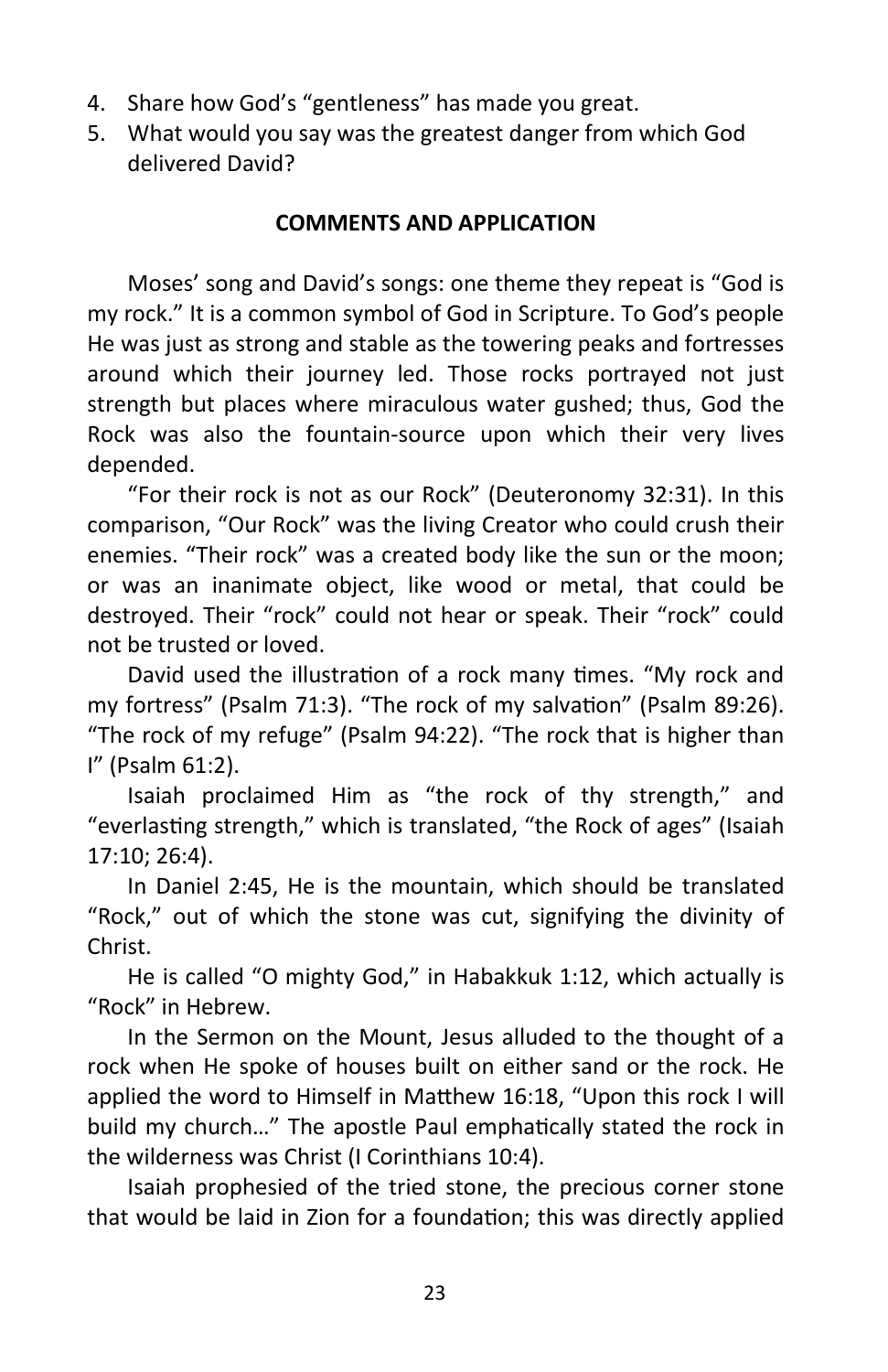to Christ by Paul in Romans 9:33 and by Peter in I Peter 2:6-8.

In Christian history, the "Rock" has been the theme of many powerful songs establishing truth and confronting apostasy; for example, "A Mighty Fortress is Our God" by Martin Luther, and "Rock of Ages" by Augustus Toplady.

—Sis. Angela Gellenbeck

#### **REFLECTIONS**

*"My hope is built on nothing less Than Jesus' blood and righteousness. I dare not trust the sweetest frame, but wholly lean on Jesus' name. On Christ, the solid rock, I stand; all other ground is sinking sand, All other ground is sinking sand."*

There are several hymns throughout the history of Christendom that portray Christ as a Rock, but perhaps one of the unlikeliest contributors to this collection of songs would be Edward Mote, the author of the well-known hymn "The Solid Rock" (#51, *ELS*). Edward was born near the end of the 18th century in London, England to very poor, ungodly parents, owners of one of London's public houses. He once stated, "So ignorant was I that I did not know there was a God. My Sundays were spent on the streets in play." He further stated that the school he attended did not even allow a Bible to be seen, much less taught.

During his teen years, Edward was apprenticed to a cabinetmaker, and it was through this cabinetmaker he heard the gospel preached and was genuinely converted to Christ. Settling in a suburb of London, he himself became a successful cabinetmaker and a devoted Christian.

In his later years, he recounted to a local newspaper how his most famous song came to be. One day in 1834, as he was on his way to his shop, he felt inspired to write a hymn on the "gracious experience of a Christian," and had written several stanzas to the song by the end of his workday. Within a few days, he called on a couple with whom he attended services, the wife being very ill. During his visit, when the time for the couple's daily devotions came around, they could not find a hymnbook, so Edward proposed to sing for her the few verses he had in his pocket. The dying sister enjoyed the song so much that she asked for a copy, and Edward, so inspired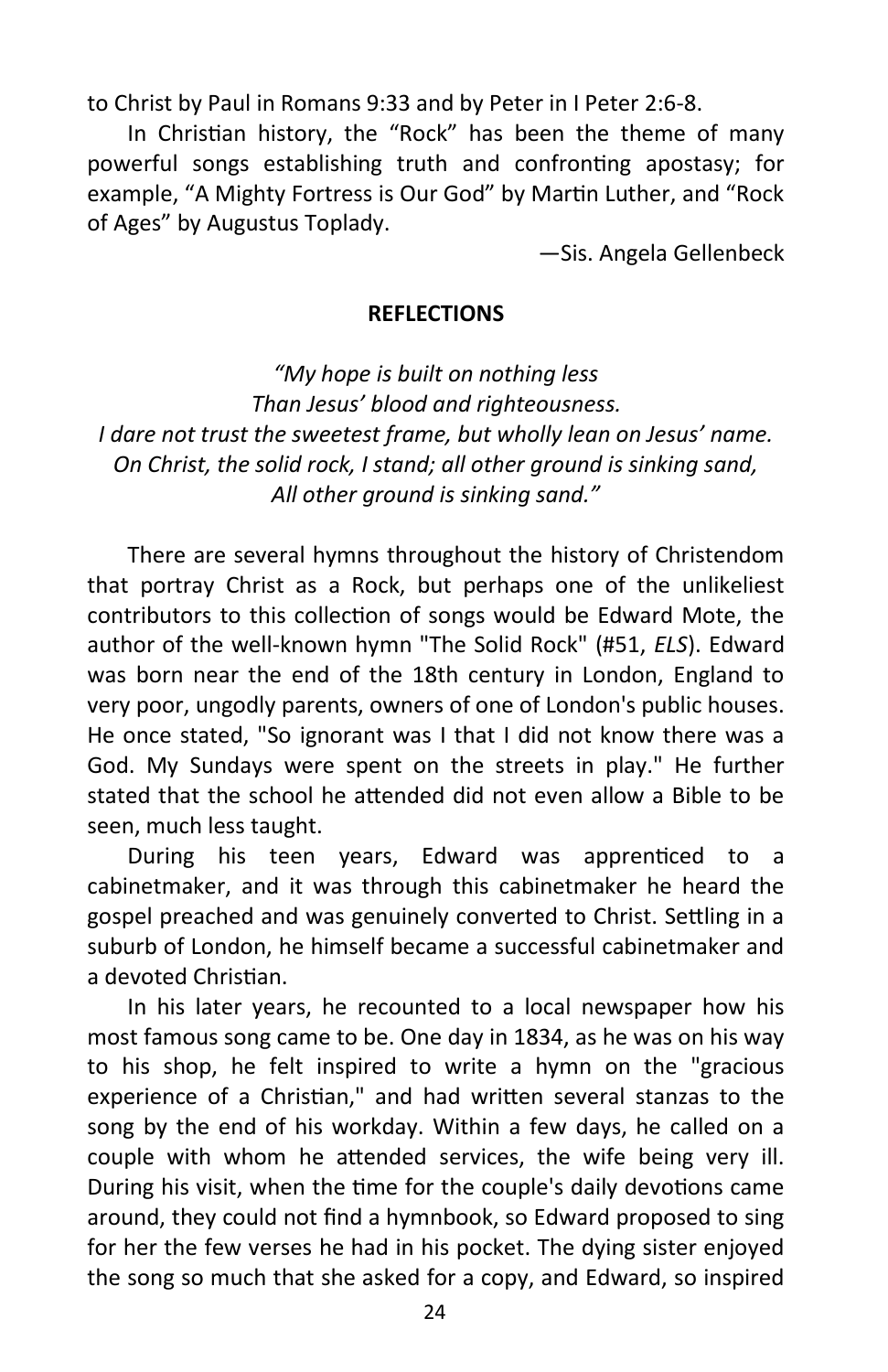by this reception, completed the hymn and had 1,000 copies made for distribution. In 1836, the hymn was published under the title "The Immutable Basis of a Sinner's Hope" in a collection named *Hymns of Praise, A New Selection of Gospel Hymns.*

Later, in his fifties, Edward was called to preach, and served for over twenty years as pastor of the church where he is buried. At 77, as he lay on his deathbed, he exclaimed, "I think I am going to heaven. Yes, I am nearing port. The truths I have preached I am now living upon, and they will do to die upon. Ah! The precious blood, which takes away all our sins. It is this which makes peace with God."

The tune most often associated with "The Solid Rock" was written by the American composer William Batchelder Bradbury, who also wrote the music for several other well-known hymns such as "Just As I Am," "Jesus Loves Me," "He Leadeth Me," and "Sweet Hour of Prayer."

—Bro. Fari Matthews

#### **NOVEMBER 1, 2020**

#### **A SONG OF DAVID (Psalm 57)**

#### {*To the chief Musician, Altaschith, Michtam of David, when he fled from Saul in the cave*.}

**1** Be merciful unto me, O God, be merciful unto me: for my soul trusteth in thee: yea, in the shadow of thy wings will I make my refuge, until these calamities be overpast.

**2** I will cry unto God most high; unto God that performeth all things for me.

**3** He shall send from heaven, and save me from the reproach of him that would swallow me up. Selah. God shall send forth his mercy and his truth.

**4** My soul is among lions: and I lie even among them that are set on fire, even the sons of men, whose teeth are spears and arrows, and their tongue a sharp sword.

**5** Be thou exalted, O God, above the heavens; let thy glory be above all the earth.

**6** They have prepared a net for my steps; my soul is bowed down: they have digged a pit before me, into the midst whereof they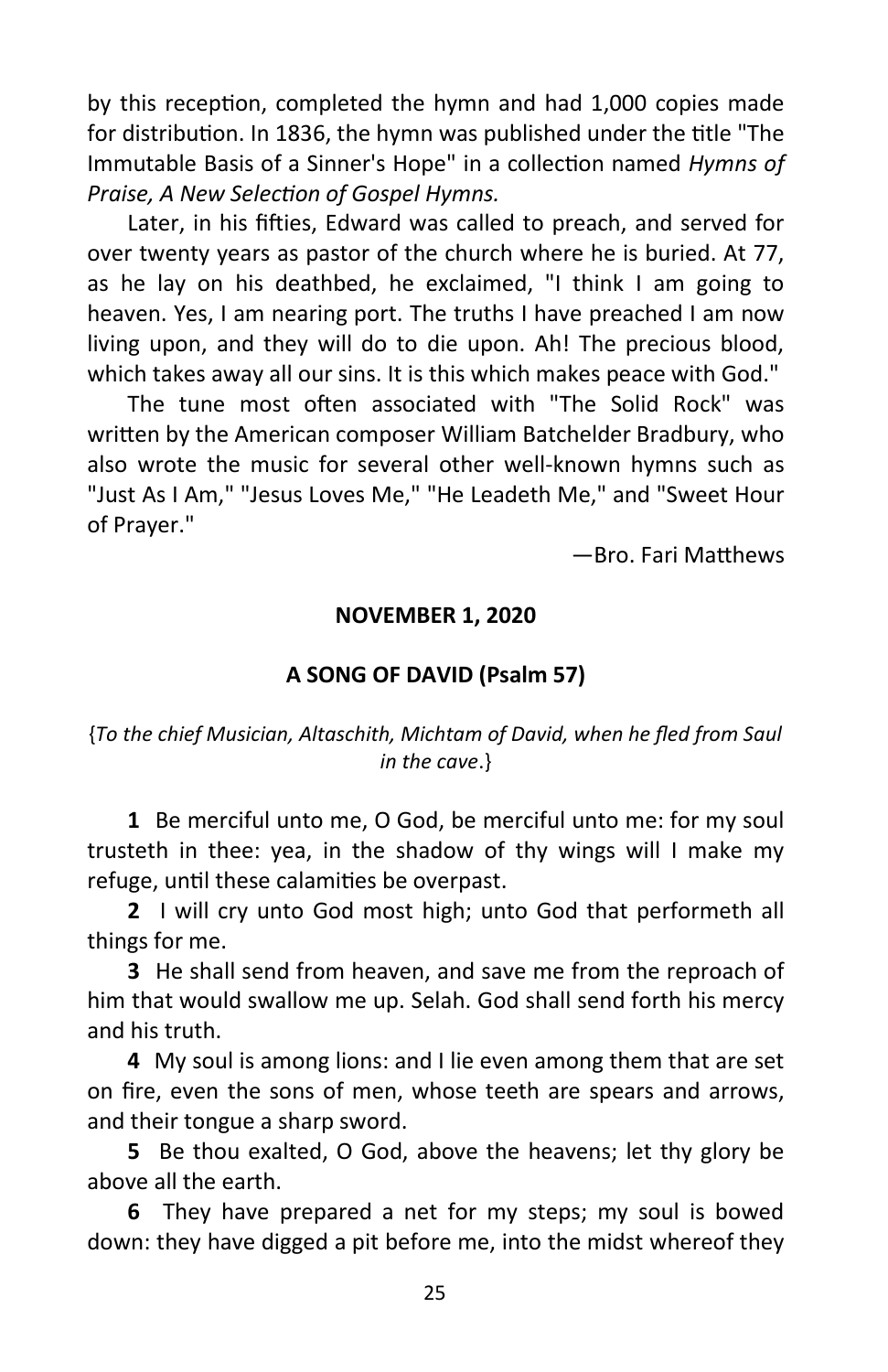are fallen themselves. Selah.

**7** My heart is fixed, O God, my heart is fixed: I will sing and give praise.

**8** Awake up, my glory; awake, psaltery and harp: I myself will awake early.

**9** I will praise thee, O Lord, among the people: I will sing unto thee among the nations.

**10** For thy mercy is great unto the heavens, and thy truth unto the clouds.

**MEMORY VERSE:** Be thou exalted, O God, above the heavens: let thy glory be above all the earth. **—Psalm 57:11**

**CENTRAL THOUGHT:** As David hid from King Saul in the cave, he meditated upon the marvelous truth that God was a refuge for him; God's strength preserved him from doing wrong and taking Saul's life, and He found great strength and hope in praising the Lord.

#### **WORD DEFINITIONS**

Psalm 57:1 "Altaschith": destroy not. Very likely this psalm is the jubilation of David's soul after he had been in the very cave where Saul was resting, and his allies had urged him to take Saul's life. He had been restrained by the inward prompting, "Destroy him not! Do God's anointed no harm!" and now he praised God for keeping him from temptation and titled his song, "Destroy Not."

Psalm 57:2 "God that performeth all things for me": "perfects or finishes concerning me."

Psalm 57:3 "Him that would swallow me up": a greater foe than Saul was before him: his own vengeance and anger. "Selah": a musical rest or pause in a song; also, a notice to pause and think quietly about the words. "God shall send forth his mercy and his truth": God's Word of truth to the forefathers in Israel had been passed down to David and was now mercifully given to him in his moment of temptation. "Touch not mine anointed!"

Psalm 57:4 "Lions": figurative of foes; fierce; devouring; Clarke has "my soul dwells in parched places." "I lie": I have my abode. "Set on fire": his own men were "set on fire" of vengeance to harm Saul;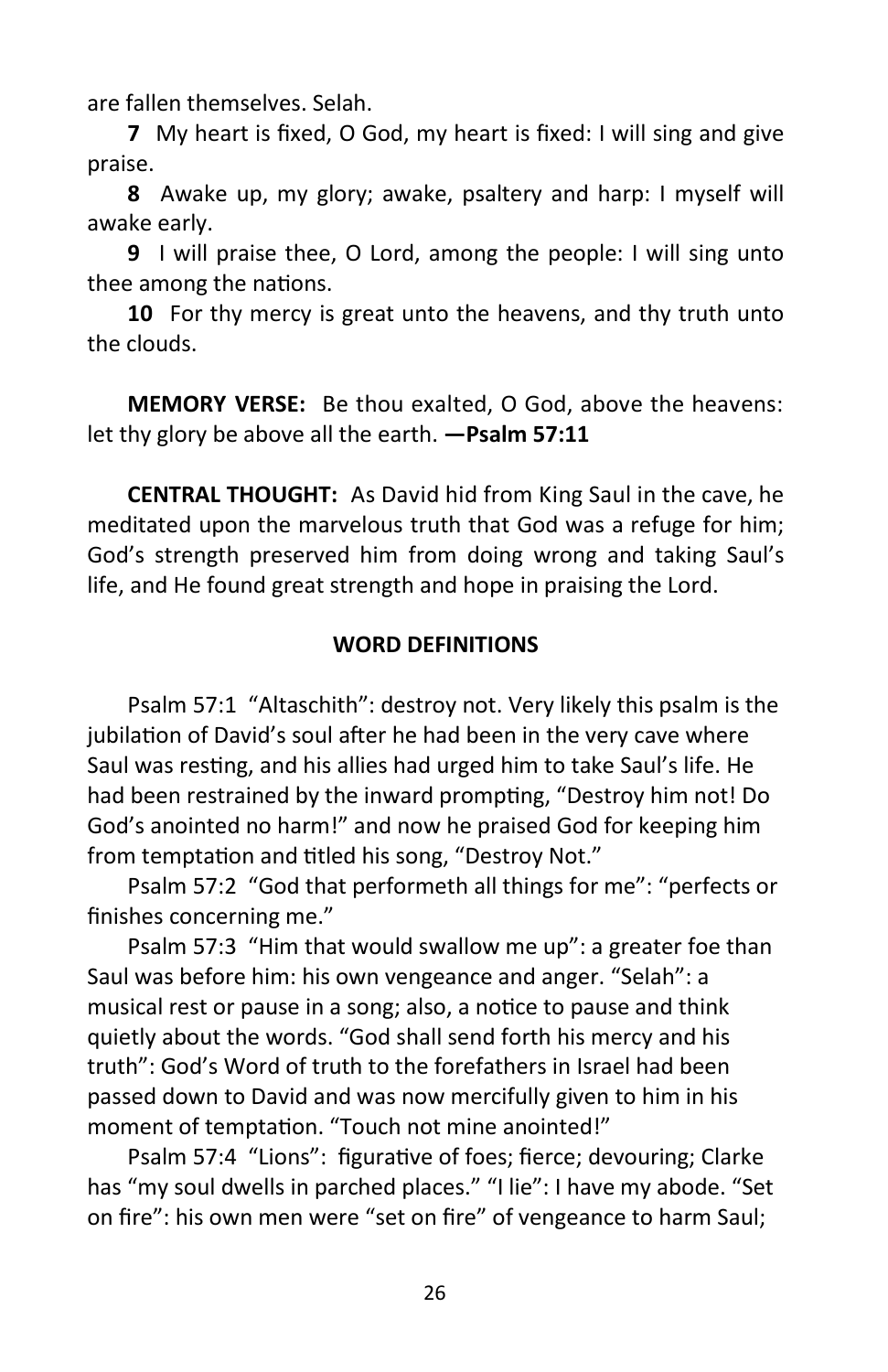Saul was "set on fire" to harm him.

Psalm 57:7 "Fixed": prepared or established; firm determination. The heart, its thoughts, intents, and affections, are steadfastly resolved.

Psalm 57:8 "My glory": some understand it to mean "tongue"; others understand David means "my soul," as the noblest powers of his soul; all that was glorious and honorable within him. "I myself will awake early": I will awaken the dawn.

Psalm 57:9 "I will sing unto thee among the nations": a prophetic note in the song, to which Paul refers in Romans 15:9 when he speaks about the Gentiles.

#### **LESSON BACKGROUND**

As the title suggests, Psalm 57 was written in praise of the Lord's deliverance and mercy to David when he was hidden in a cave at Engedi, and Saul was seeking him with an army of three thousand men. The account of this is in I Samuel 24. Engedi "occupies a small area a few hundred feet above the Dead Sea marked by the 650 foot sedimentary terrace. The limestone borders rise so abruptly to a height of 2,000 feet immediately on the West, that the place can be approached only by a rock-cut path. Two streams descend on either side through precipitous rocky gorges from the uninhabitable wilderness separating it from Bethlehem and Hebron. It was in the caves opening out from the sides of these gorges that David took refuge from Saul" (George Wright in Bible Hub's *Encyclopedia*). Adam Clarke quotes a writer who had been inside a cave in that very area, describing it as a place with dry air, into which the local people, several thousand at once, would go. It is called El Maamah, which means *hiding place*. Narrow passages lead into a large grotto, the top of which rises in several places like domes.

David and his men were already in the cave when Saul entered. A fable was traditionally told by the Jewish rabbis to explain why Saul so confidently entered the cave: a spider had been ordered by God to weave her web over the mouth of it, so when Saul noticed it, he would think no person had been there lately and enter without suspicion. Whether or not that is true, David and his men, hidden in the dark sides and corners of the cavern, observed the king enter and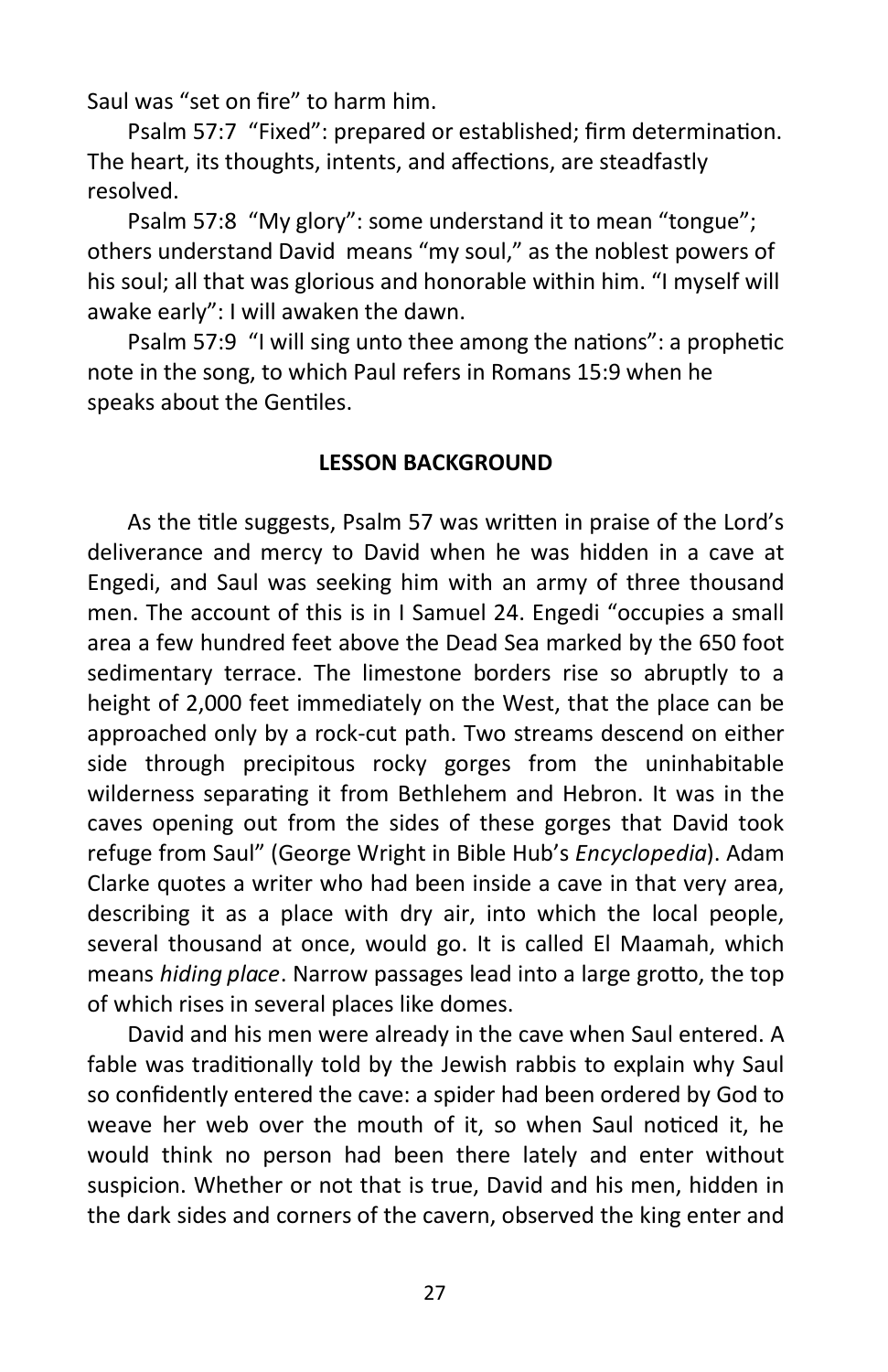David's men urged him to take his life. They even came up with something God was supposed to have said to justify the assassination.

No wonder David felt he was among men who were "set on fire." The temptation was so great. He took his sword, but God's word stopped him. Instead of putting it through Saul's heart, he cut off the skirt of Saul's robe and stayed the hands also of the men set on vengeance. After Saul left the cave, David called out to him, showed him the piece of robe, and entreated him to consider the mercy he had shown to him, calling on God to be judge between them.

Saul seemed to humble his heart, calling David his "son" and pronouncing God's reward upon him. But David, wisely discerning he couldn't yet trust him, and knowing Saul was under an evil spirit, remained yet in hiding.

—Sis. Angela Gellenbeck

#### **DISCUSSION:**

- 1. Describe the circumstances around which this song was written.
- 2. How did God's mercy and truth deliver David?
- 3. Describe the cave at Engedi.
- 4. What does "my heart is fixed" mean to you?
- **5.** How may the song title explain what happened in this story?

#### **COMMENTS AND APPLICATION**

My heart is touched by the way this song praises God, not just for keeping David safe when he came into close contact with King Saul, but for the more important deliverance, in which David made a narrow escape from the strong temptation to take things in his own hands. He came so close to ruining God's complete plan for his life! He seemed to get a vision of this when he said, "God performs, or perfects, all things for me." He grasped a concept that seems out of reach from most people—that of the Cause greater than himself. I think Joseph grasped that as well, when he, too, was "set among lions" in Potiphar's house with Potiphar's wife.

David also had an understanding of the depth of wickedness under which Saul was bound. We also must have that wisdom as we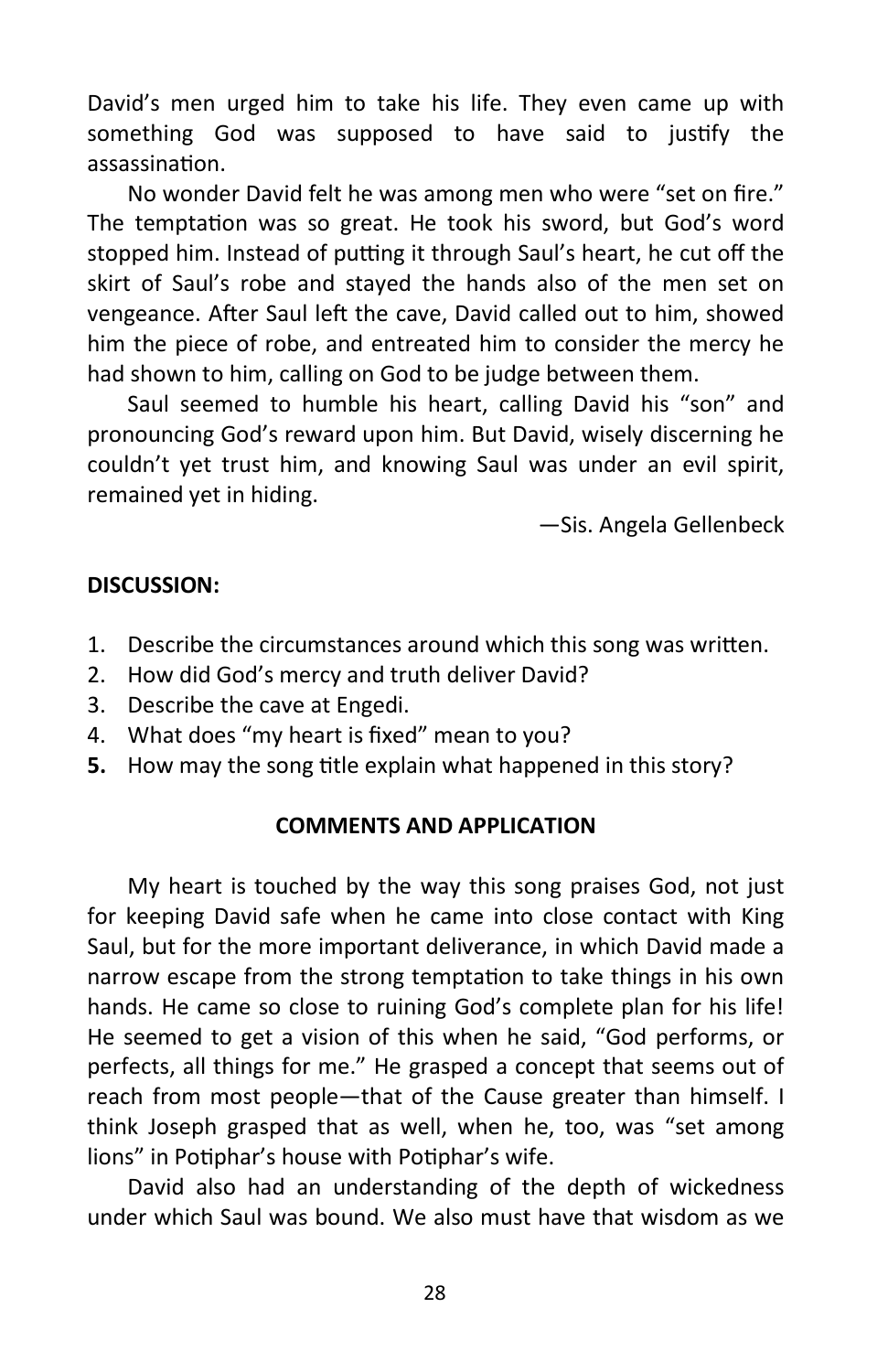deal with the wicked people in our acquaintance. David didn't put himself into God's place to do away with Saul, but he also kept himself and his family in a place safely away from him.

Oh, to have a heart that is fixed on God and His will for our lives! A vision that elevates the power and mercy of God far above the visible heavens and earth! A resolve that is founded on the ancient, immutable, unchanging commands of Almighty God.

We see in this song a deliverance that runs deeply into the heart and moral fiber of a person. It is God's will that His redemption cleanses and rescues us just that deeply; and as He wills, so shall He do and accomplish in our lives, if we will resolve to let Him.

—Sis. Angela Gellenbeck

#### **REFLECTIONS**

*"I know on Whom my faith is fixed, I know in Whom I trust; I know that Christ abides in me, and all His ways are just. I know on whom my faith is fixed, His mercy has set me free; I know that He will safely keep, and His love is sweet to me."*

When I was in service one Wednesday night recently, I was noticing the date this song, "I Know" (#106, *ELS*) was written. I had just read about what was going on in the world in 1919. World War I had just ended and the great world-wide Spanish Flu pandemic was going on. This song was written by Bro. Charles Wesley Naylor during this time, when 500 million people (one-third of the world's population) became infected with the Spanish flu, from which approximately 50 million died. 675,000 of those deaths occurred in the United States. What we are going through is nowhere near what our forefathers suffered those two years of 1918-19.

I was blessed to realize that the words of this song still proclaimed an encouraging message—that no matter our circumstances or how bad things are, God and His power are alive and well able to inspire a song to encourage His people. "I know in whom my faith is fixed, I know in whom I trust." To know is to be assured of. *Fixed* means something is settled and secure. This song is very special to us in 2020 as we have faced a new pandemic. God is still aware of everything going on in our day.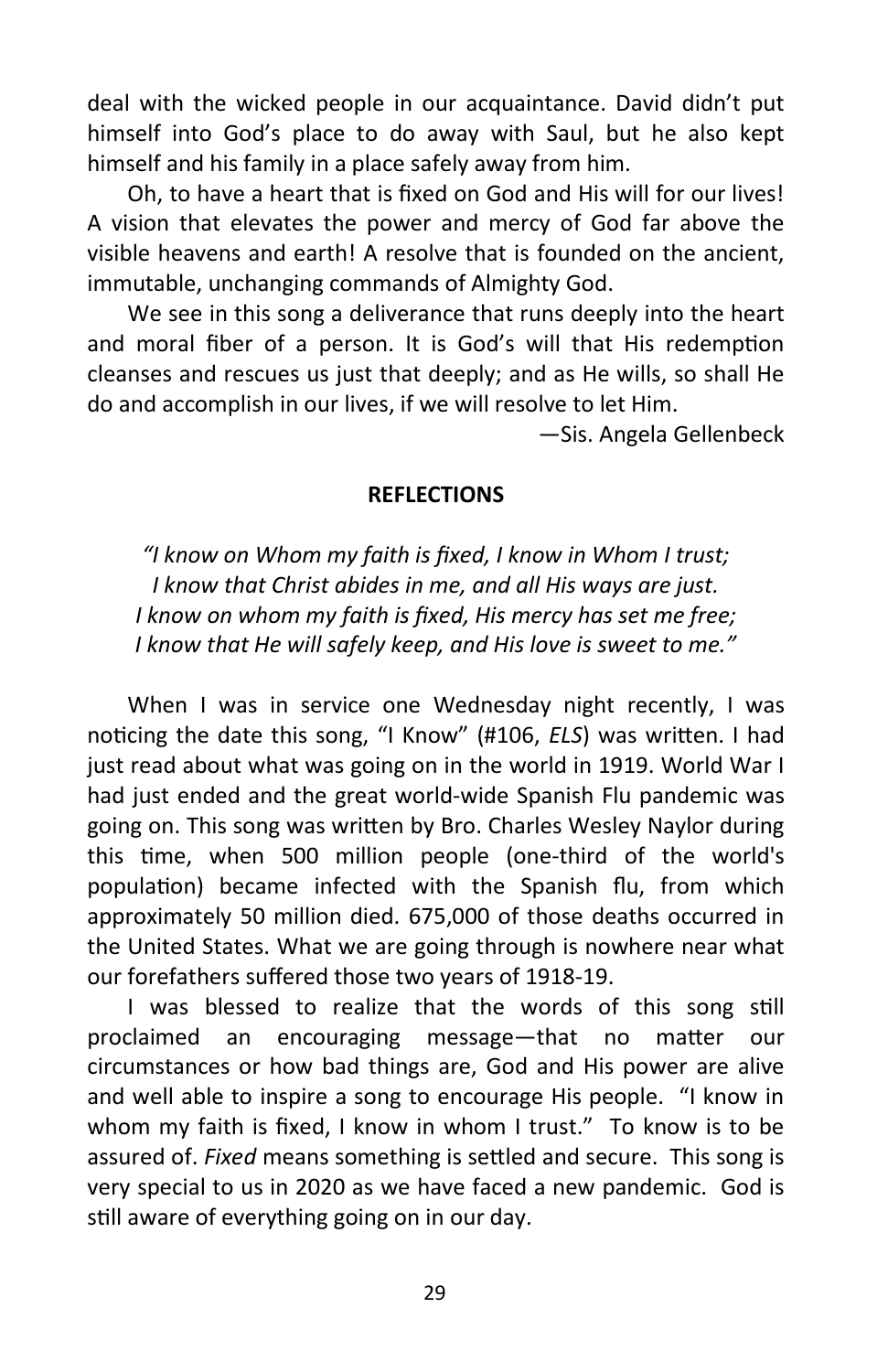Naylor (1874-1950) was a Church of God minister for 13 years before a tent pole fell on his back during an evangelism campaign in Florida, injuring his spine and kidney. A year later he was in a bus accident that made him an invalid for the next four decades. In addition to 134 hymns, Naylor wrote eight books and many articles, pamphlets, and columns in the *Gospel Trumpet*.

—Bro James Bell

# **NOVEMBER 8, 2020**

# **A SONG OF BATTLE (II Chronicles 20)**

**II Chronicles 20:5** And Jehoshaphat stood in the congregation of Judah and Jerusalem, in the house of the LORD, before the new court,

**6** And said, O LORD God of our fathers, art not thou God in heaven? and rulest not thou over all the kingdoms of the heathen? and in thine hand is there not power and might, so that none is able to withstand thee?

**7** Art not thou our God, who didst drive out the inhabitants of this land before thy people Israel, and gavest it to the seed of Abraham thy friend for ever?

**8** And they dwelt therein, and have built thee a sanctuary therein for thy name, saying,

**9** If, when evil cometh upon us, as the sword, judgment, or pestilence, or famine, we stand before this house, and in thy presence, (for thy name is in this house,) and cry unto thee in our affliction, then thou wilt hear and help.

**10** And now, behold, the children of Ammon and Moab and mount Seir, whom thou wouldest not let Israel invade, when they came out of the land of Egypt, but they turned from them, and destroyed them not;

**11** Behold, I say, how they reward us, to come to cast us out of thy possession, which thou hast given us to inherit.

**12** O our God, wilt thou not judge them? for we have no might against this great company that cometh against us; neither know we what to do: but our eyes are upon thee.

**13** And all Judah stood before the LORD, with their little ones,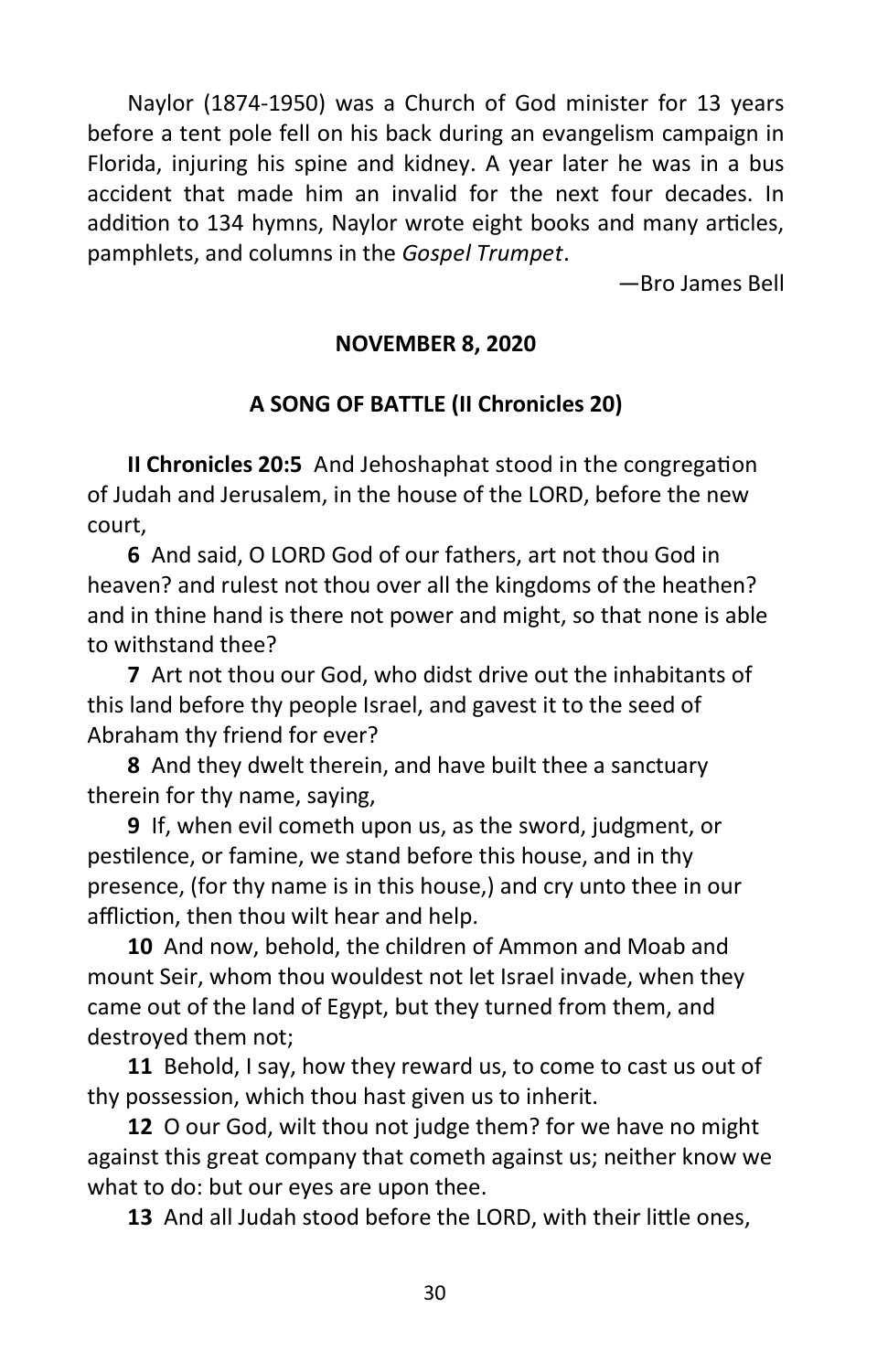their wives, and their children.

**14** Then upon Jahaziel the son of Zechariah, the son of Benaiah, the son of Jeiel, the son of Mattaniah, a Levite of the sons of Asaph, came the Spirit of the LORD in the midst of the congregation;

**15** And he said, Hearken ye, all Judah, and ye inhabitants of Jerusalem, and thou king Jehoshaphat, Thus saith the LORD unto you, Be not afraid nor dismayed by reason of this great multitude; for the battle is not yours, but God's.

**16** To morrow go ye down against them: behold, they come up by the cliff of Ziz; and ye shall find them at the end of the brook, before the wilderness of Jeruel.

**17** Ye shall not need to fight in this battle: set yourselves, stand ye still, and see the salvation of the LORD with you, O Judah and Jerusalem: fear not, nor be dismayed; to morrow go out against them: for the LORD will be with you.

**18** And Jehoshaphat bowed his head with his face to the ground: and all Judah and the inhabitants of Jerusalem fell before the LORD, worshipping the LORD.

**19** And the Levites, of the children of the Kohathites, and of the children of the Korhites, stood up to praise the LORD God of Israel with a loud voice on high.

**20** And they rose early in the morning, and went forth into the wilderness of Tekoa: and as they went forth, Jehoshaphat stood and said, Hear me, O Judah, and ye inhabitants of Jerusalem; Believe in the LORD your God, so shall ye be established; believe his prophets, so shall ye prosper.

**21** And when he had consulted with the people, he appointed singers unto the LORD, and that should praise the beauty of holiness, as they went out before the army, and to say, Praise the LORD; for his mercy endureth for ever.

**22** And when they began to sing and to praise, the LORD set ambushments against the children of Ammon, Moab, and mount Seir, which were come against Judah; and they were smitten.

**MEMORY VERSE:** Give unto the LORD the glory due unto his name: bring an offering, and come before him: worship the LORD in the beauty of holiness. O give thanks unto the LORD; for he is good; for his mercy endureth for ever. And say ye, Save us, O God of our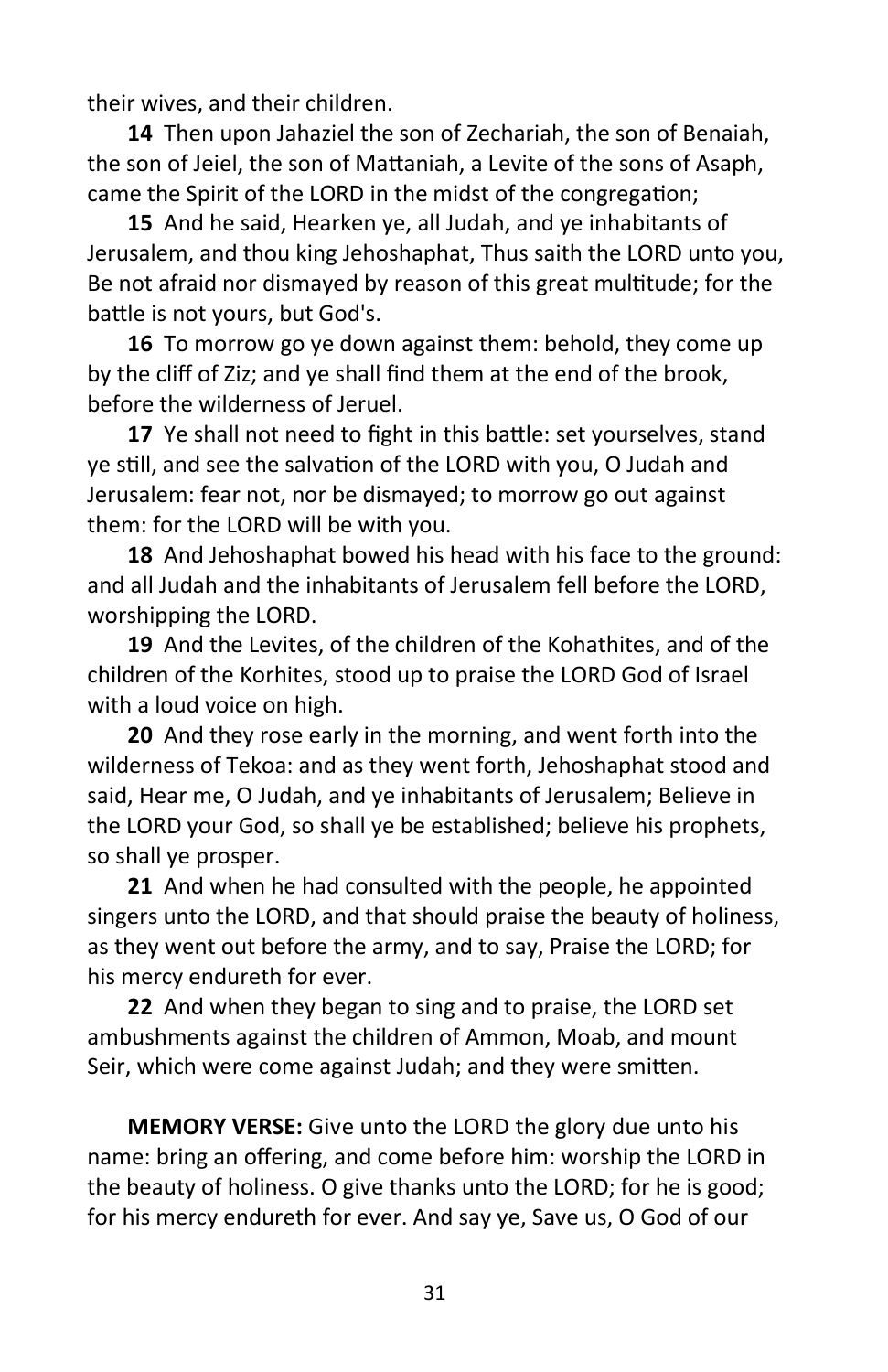salvation, and gather us together, and deliver us from the heathen, that we may give thanks to thy holy name, and glory in thy raise. Blessed be the LORD God of Israel for ever and ever.

#### **—I Chronicles 16:29; 34-36a**

**CENTRAL THOUGHT:** When a coalition of Moabites and Ammonites and other enemies came against King Jehoshaphat, and he proclaimed a fast to seek the Lord, God answered him with a mighty deliverance as they sang songs of praise and holiness.

# **WORD DEFINITIONS**

Exodus 12:2I Chronicles 20:5 "New court": the "great" or outer court of the temple, which may have been repaired or enlarged either by Jehoshaphat or his father, Asa.

II Chronicles 20:7 "Abraham thy friend": a title mentioned again in Isaiah 41:8 and James 2:23. Abraham's burial place in Hebron is known to the Muslims as Al-Khalil, or "Friend of God" (*Arabic*).

II Chronicles 20:9 "If, when evil come upon us…": a quote from Solomon's prayer of dedication in II Chronicles 6.

II Chronicles 20:10 "Mount Seir": Edomites, neighbors to the "other beside the Ammonites" mentioned in II Chronicles 20:1 (the Maonites, who were Arabs and part of the coalition attacking Judah).

II Chronicles 20:14 "Jahaziel": meaning "God gives visions"; a Levite, a descendant of the sons of Asaph.

II Chronicles 20:19 "Kohathites… Korhites": a descendant of Levi. (Levi>Kohath>Korah).

II Chronicles 20:21 "In the beauty of holiness": in holy attire; in holy array; in beautiful vestments; in the beauty of the sanctuary; "The more probable interpretation is that which refers to the state of the heart—the 'internal' ornament—with which we should approach God—to a holy and pure state of mind—that beauty or appropriateness of the soul which consists in holiness or purity. Of this the external clothing of the priesthood was itself but an emblem, and this is that which God desires in those who approach Him in an act of worship" (*Barnes' Notes on the Bible*).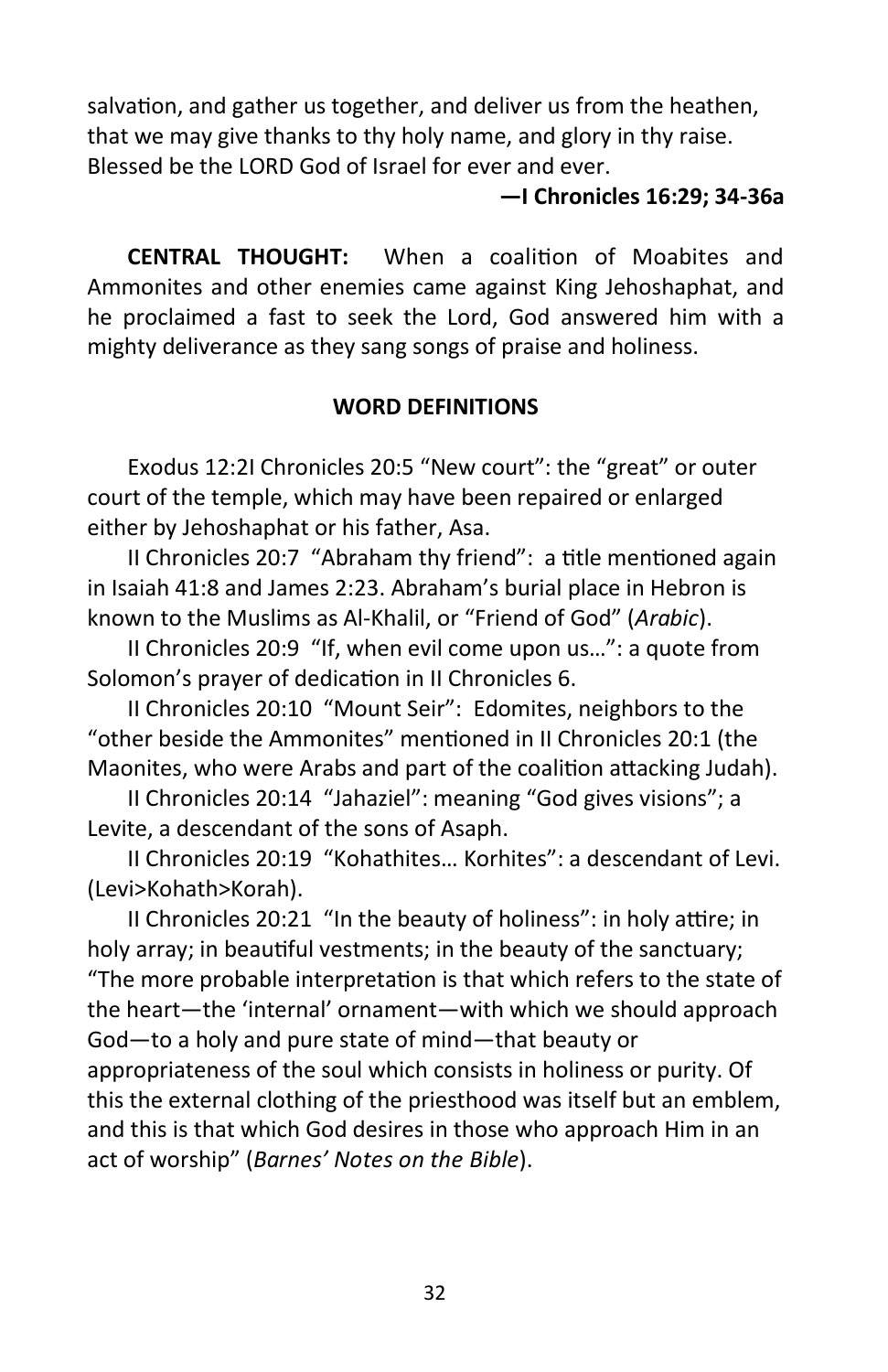The Ammonites were descendants of Lot, which made them distant relatives to the Israelites. On their journey toward Canaan, God had forbidden Moses to engage the Ammonites in warfare because He had given the land they held to them as a possession (Deuteronomy 2:19). They were worshippers of Molech, and they oppressed the children of Israel during the time of Jephtha, who defeated them in a great slaughter (Judges 11:1-40). Later, they troubled the Israelites, were mentioned in Psalm 83 in a list of God's enemies, and had judgment pronounced upon them by Jeremiah, Ezekiel, Amos and Zephaniah.

The Moabites, also Lot's descendants, were also a trouble to Israel, beginning with Balak's drive to have Balaam curse them, which turned into a plan to seduce the Israelite men into great idolatry and sin in Israel, upon which God executed judgment. Worshippers of Chemosh and Baal, they joined with the Ammonites and Amalekites in oppressing Israel eighteen years in the time of the Judges. During a brief time of peace, it was a Moabite woman, Ruth, who married into an Israelite family and became the great-grandmother of David. Saul dealt with them, and David, although living peacefully with them for a short time, completely subdued them when he became king. They were again brought under by Joram and Jehoshaphat. Later, they joined with Nebuchadnezzar against the Israelites, bringing on themselves many threatenings from Israel's prophets.

In the time of the battle with Jehoshaphat, the Ammonites and Moabites were joined by a multitude composed of Maonites (Ishmaelites, or Arabians) and others from the Mount Seir area, home of the Edomites, Esau's descendants. These distant-relative tribes were a source of trouble for God's people as well, receiving judgments from God's prophets.

In our story today, the idol-worshipping troublemakers came, bent on revenge, to overcome God's people. The king of Judah, Asa's son, Jehoshaphat, was at this time very zealous to serve the Lord. When he heard about the great multitude coming against him, he immediately "set himself to seek the Lord" and proclaimed a fast for the entire nation. From the cities and countryside the men of Judah came to fast together and seek God. As they stood together at the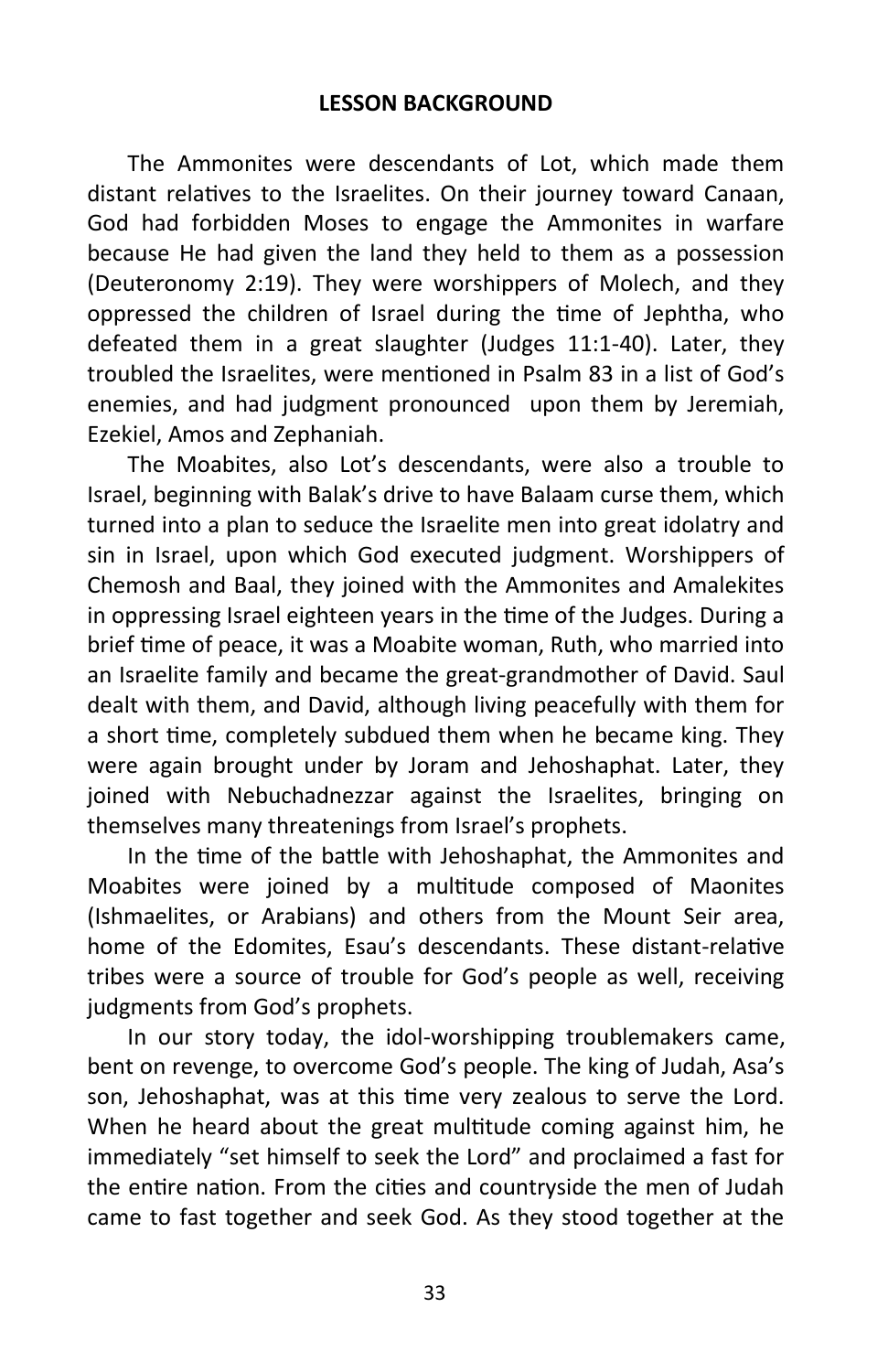temple, Jehoshaphat called on the Lord.

Our memory verse contains the words King David sang when he brought the ark from Obed-edom to the tent he had prepared in Jerusalem. The words sung by Jehoshaphat's singers may have been taken from this psalm.

—Sis. Angela Gellenbeck

#### **DISCUSSION:**

- 1. What prayer did Jehoshaphat cite as he called upon God, and where is it found?
- 2. Share the verse which shows Jehoshaphat's dependence upon God alone.
- 3. What was the message God sent through Jahaziel?
- 4. What part of the message sounds like what Moses told Israel at the Red Sea?
- 5. What happened when they "began to sing and praise"?

#### **COMMENTS AND APPLICATION**

Today's lesson reminds us of an important spiritual principle which God's people have used down through the ages in their spiritual battles: praise is a powerful weapon against the enemy. I remember a time when my husband was very sick and in great pain. The Lord began to impress me, just as in this story, that I needed to start praising the Lord. My husband was crying with pain; I felt like a cruel antagonist rather than his loyal helper! I just couldn't sing praises! Yet the command wouldn't go away. Finally I began to sing, a little feebly at first, then gaining vigor: "What a mighty God we serve!" In just minutes, the Lord gave a mighty relief and my husband was singing, too.

The allied forces in this story are allegorical. Spiritually, they represent the way we are opposed by our own flesh. When we are tempted by our appetites. When the carnal, physical concession seems the only way out. When our human pride or self-esteem tries to slip in disguised as compassion and pity. When our flesh cries out to give up in despair. Christian! Gird on the armor of praise! When your struggle threatens to shatter all your dreams, sing! "When the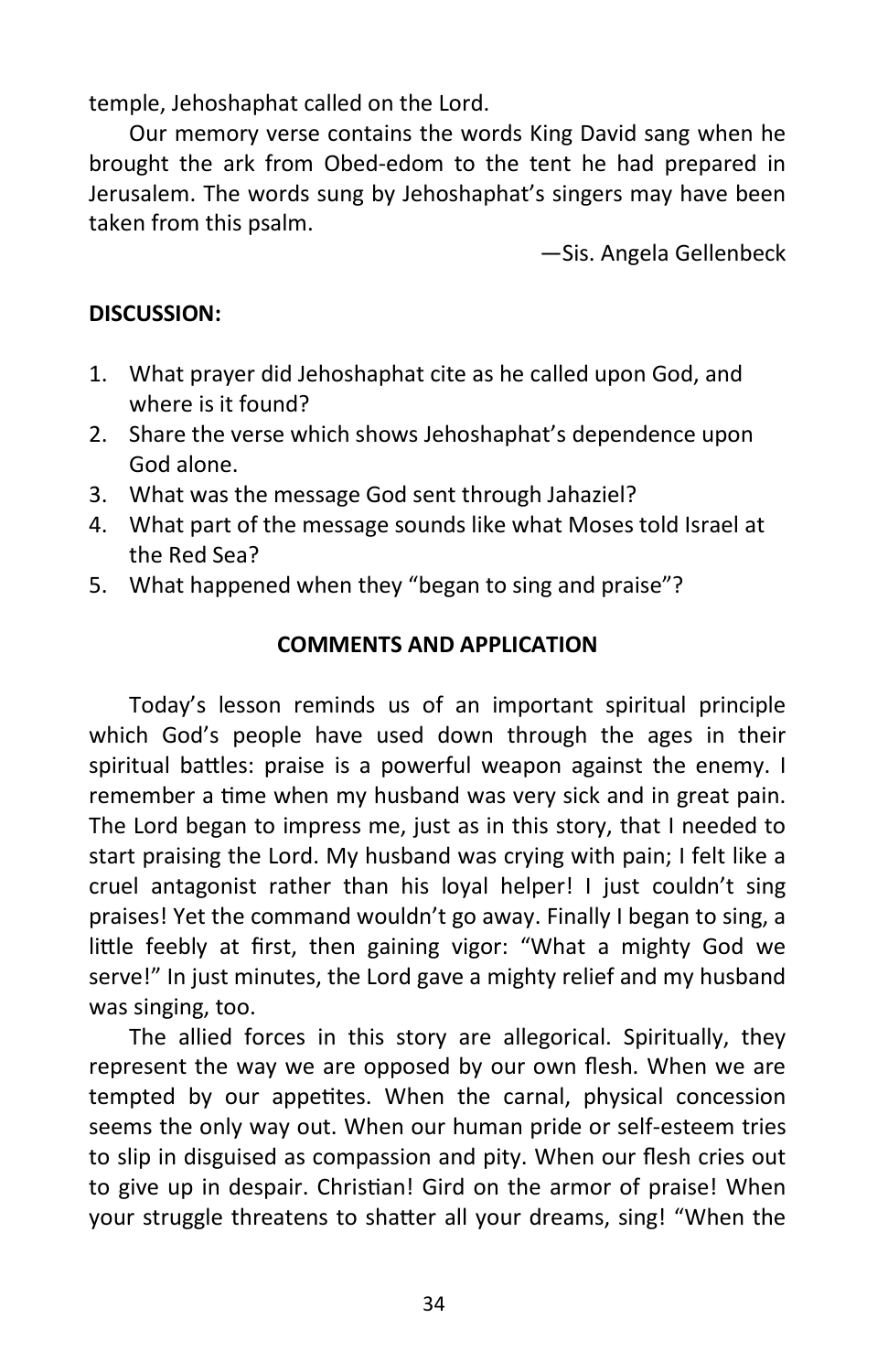clouds above us hover, and the hosts of hell are near, shout His praises, Hallelujah! Christ will make them disappear."

—Sis. Angela Gellenbeck

#### **REFLECTIONS**

"We think of Martin Luther as a great reformer, Bible translator, political leader, fiery preacher, and theologian. But he was also a musician, having been born in an area of Germany known for its music. There, in his little Thuringian village, young Martin grew up listening to his mother sing. He joined a boys' choir that sang at weddings and funerals. He became proficient with the flute (recorder), and his volcanic emotions often erupted in song.

"When the Protestant Reformation began, Luther determined to restore worship to the German Church. He worked with skilled musicians to create new music for Christians, to be sung in the vernacular. He helped revive congregational singing and wrote a number of hymns.

 "In the forward of a book, Luther once wrote: 'Next to the Word of God, the noble art of music is the greatest treasure in the world. It controls our thoughts, minds, hearts, and spirits …. A person who … does not regard music as a marvelous creation of God … does not deserve to be called a human being; he should be permitted to hear nothing but the braying of asses and the grunting of hogs.'

 "The poet Samuel Coleridge said of Martin Luther, 'He did as much for the Reformation by his hymns as he did by his translation of the Bible.'

 "Luther's most famous hymn is 'Ein' feste Burg ist unser Gott,'— 'A Mighty Fortress Is Our God.' Based on Psalm 46, it reflects Luther's awareness of our intense struggle with Satan. In difficulty and danger, Luther would often resort to this song, saying to his associate, 'Come, Philipp, let us sing the 46th Psalm.' … Despite his excommunication from the Roman Church, Luther came to know the gracious power of God's sheltering hand. He faced continual threats to his life and freedom, and times of intense spiritual battle as well. But in the comforting words of Psalm 46, Luther found the inspiration for this hymn.

 "This is a difficult hymn to translate because the original German is so vivid. At least 80 English versions are available. The most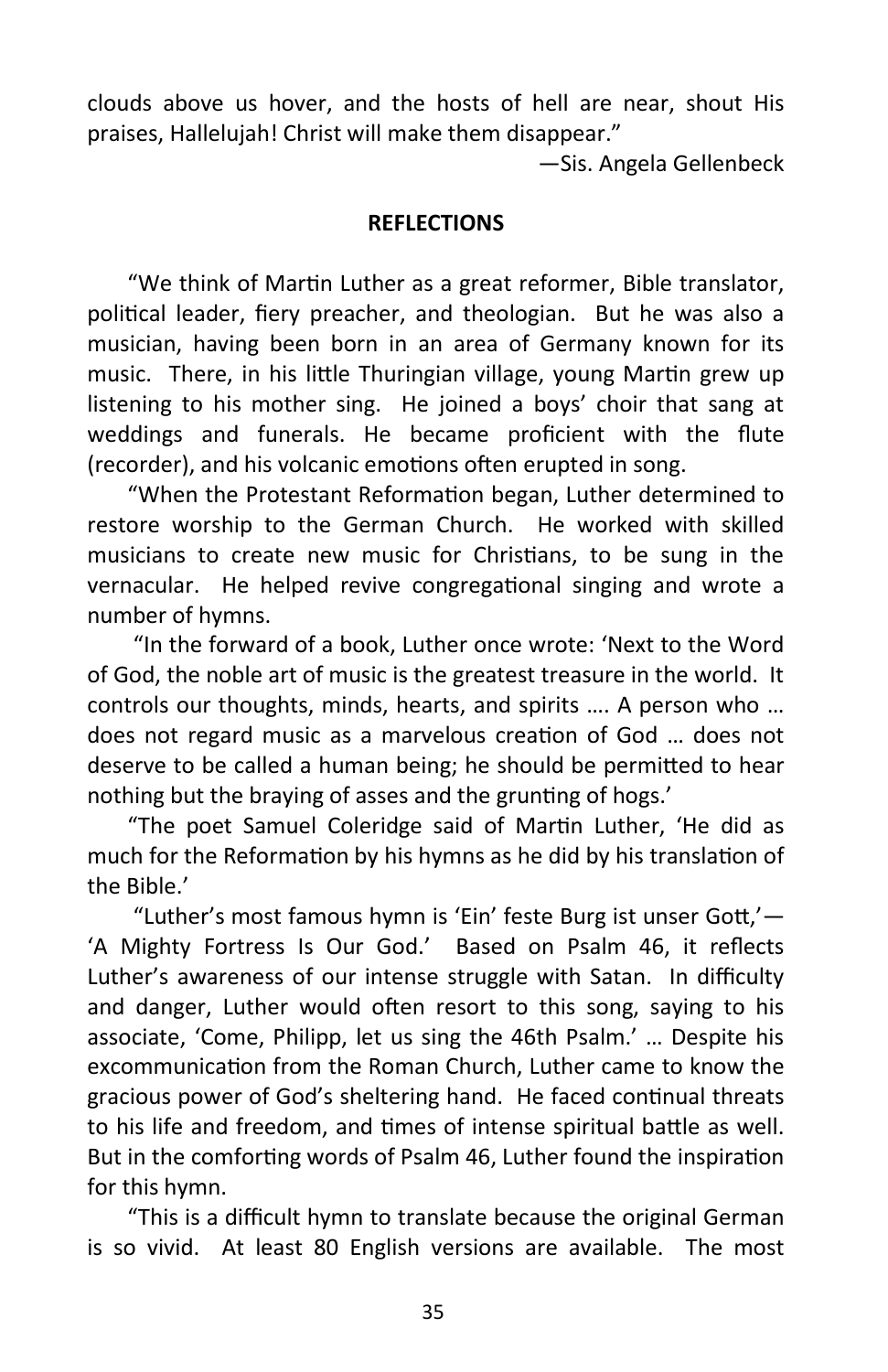popular in America was done [as follows] by Frederic Henry Hodge.

*A Mighty Fortress Is Our God*

*"A mighty fortress is our God, a bulwark never failing; Our helper He amid the flood of mortal ills prevailing. For still our ancient foe doth seek to work us woe— His craft and pow'r are great, and, armed with cruel hate, On earth is not his equal.*

*"Did we in our own strength confide, our striving would be losing, Were not the right man on our side, the man of God's own choosing. Dost ask who that may be? Christ Jesus, it is He – Lord Sabaoth is His name, from age to age the same, And He must win the battle.*

—Adapted from "Then Sings My Soul," by Robert J. Morgan and "The Complete Book of Hymns," by W. J. Petersen and Ardythe Petersen —Selected by Bro. Harlan Sorrell

## **NOVEMBER 15, 2020**

## **A SONG OF ISAIAH (Isaiah 5)**

**Isaiah 5:1** Now will I sing to my wellbeloved a song of my beloved touching his vineyard. My wellbeloved hath a vineyard in a very fruitful hill:

**2** And he fenced it, and gathered out the stones thereof, and planted it with the choicest vine, and built a tower in the midst of it, and also made a winepress therein: and he looked that it should bring forth grapes, and it brought forth wild grapes.

**3** And now, O inhabitants of Jerusalem, and men of Judah, judge, I pray you, betwixt me and my vineyard.

**4** What could have been done more to my vineyard, that I have not done in it? wherefore, when I looked that it should bring forth grapes, brought it forth wild grapes?

**5** And now go to; I will tell you what I will do to my vineyard: I will take away the hedge thereof, and it shall be eaten up; and break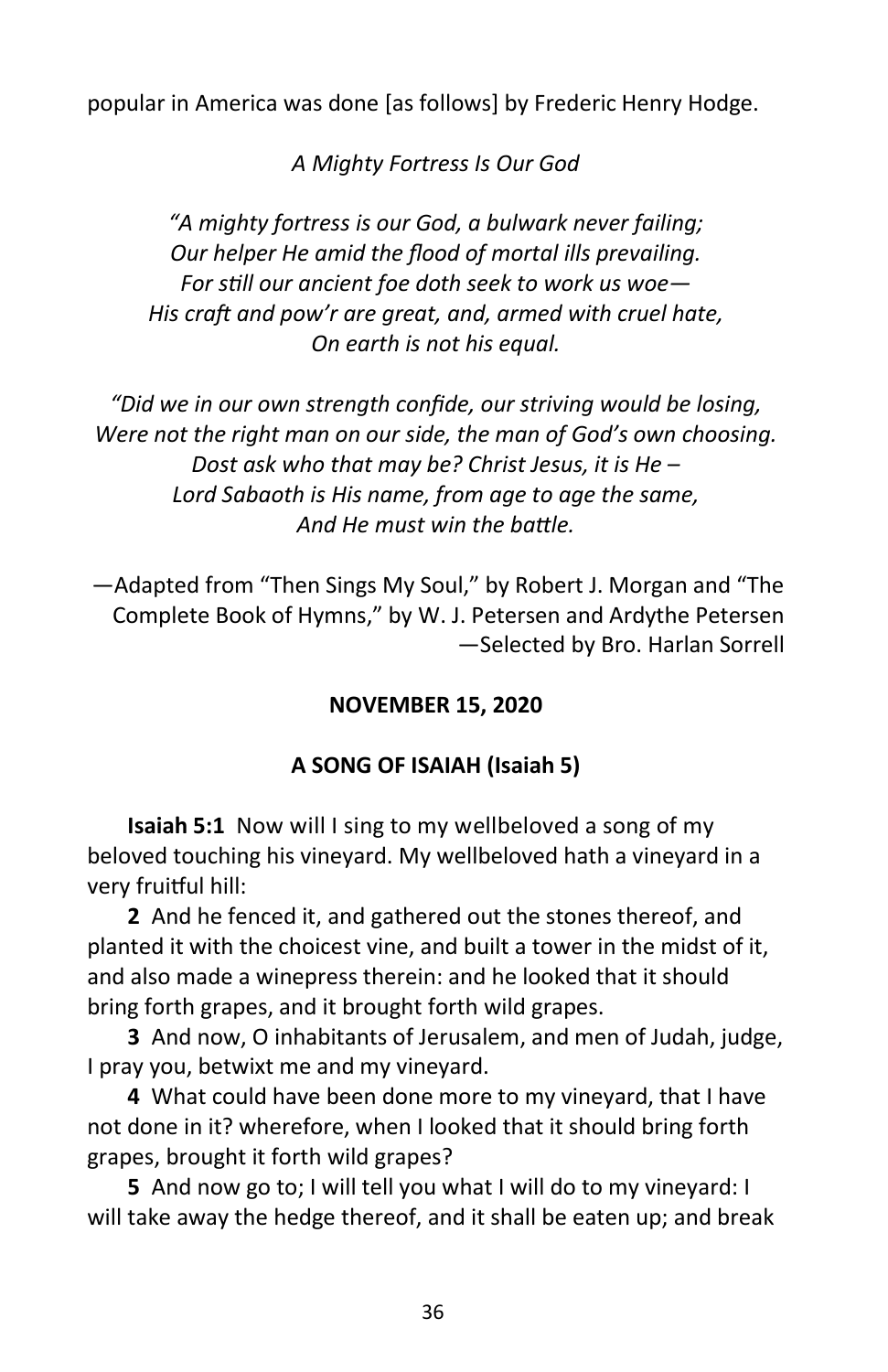down the wall thereof, and it shall be trodden down:

**6** And I will lay it waste: it shall not be pruned, nor digged; but there shall come up briers and thorns: I will also command the clouds that they rain no rain upon it.

**7** For the vineyard of the LORD of hosts is the house of Israel, and the men of Judah his pleasant plant: and he looked for judgment, but behold oppression; for righteousness, but behold a cry.

**16** But the LORD of hosts shall be exalted in judgment, and God that is holy shall be sanctified in righteousness.

**MEMORY VERSE:** In that day sing ye unto her, A vineyard of red wine. I the LORD do keep it; I will water it every moment: lest any hurt it, I will keep it night and day. He shall cause them that come of Jacob to take root: Israel shall blossom and bud, and fill the face of the world with fruit. **—Isaiah 27:2-3; 6**

**CENTRAL THOUGHT:** A song sang to Jehovah of His love and care for His people, which included a lament that His own people, to whom He had given so much, would return to Him so little; a judgment against their wickedness, and a promise that His judgments would produce the fruits of righteousness.

#### **WORD DEFINITIONS**

Isaiah 5:1 "My wellbeloved...my beloved": Jehovah. "His vineyard": Israel (Psalm 80:14). "Very fruitful hill": peak; literally, horn of oil; horn being a biblical symbol of fertility. The word *horn* was also used for describing height by the Arabs and the Germans (Matterhorn, Aarhorn, etc.)

Isaiah 5:2 "Fenced...gathered out the stones": dug it over, gathered the stones, and built a protective wall with it. When someone wanted to "mar" a land, they would tear down the wall and scatter the stones around in it. "Choice vine": literally, the vine of Sorek, which means the richest variety, of deep red color; the same word as "choice vine" in Genesis 49:11 and "noble vine" in Jeremiah 2:21. "Tower": a watchtower which was built in vineyards and orchards so the keeper could watch for thieves or marauders. "Built a winepress": dug a winepress, which had an upper vat, where the grapes were pressed, and a lower trough or hollow excavated in the rock; this was for the purpose of keeping the wine cool and safe from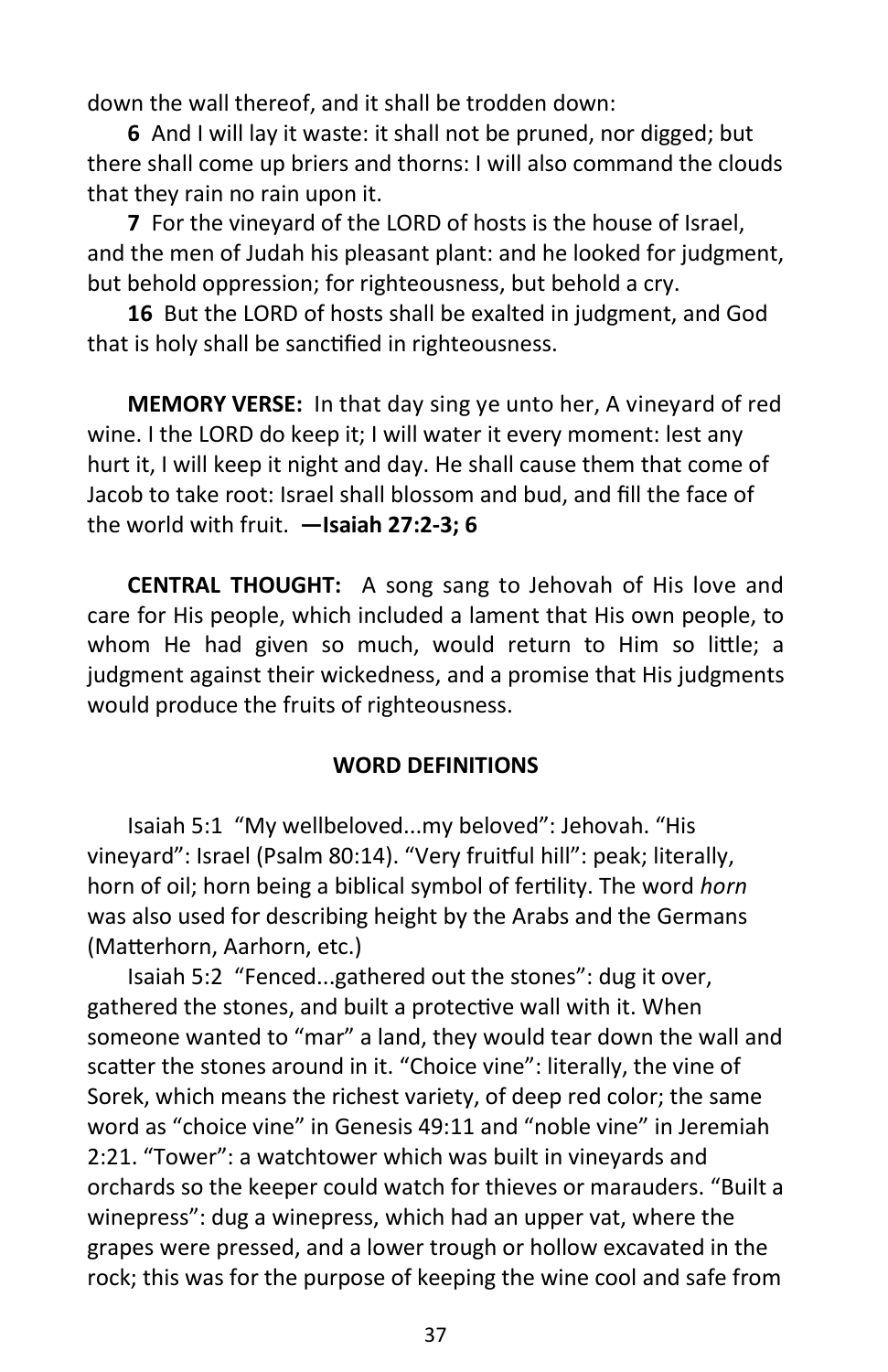winds. "He looked": to look eagerly and wait patiently. "Wild grapes": not the domestic or cultivated kind.

#### **LESSON BACKGROUND**

Isaiah may very well have been trained as a psalmist. This poignant but elegant ode inspired by God's love and care for His people was a beginning of his compositions. Chapters 12, 25, and 26 also contain songs, and chapter 27 seems to add a verse or two to the song in chapter five; we have included those verses in our lesson. *The Cambridge Bible for Schools and Colleges* says this of Isaiah's song: "One of the finest exhibitions of rhetorical skill and power which the book contains. The prophet appears in the guise of a minstrel before an assemblage of his countrymen, and proceeds to recite the unfortunate experience of a "friend" of his with his vineyard. The simple story, told in light popular verse, disarms the suspicions of the crowd, and the singer, having secured their sympathy, demands a verdict on the course which a man might be expected to pursue with so refractory a vineyard as this." In a similar manner, Jesus told a parable of a vineyard to the Jews in His day, inviting their judgment on the wicked husbandmen, by which they actually incriminated themselves before they perceived where Jesus was heading with the story (Matthew 21:33-46).

The picture of a well-cared-for vineyard so aptly describes God's dealings with Israel. The metaphor was also used in Psalm 80 and in the Song of Solomon. Jesus repeatedly mentioned vineyards and fruit in His parables. Grapes, wine, and wine presses were also very common metaphors in Scripture, representing the blood that Jesus shed for the redemption of mankind and the vengeance of God toward man's sin (Isaiah 63:1-6; Revelation 14:14-20).

More can be explained about Sorek, the word used to describe the particular species of grapevine in the passage. "Sorek was a valley lying between Ascalon and Gaza...Both Ascalon and Gaza were anciently famous for wine...The upper part of the valley of Sorek, and that of Eshcol, where the spies gathered the single cluster of grapes, which they were obliged to bear between two upon a staff, being both near to Hebron were in the same neighborhood...all this part of the country abounded with rich vineyards" (*Clarke's Commentary*).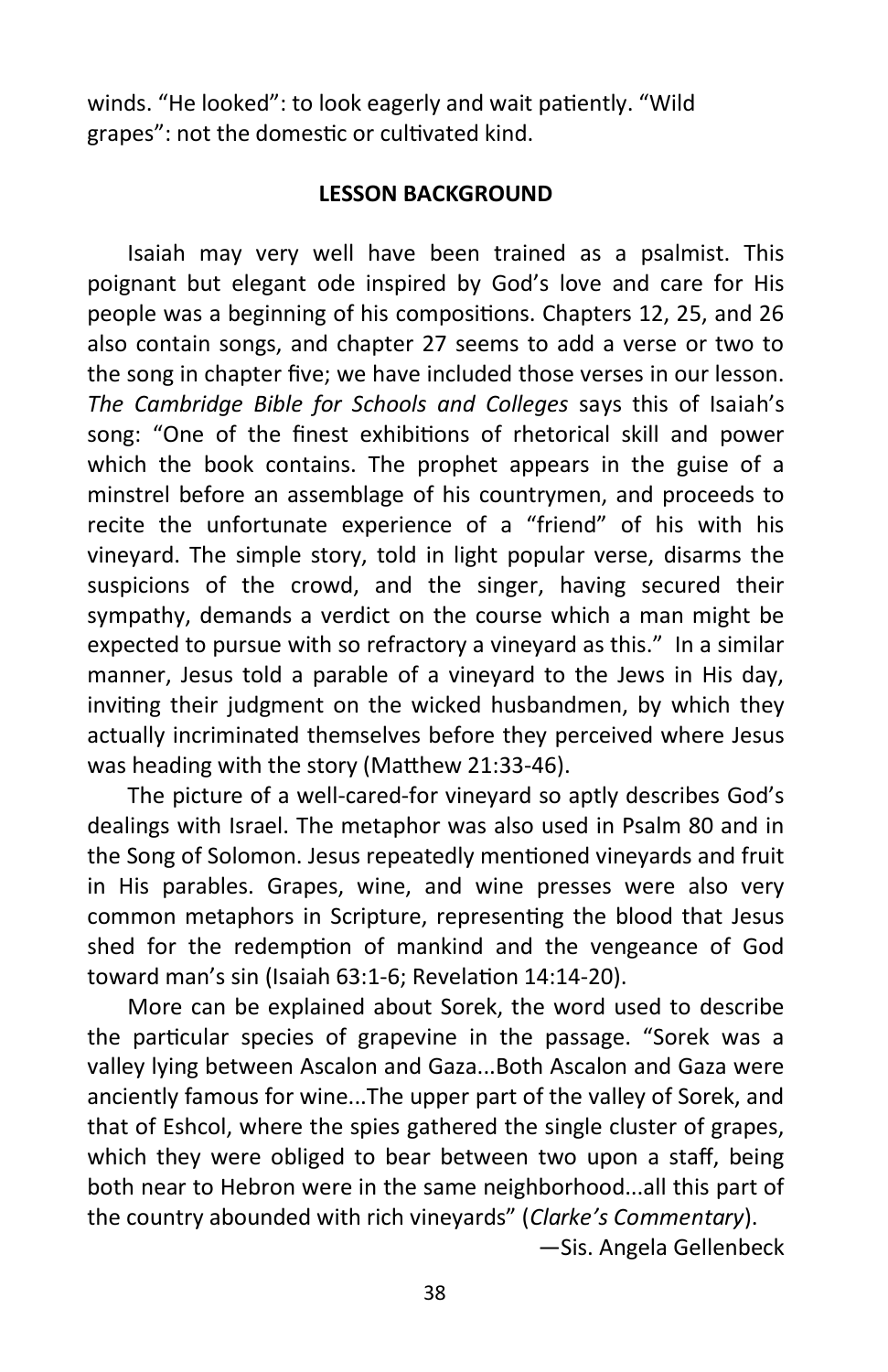## **DISCUSSION:**

- 1. To whom and about whom is Isaiah singing his song?
- 2. Name other places in Scripture which use the vine/vineyard metaphor for God's people.
- 3. Share your thoughts about the pathetic question in verse 4: "What could have been done more for my vineyard?"
- 4. Share the words in the memory verse which describe God's tender care over his people.
- 5. What promises does God give of redemption and victory?

## **COMMENTS AND APPLICATION**

Our verses today show us so many ways that God cares for us— His people and His vineyard. Consider the fence or wall: His laws, instructions, testimonies, judgments, counsels, commandments and precepts. Other places speak of His salvation being placed as walls and bulwarks or that He is a wall of fire about His people.

This speaks also of a hedge, which surely means His protection. Nothing can pass through this hedge but what He specifically allows, and if it comes, even a purpose meant to harm is turned into that which blesses us.

He prunes and cultivates and waters us—night and day and every moment! Is that not the finest of nurturing care? We really have no lack, and there is no reason not to bear Him the finest fruit!

He provides a watch tower within us. I believe this points first to every man's conscience, but especially to the ever-vigilant Holy Spirit who guards and guides us, warns us, and brings things to our remembrance.

And it says He looks. He watches. He waits for us. Patiently and cheerfully, with hope and expectation, He anticipates our harvest and rich fruit. He provides a winepress from which He extracts the very choicest wine to bring comfort and blessing from our lives to the lives of others. It is equipped with an underground storage vat to cool and safely store His rich treasures. The good fruits He gathers from our lives only ripen with age. He always saves the best wine until last. And the *very* best is reserved for when we sit down with Him and feast for eternity.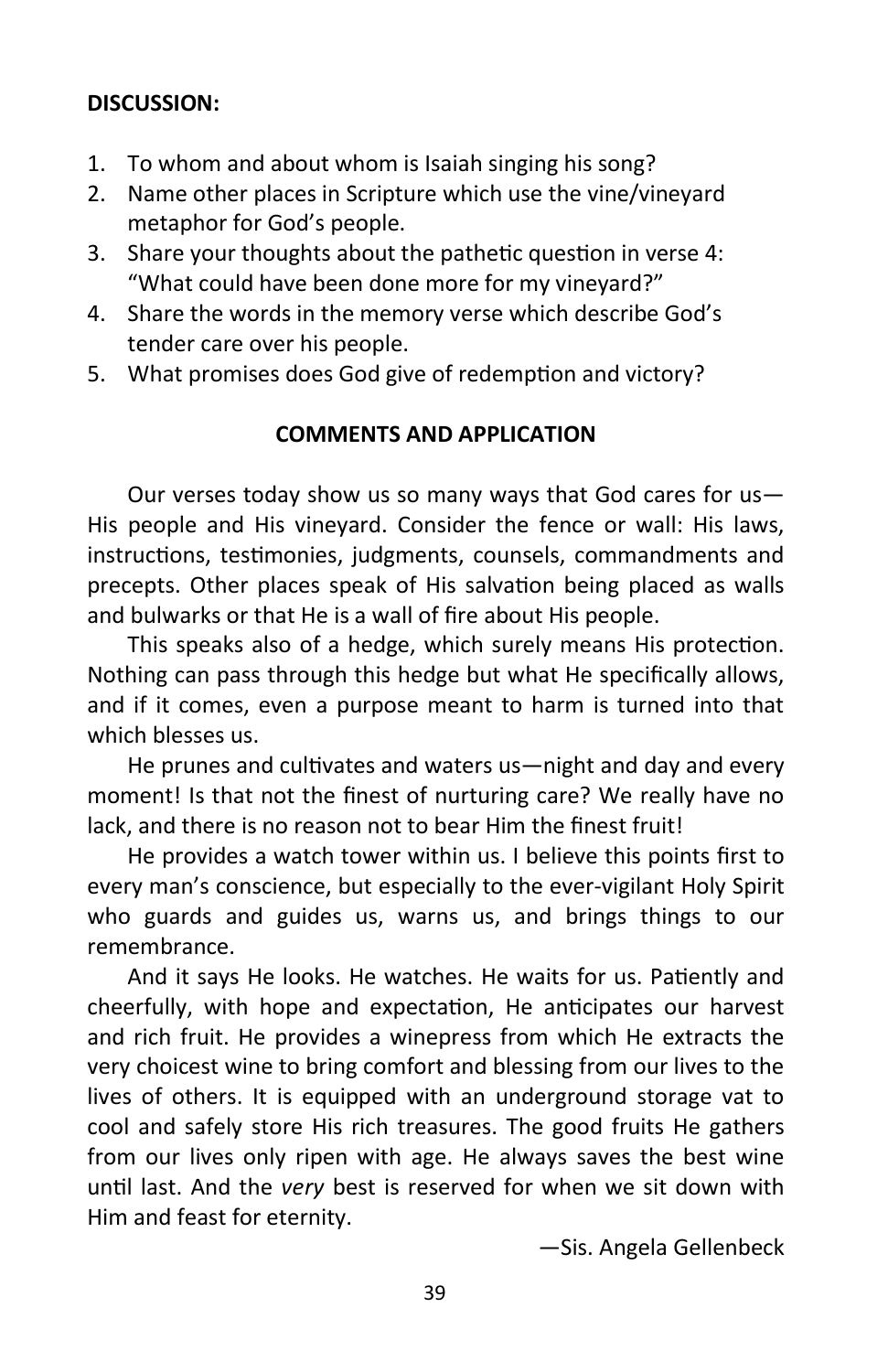#### **REFLECTIONS**

What makes a song so powerful? Simple words, a simple melody, yet their union creates a distinct language all its own—a language of the soul. This unique combination of words and music is a vital part of the worship experience here on earth as well as in heaven.

This language is understood not only with the mind but with the spirit as well. It has the capacity to penetrate to the core of our being and relay a message in a much more meaningful way. It speaks to our emotions. It changes our mood.

It is universal. Everyone with an ear to hear can relate to and be moved by a song. It is eternal. The creation of God and the collaboration of saints and angels joining in never-ending worship.

When sung with the spirit and with the understanding it has the power to rout the enemy. It is a vital part of the Christian arsenal. A compilation of God's promises and declarations fused with our experiences and observations, then set to music—how powerful!

One such song that has blessed saints for many years, "*Press* On, My Soul, To Glory", was penned by a pioneer minister of the Church of God in California, Sis Naomi Eddens. She was a woman of faith and fight, who stood firm in the midst of adversity and encouraged others to do so as well. Her family tells the story of how she endured affliction and many trials that were peculiar to women ministers of her day. She had a resolve to be faithful to God as well as to care for her husband and children. Her song was born out of the trials and challenges of balancing family life and the weight of ministry as a woman. While going through a particularly difficult trial, the Lord gave her a song that continues to inspire decades beyond her earthly journey.

*When I'm passing through the furnace, He won't forsake me there; He has promised to protect me, and my burdens He will bear.*

## *Chorus:*

*Press on, my soul, to Glory, my journey won't be long. Through trials and tribulations is the way He calls us home*

*Then why should I be fearful while the raging storm winds blow?*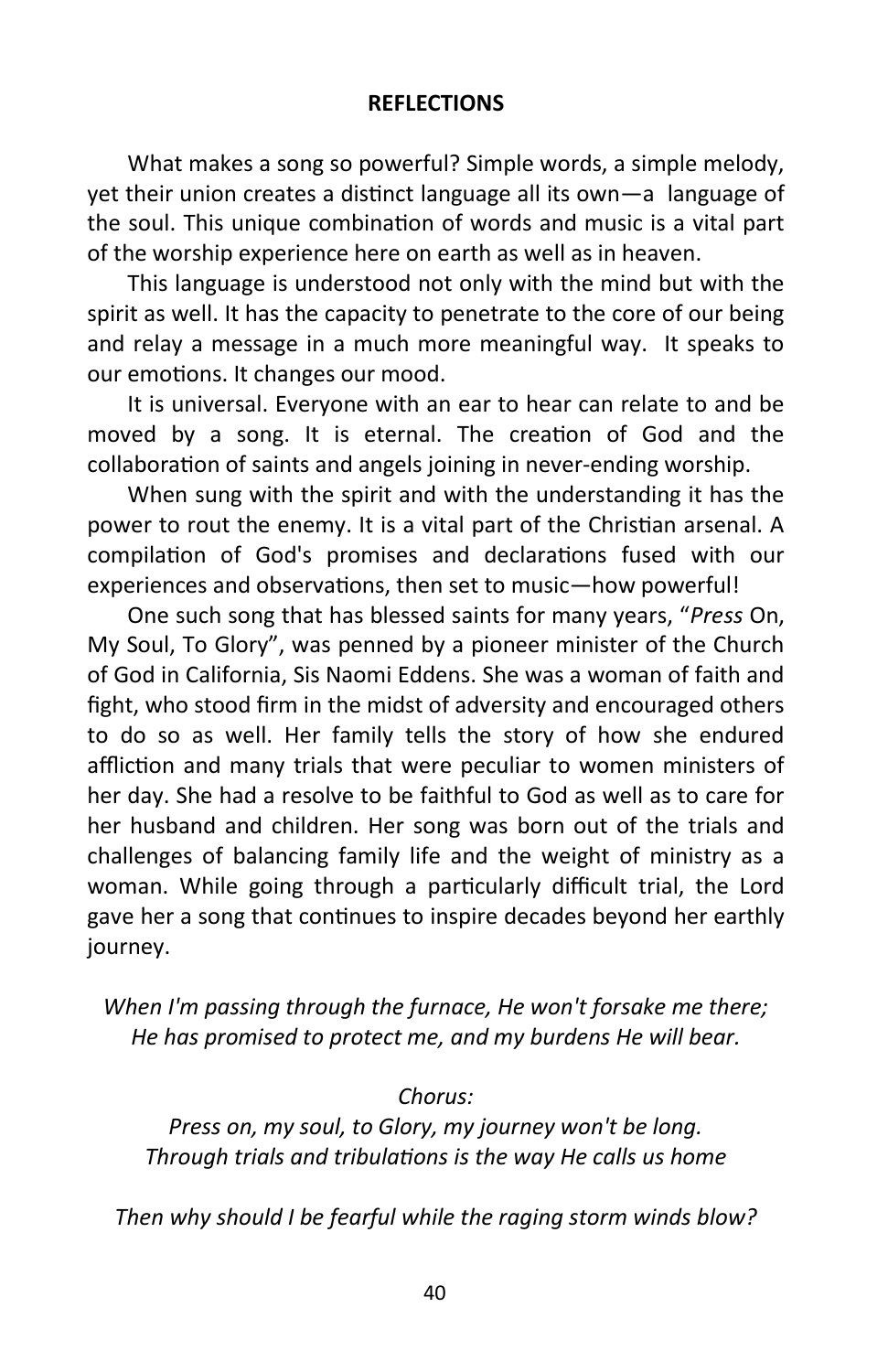*If I trust in God Almighty, then the powers of hell must go.*

*Press on, my soul, to glory, my courage is renewed. The devil stands defeated, and I'm feasting on heavenly food.* —Bro. Darrell Johnson

#### **NOVEMBER 22, 2020**

#### **A SONG OF ISAIAH (Isaiah 12)**

**Isaiah 12:1** And in that day thou shalt say, O LORD, I will praise thee: though thou wast angry with me, thine anger is turned away, and thou comfortedst me.

**2** Behold, God is my salvation; I will trust, and not be afraid: for the LORD JEHOVAH is my strength and my song; he also is become my salvation.

**3** Therefore with joy shall ye draw water out of the wells of salvation.

**4** And in that day shall ye say, Praise the LORD, call upon his name, declare his doings among the people, make mention that his name is exalted.

**5** Sing unto the LORD; for he hath done excellent things: this is known in all the earth.

**MEMORY VERSE:** Cry out and shout, thou inhabitant of Zion: for great is the Holy One of Israel in the midst of thee. **—Isaiah 12:6**

**CENTRAL THOUGHT:** A song of praise, applicable to the victory God gave His people at that time over the invasion of Sennacherib, but pointing forward to the time of the Messiah, when He would redeem His people and the Gentiles from their sins and bring them together into one united, holy church of God.

#### **WORD DEFINITIONS**

Isaiah 12:1 "In that day": the gospel day; the day of the Messiah. Isaiah 12:2 "The LORD Jehovah": In this place and in Isaiah 26:4, the repetition of the name seems to be used to denote "emphasis" or perhaps to indicate that Yahweh is the same always—an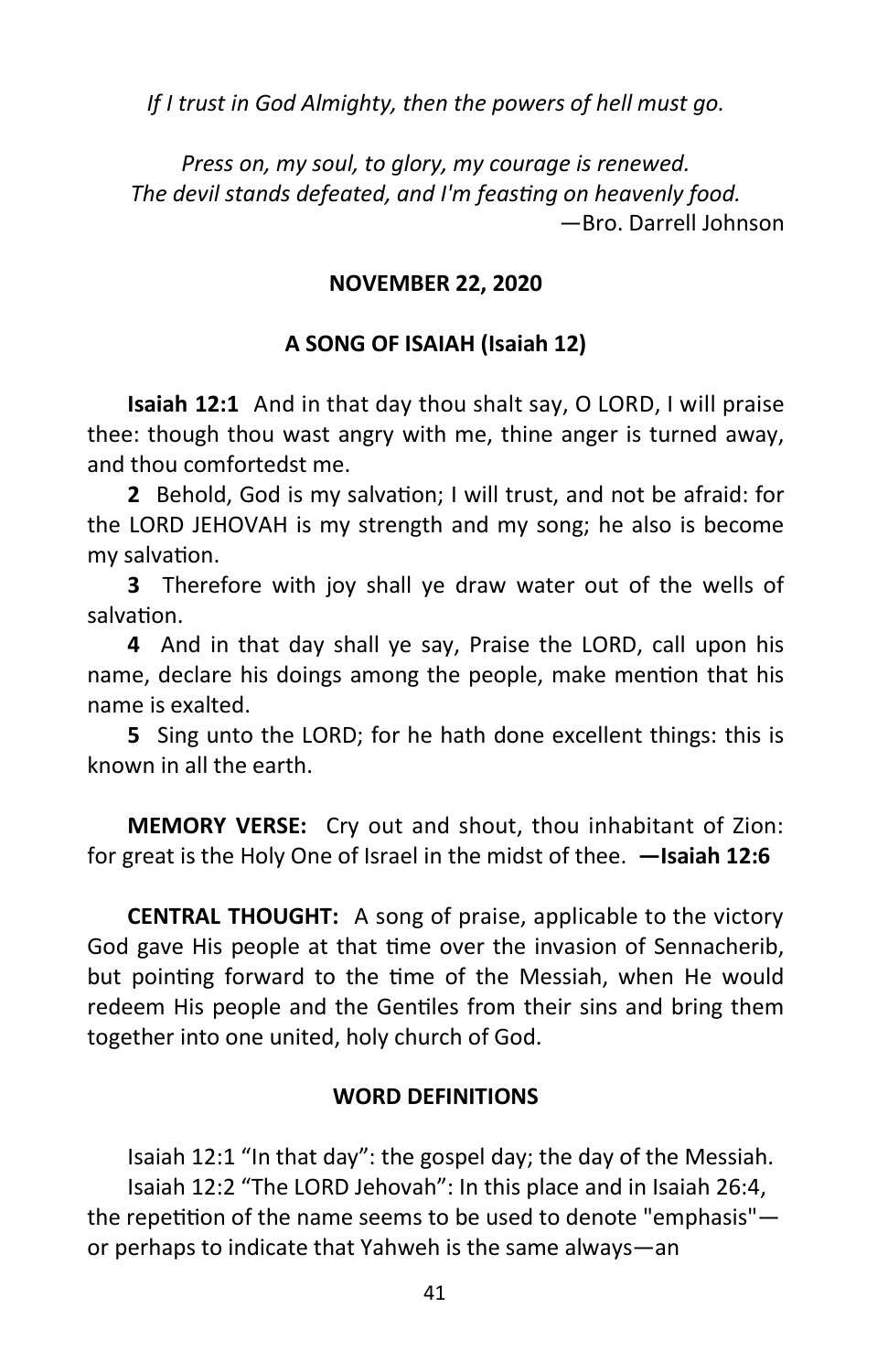unchangeable God" (*Barnes' Notes on the Bible*). "My strength": "strength in various applications (force, security, majesty, praise) boldness, loud, might, power, strength, strong" (*Strong's Concordance*). The same expression as in Moses' song in Exodus 15:2.

Isaiah 12:3 "With joy shall ye draw water": a phrase chanted by the Jews at the Feast of Tabernacles, when it was customary for the priests to draw water out of the spring of Siloam with golden pitchers and pour it out with wine on the west side of the altar as a libation. On the last day of that feast, Jesus stood and cried, "If any man thirst, let him come unto me, and drink. He that believeth on me, as the scripture hath said, out of his belly shall flow rivers of living water" (John 7:38). Jesus applied the entire meaning of the feast, which celebrated the Rock supplying water in the desert, to Himself, who was the giver of the Holy Spirit.

Isaiah 12:4 "Call upon his name": some translations have "Proclaim his name." "Make mention": record; cause it to be remembered. "Among the people": among the peoples (plural).

Isaiah 12:5 "For he hath done excellent things": an echo from Moses' song, "He hath triumphed gloriously." " He has wrought a stupendous work" (Bishop Lowth, quoted in *Benson's Commentary*). "This is known": let it be known; publish it!

Isaiah 12:6 "Thou inhabitant of Zion": "The word translated "inhabitant" is feminine, and designates the entire community or Church that dwells on the holy hill" (*Pulpit Commentary*).

#### **LESSON BACKGROUND**

The 10th chapter of Isaiah describes God's judgments against Assyria, foretelling the invasion of Sennacherib and the destruction of his army. He compares the Assyrian host to a great forest, which is cut down, as was also described in Ezekiel 31. In contrast, Isaiah 11 describes a slender branch, a twig, growing out of ancient roots, a direct prophecy of Jesus Christ and what He would accomplish in His kingdom. Isaiah, as did other prophets, took occasion of the great temporal deliverance Jehovah gave His people over the Assyrians, to extoll the spiritual deliverance the Messiah would bring; he does the same thing later in his prophecies of the deliverance of Judah from its Babylonian captivity.

Assyria, an ancient powerful nation, had its beginnings from Assur, the second son of Shem, who settled in the fertile region east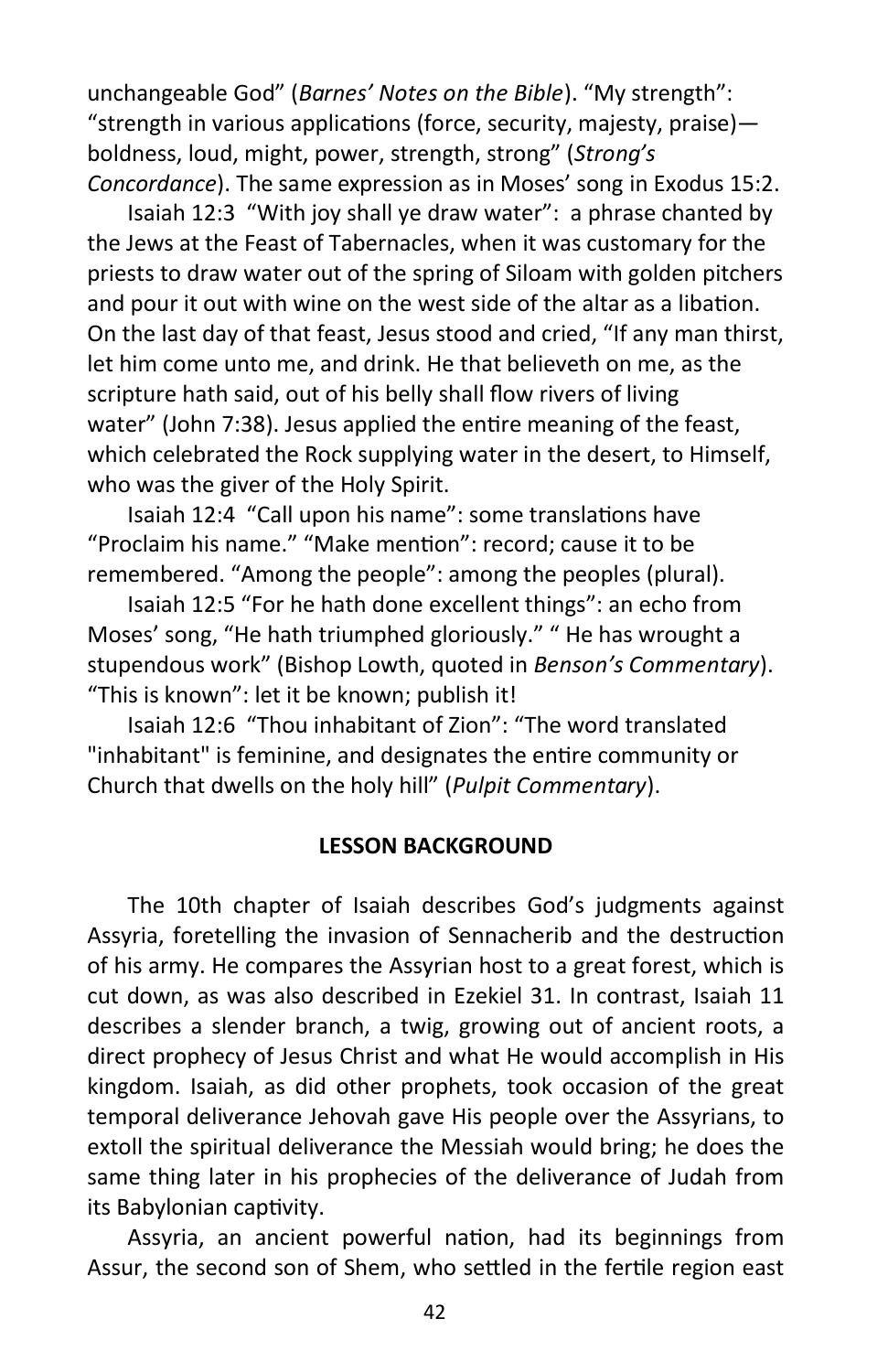of the Tigris River. The ancient kingdom included Babylonia and Mesopotamia and extended to the Euphrates River; its capital was Nineveh. The Assyrians came against Israel in the period of the Judges. King Menahem of Israel and later King Hoshea were invaded by Assyrian kings "until the LORD removed Israel out of his sight, as he had said by all his servants the prophets" (II Kings 17:23). Thus, God used Assyria as His rod, an instrument to accomplish His judgments upon apostate Israel, but then comforted Hezekiah, king of Judah and intervened for him against Sennacherib. Sennacherib's son ravaged Judah in the days of Mannaseh, Hezekiah's son, but afterward the power and glory of Assyria was diminished, until its monarchy was divided between the Medes and Babylonians, was further destroyed by the Greeks and then by the Romans. That great city, Nineveh, was destroyed, never again to be inhabited.

Isaiah 11 alludes strongly to the deliverance at the Red Sea; the praises in Isaiah 12 very strongly resemble the song in Exodus 15, which Moses sang at that deliverance. The spiritual significance, we know, is the greatest, as it applies to the "new Exodus," salvation and deliverance from sin.

"The religious literature of the Babylonians and Assyrians culminated in a great series of hymns to the gods. These have come down to us from almost all periods of the religious history of the people…The greatest number of those that have come down to us are dedicated to Shamash, the Sun-god, but many of the finest, as we have already seen, were composed in honor of Sin, the Moongod" (*International Standard Bible Encyclopedia*). An example of one of these hymns was also given in this resource. I couldn't help but contrast the empty incantations and appeals to what they called powerful deities—but who had no power to deliver from the strong demons which afflicted them—with the jubilant praise of God's people in Isaiah 12. No wonder we can cry out and shout, "Great is the Holy One in the midst of thee!"

—Sis. Angela Gellenbeck

## **DISCUSSION:**

- 1. What "day" is referred to in Isaiah 12:1?
- 2. Against what is the anger of the Lord directed? What appeases that anger?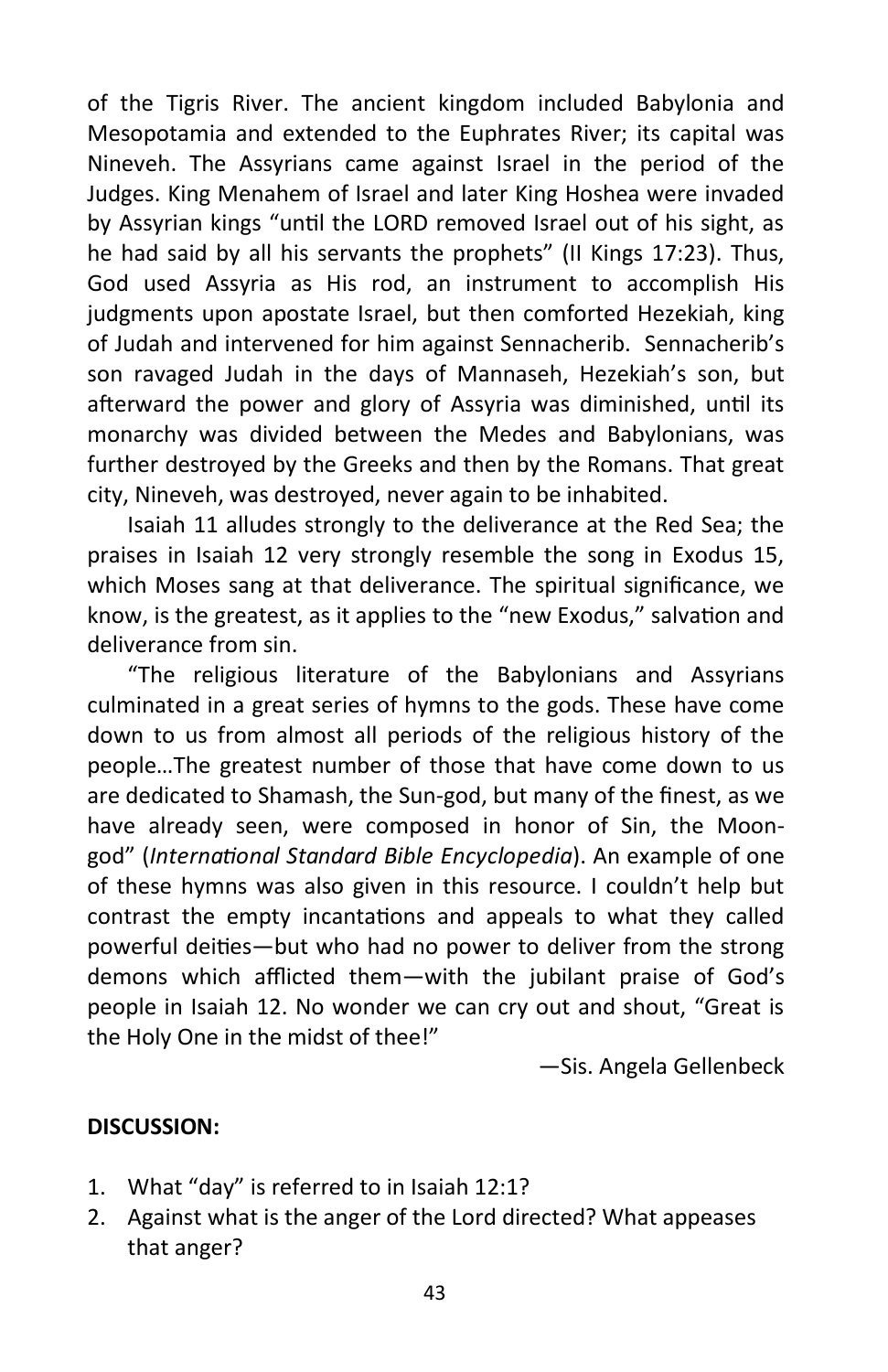- 3. What verse uses the same expression as Moses' song in Exodus 15?
- 4. Verse 3 points forward to what event in the days of the Messiah, and how did Jesus apply it?
- 5. Describe some of the "excellent things" God has done in salvation.

#### **COMMENTS AND APPLICATION**

The religion of Jehovah has always been a religion of joy. But again, it is the deliverance which brings the great joy to His people. In this song, we see the golden thread of victory over God's enemies and the deliverance of His holiness in the hearts and lives of God's children.

This song is a missionary song, an evangelistic song; a natural response to what God has accomplished in our lives: "I must tell it!" Verses 4, 5, and 6 tell us to praise Him and call upon His name, proclaim His name, put on record what He has done, let it be known, publish it, and cry out and shout about it!

Who is Zion? The beloved bride of the Lamb, the new Jerusalem, the habitation of God. Ephesians 2 and Hebrews 12 both let us know that we have been redeemed, brought together, and made into His habitation (Zion) through the indwelling of His Spirit. Ephesians 5 tells us that the bride of Christ is His church; those people who have been purchased and redeemed by His own blood. That's you and me!

So this song, written by Isaiah so many years ago, is about us in 2020. That's enough to shout about!

—Sis. Angela Gellenbeck

#### **REFLECTIONS**

Many Christians are quite familiar with the writings of Frances Jane van Alstyne, more commonly known as Fanny J. Crosby, who during her lifetime wrote the texts to over 8,000 hymns and gospel songs. So prolific was her writing, in fact, she used nearly 200 separate pseudonyms to address the concerns of publishers of her day that their hymnals not appear to contain so many contributions from one person. Blind nearly from birth, she lived her almost 95 years with joy, and the imagery expressed in her poetry rivals that of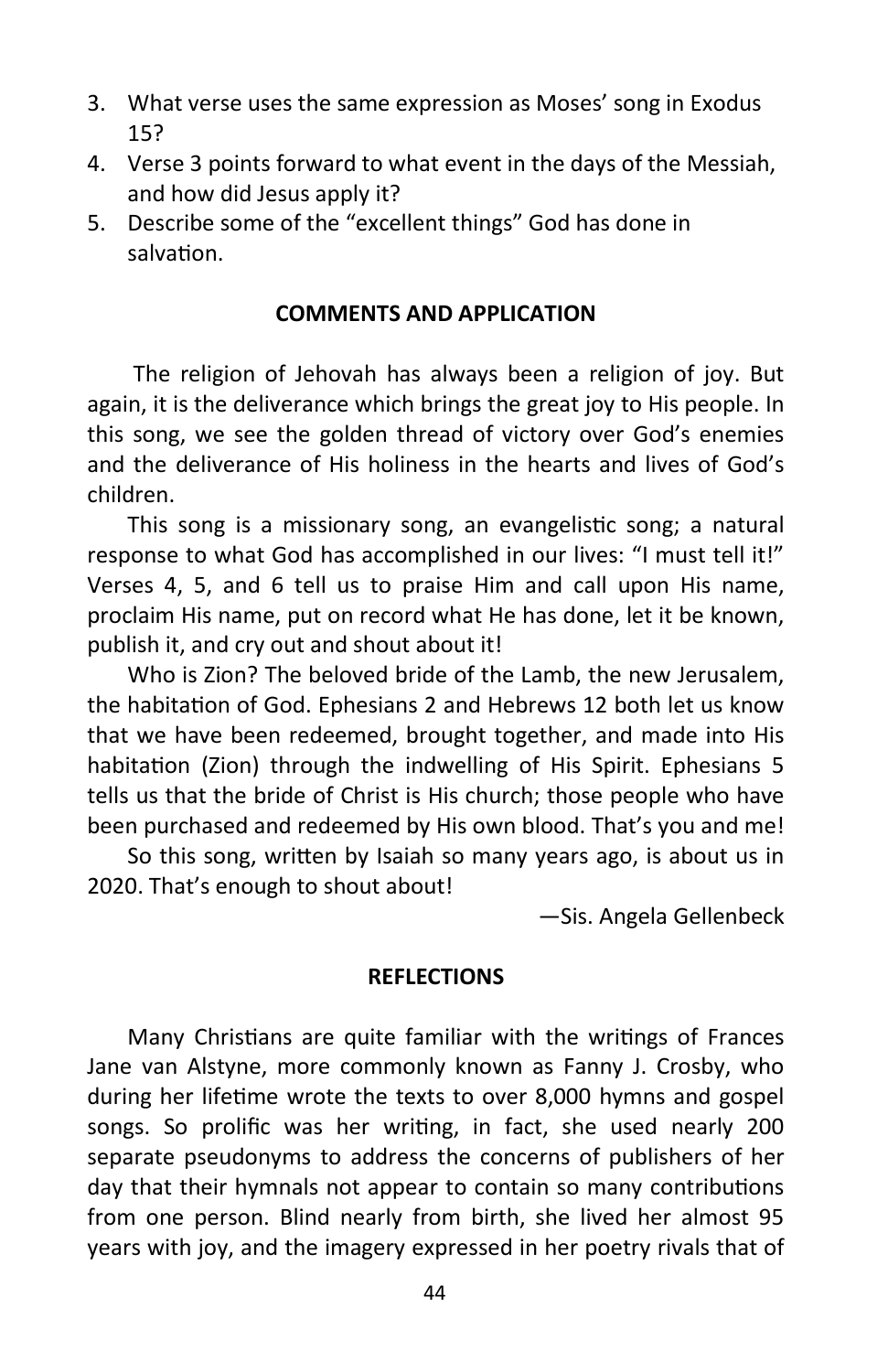any others blessed with full sight.

A number of Fanny's hymns, such as "Safe In the Arms of Jesus," "Blessed Assurance," "Pass Me Not," and "Rescue the Perishing," written in collaboration with noted hymn composers of the day, including William J. Kirkpatrick and William Howard Doane, quickly became favorites during her lifetime. They were often sung during the gospel crusades of the late 19th century, particularly those used by her good friend Ira Sankey during his travels with the American evangelist, Dwight L. Moody.

"To God Be the Glory," written in the early 1870's in collaboration with Doane, took a more circuitous route to familiarity. Originally, it did not catch on in America, but was taken to England by Moody and Sankey and used extensively in their revivals there, eventually being published in a number of hymnals overseas. Over 75 years later, in the early 1950's, evangelist Billy Graham and his song leader, Cliff Barrows, added the hymn to their London Crusade songbook, and the hymn was so well received that they began to include it in their crusades back in the United States. What was once a nearly forgotten hymn became a classic and is well-known today.

The hymn is somewhat unique among late 19th century hymns in that, instead of primarily focusing on personal testimony or Christian experience, it expresses and encourages congregational praise to God for His greatness, His wonderful plan of salvation, and the realization of eternal life for every believer. As we enter this season of thanksgiving, may we truly shout the praises of Jehovah for all that He has done for His Church!

> *Praise the Lord, praise the Lord, Let the earth hear His voice! Praise the Lord, praise the Lord, Let the people rejoice! O come to the Father, through Jesus the Son, And give Him the glory, great things He hath done.* —Bro. Fari Matthews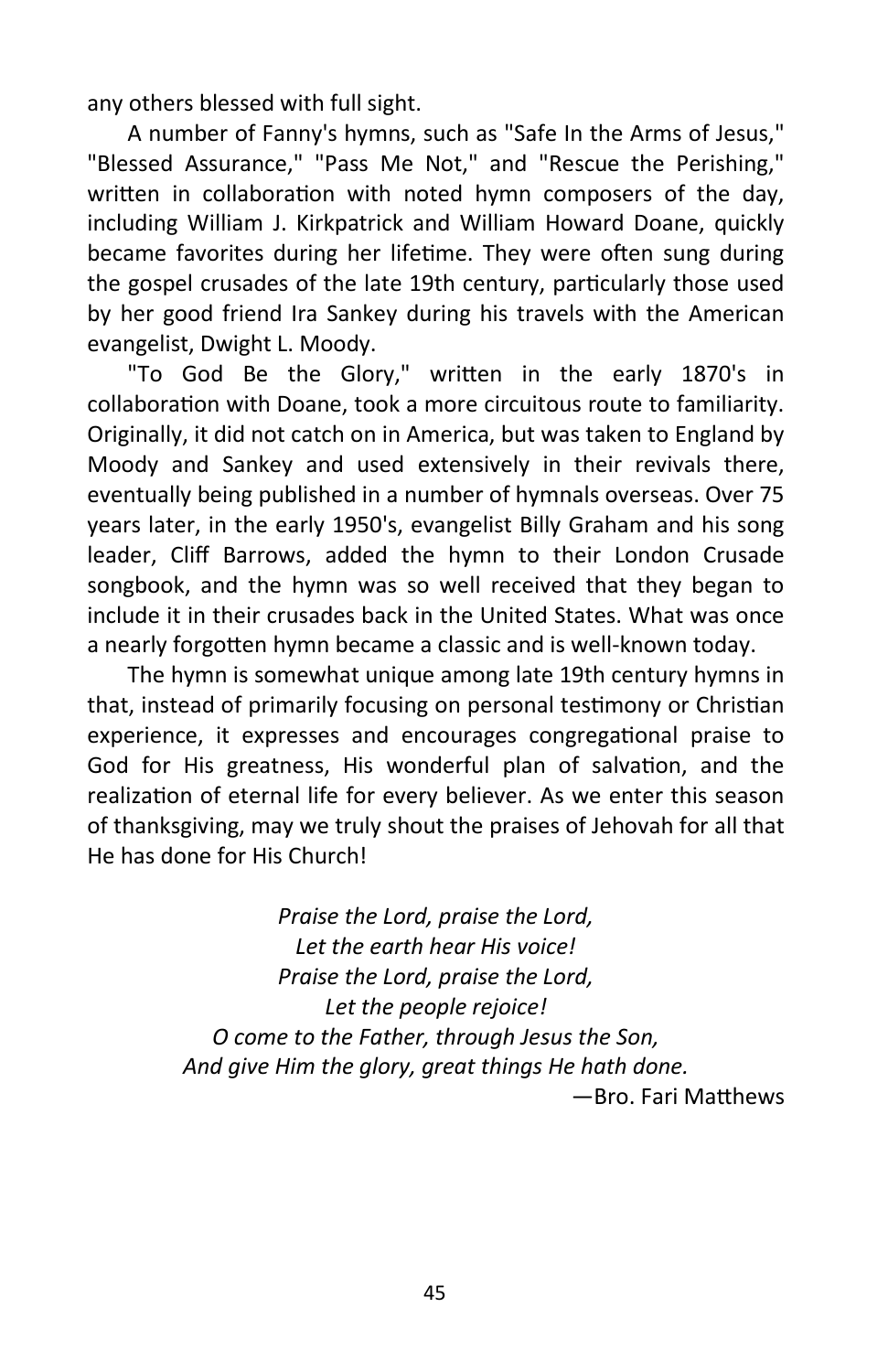## **NOVEMBER 29, 2020**

## **A SONG OF ISAIAH (Isaiah 26)**

**Isaiah 26:1** In that day shall this song be sung in the land of Judah; We have a strong city; salvation will God appoint for walls and bulwarks.

**2** Open ye the gates, that the righteous nation which keepeth the truth may enter in.

**3** Thou wilt keep him in perfect peace, whose mind is stayed on thee: because he trusteth in thee.

**4** Trust ye in the LORD for ever: for in the LORD JEHOVAH is everlasting strength:

**5** For he bringeth down them that dwell on high; the lofty city, he layeth it low; he layeth it low, even to the ground; he bringeth it even to the dust.

**6** The foot shall tread it down, even the feet of the poor, and the steps of the needy.

**7** The way of the just is uprightness: thou, most upright, dost weigh the path of the just.

**8** Yea, in the way of thy judgments, O LORD, have we waited for thee; the desire of our soul is to thy name, and to the remembrance of thee.

**9** With my soul have I desired thee in the night; yea, with my spirit within me will I seek thee early: for when thy judgments are in the earth, the inhabitants of the world will learn righteousness.

**10** Let favour be shewed to the wicked, yet will he not learn righteousness: in the land of uprightness will he deal unjustly, and will not behold the majesty of the LORD.

**11** LORD, when thy hand is lifted up, they will not see: but they shall see, and be ashamed for their envy at the people; yea, the fire of thine enemies shall devour them.

**12** LORD, thou wilt ordain peace for us: for thou also hast wrought all our works in us.

**MEMORY VERSE:** O LORD our God, other lords beside thee have had dominion over us: but by thee only will we make mention of thy name. **—Isaiah 26:13**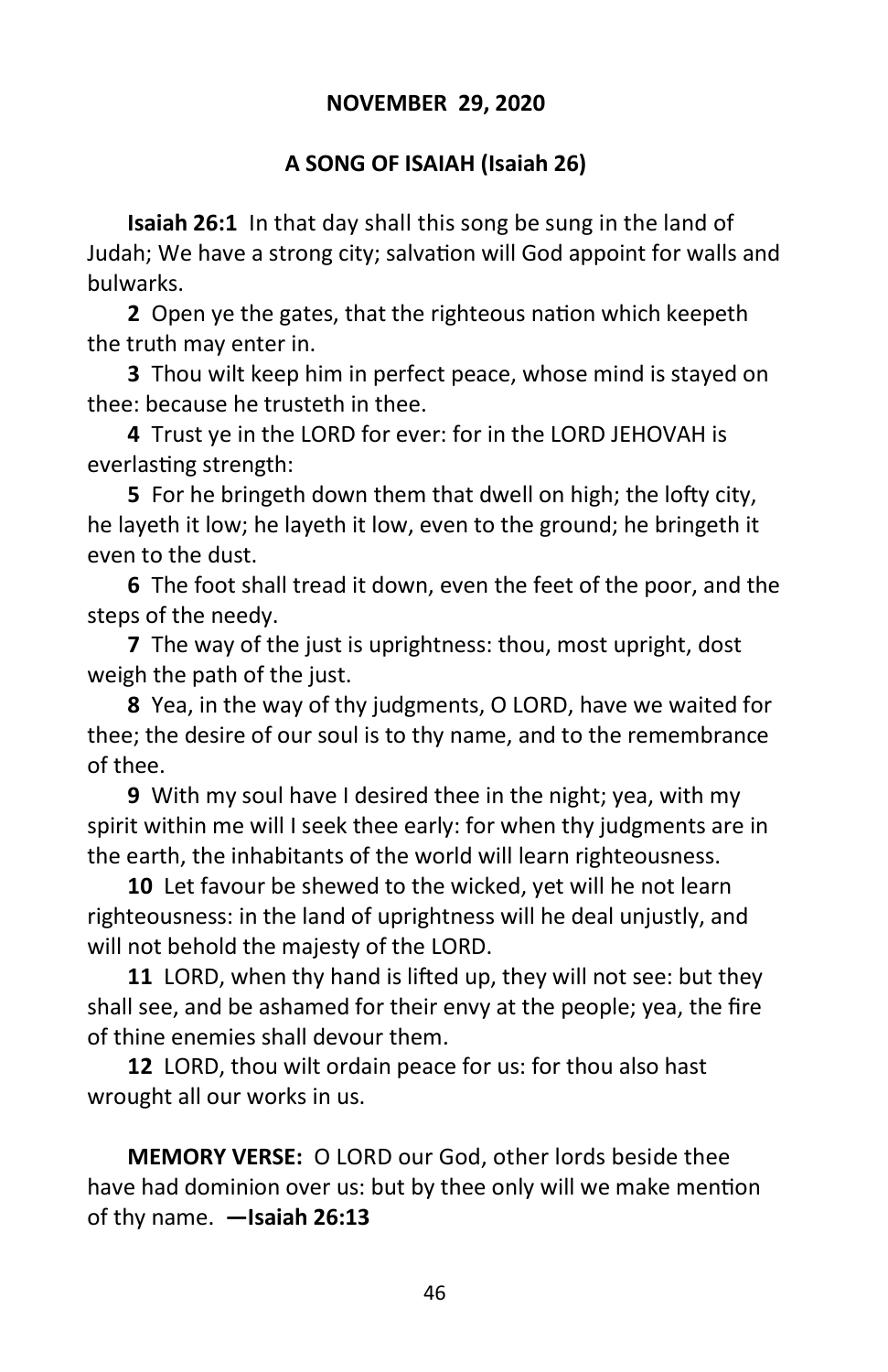**CENTRAL THOUGHT:** A song encouraging confidence, trust and waiting upon God.

#### **WORD DEFINITIONS**

Isaiah 26:1 "In that day": the gospel day; the times of the Messiah, when He should establish His church, the New Jerusalem. "Salvation": deliverance; prosperity; victory. "Walls and bulwarks": the walls and ramparts, or trenches, around a city, which point to the protection and stability of the city of God, the New Jerusalem. "The prophet could not have had reference in these prophecies to the walls of literal Jerusalem. But since, in the New Testament spiritual Jerusalem, salvation from sin is obtained and men within her walls are kept pure in God's sight, her walls must be the very fulfillment of Isaiah's prophecies" (W. G. Schell in *Biblical Trace of the Church*).

Isaiah 26:2 "Gates": entrances; doors. "This signifies the abundant entrance into the church of God. As the city is a spiritual city, the walls are spiritual walls and the gates spiritual gates, and they signify that men from every condition in life can be redeemed and enter directly into the spiritual house of God in the new Jerusalem. These gates, we are told, shall not be shut at all by day, and we are told that there shall be no night in this city" (W. G. Schell in *Biblical Trace of the Church*). "The righteous nation that keepeth the truth": "The converted Gentiles shall have the gates opened—a full entrance into all the glories and privileges of the Gospel; being fellow heirs with the converted Jews" (*Clarke's Commentary*). "A people, made up of all kindreds and nations and tongues, which should henceforth be 'the people of God.' They are 'righteous,' as washed clean from all taint of sin in the blood of the Lamb. They 'keep the truth,' or 'keep faithfulness,' as under all circumstances clinging loyally to God" (*Pulpit Commentary*).

Isaiah 26:3 "Keep": guard, as with a garrison. "Perfect peace": "'Peace, peace;' the repetition of the word denoting, as is usual in Hebrew, emphasis, and here evidently meaning undisturbed, perfect peace" (*Barnes' Notes on the Bible*). "Whose mind": "The Hebrew does not probably mean 'mind,' but 'a thing formed' (Ephesians 2:10), so constantly 'supported'; or else 'formed and supported' (by Thee) Thou shalt preserve (it, namely, the righteous nation) in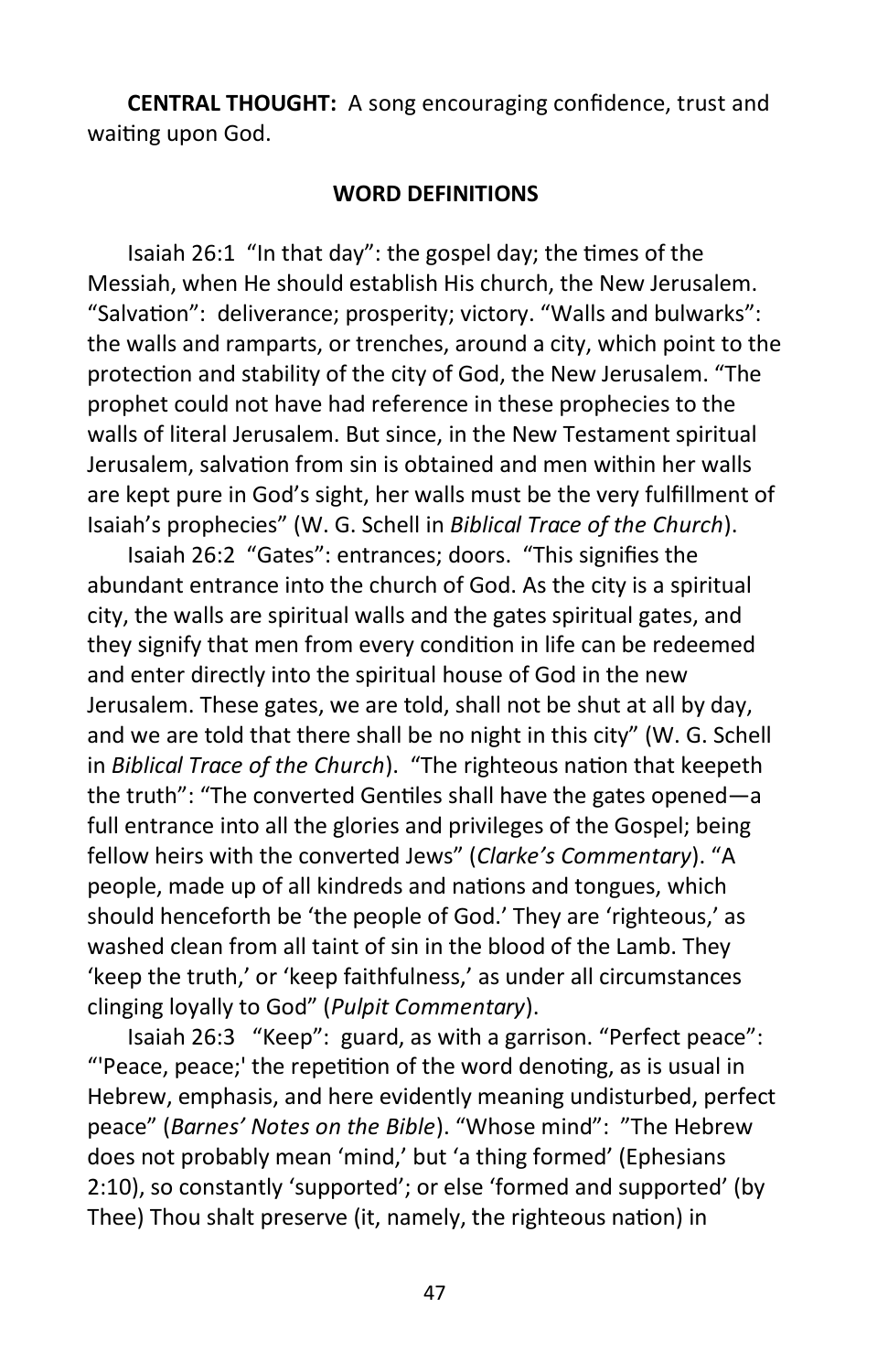perpetual peace" (*Jamieson-Fausset-Brown Bible Commentary*). "A steadfast disposition thou guardest in constant peace, for it is trustful towards thee" (*Cambridge Bible for Schools and Colleges*). "Is stayed": to prop; to lean; bear up; sustain.

Isaiah 26:4 "Everlasting strength": tsur olamim (*Hebrew*) "The rock of ages." The eternal fountain, source, or spring.

#### **LESSON BACKGROUND**

This song and the one in the previous chapter are inspired praises, not only for God's judgments on Israel's literal enemies, but prophetic utterances looking forward into the kingdom of the Messiah. I found the various commentaries agreeing pretty well on that point, but most of them applied the prophecies to a future age.

We have been blessed by an inspired ministry who have taught the fulfillment of these prophecies as being in the kingdom we have now, in the New Jerusalem, the bride of Christ, Zion, the church of God. Jesus built it; the light of it shone brightly in the morning age; papal apostasy darkened it; the cloudy day of Protestantism brought mingled light; and the evening time brought a fullness of light. The commentators agreed that God's church would be triumphant—at the end of time. We are blessed to know assuredly that His church is triumphant now.

The lofty city laid low by the poor and needy may be applied then, to the jubilant throng rejoicing over fallen, literal Babylon or a "mystical" Babylon, "representative of the stronghold of the foes of God's people in all ages," as say the commentators; they are right, but they all stop short of a definite vision of God's church, here and now. Thank the Lord, His people do triumph over Babylon, false religion, and stand on the sea of glass, His truth, singing the song of Moses and the Lamb.

Again, the theme of God's eternal judgments, His truth, the Everlasting Rock, shines brightly in Isaiah's song. It is God's truth, preached and lived in the earth, that will cause its inhabitants to learn righteousness. A warning is given amidst the praise, that favor shown to the wicked will not result in them learning righteousness. Let us value God's judgments and learn how to administer them "rightly" as we deal with the world around us.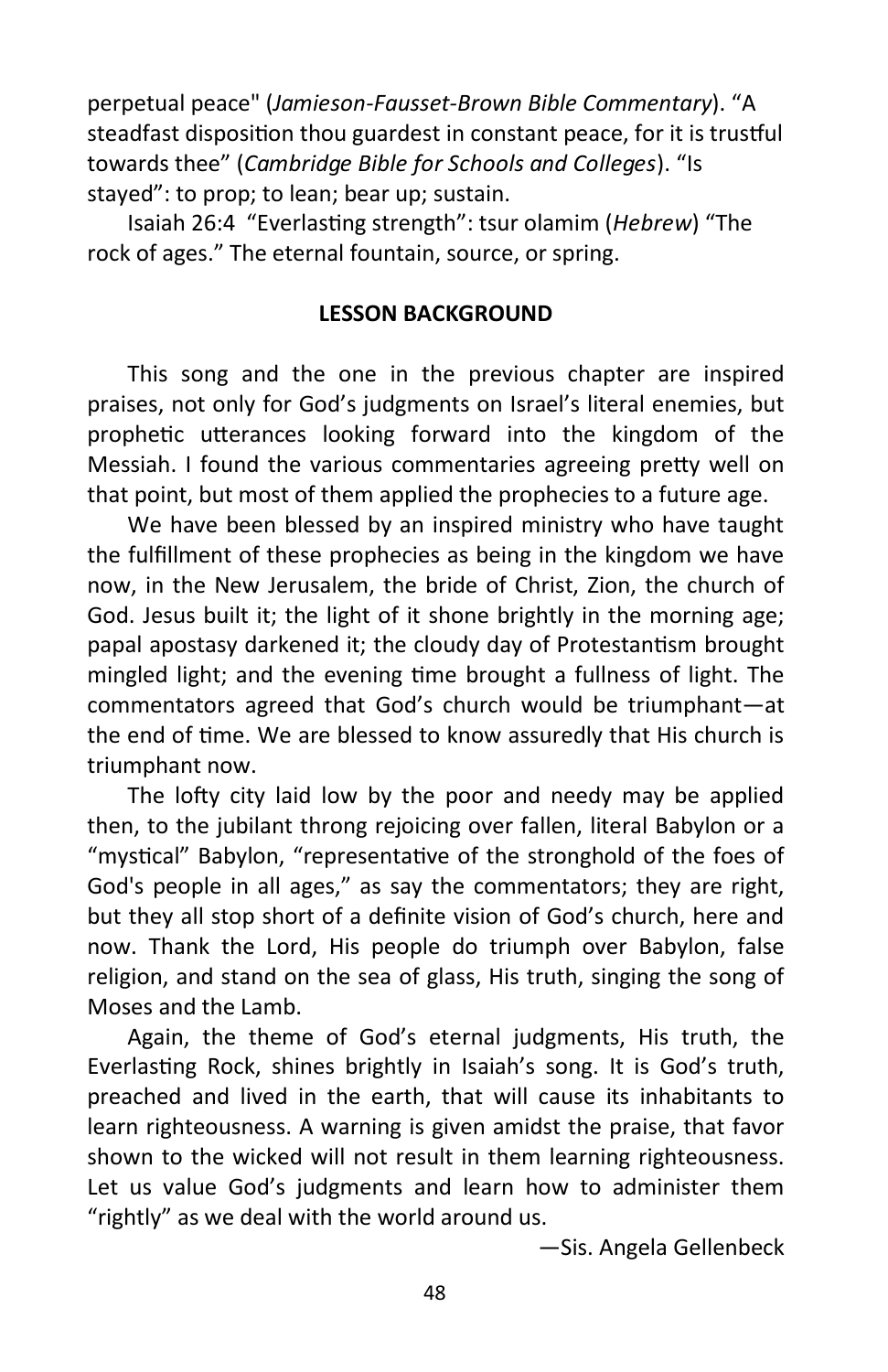## **DISCUSSION:**

- 1. Of what "day" does Isaiah speak?
- 2. Share other scriptures which speak of Zion's gates and walls.
- 3. Share the meanings of "keep" and "stayed" in verse three.
- 4. Share your thoughts about "the lofty city."
- 5. What will cause the earth to "learn righteousness," and what will cause the wicked to not learn righteousness?

#### **COMMENTS AND APPLICATION**

This song was a great blessing and comfort to our family in a recent affliction. As we gathered for family worship, the positive declaration, "We have a strong city" made us rejoice as we thought of God's church, the people whom He has redeemed, of which we are a part. It is such a precious family! The prayer support of God's people in times of trouble is indeed like an armed fortress and refuge; like a strong battalion of armed soldiers, poised to do battle.

"Salvation will God appoint for walls and bulwarks"—this inspired our faith as we considered the deliverance that surrounded us, through which no foe could touch us. God's Word and promises were a hedge and shield for us.

"Thou wilt keep him." We had a strong sense of being *kept* secure, contented, even serene—amid constant danger.

"In the LORD Jehovah is everlasting strength." As far back as we could go down the paths of memory, we knew saints who had trusted in God and He had not failed them; in our own lives, we could recall time after time God had delivered us. We knew we were being sheltered in something *everlasting*.

"The foot shall tread them down...even...the poor...and needy." Whatever foe presented itself—pain, fear, doubt, worry, even death itself—whatever lifted itself up against us and against our Lord, even our poor, weak, weary foot could trample it. With God, you just can't lose! When you don't even have the strength, He just fights for you. This is what this song meant to us. Praise His wonderful name!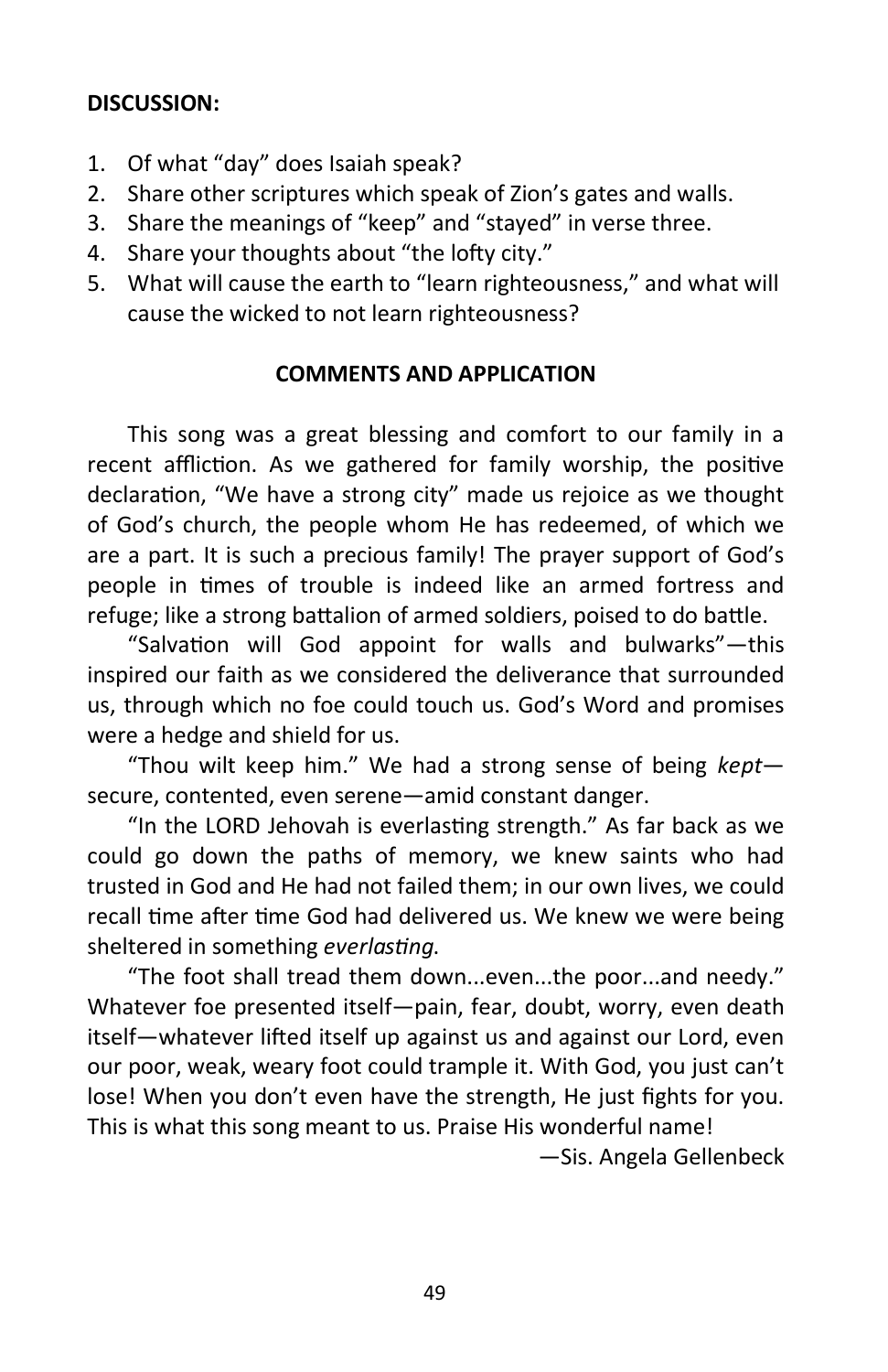#### **REFLECTIONS**

*Take my life and let it be consecrated, Lord to Thee; Take my hands, and let them move at the impulse of Thy love Take my feet and let them be swift and beautiful for Thee; Take my voice, and let me sing aways, only for my King. Take my lips and let them be filled with messages from Thee; Take my silver and my gold, not a mite would I withhold.*

Born in 1836, Frances Ridley Havergal began reading and memorizing the Bible at the age of four and eventually memorized the Psalms, Isaiah and most of the New Testament. She was a well educated and beautiful young woman. She was also a talented singer and pianist and was in demand as a concert soloist. However, she maintained a simple faith and confidence in her Lord and never wrote a line of song or poetry without praying over it.

In February 1874, Frances went to visit a household of about ten people. Some were unsaved and others were professing Christians, though not joyful Christians. She had such a burden for the people and prayed, "Lord, give me all in this house!" And the Lord did. Before she left, everyone in the household had received a blessing. The last night of her visit found her too joyful to sleep so she spent the night in praise and renewed consecration. As she was communing with the Lord, little couplets kept ringing in her heart till the final stanza, "Ever, only, ALL for Thee"! This was the night that she wrote the hymn, "Take My Life and Let It Be."

About four years later, she felt a call to act on the verse of the hymn she had written, "Take my silver and my gold; not a mite would I withhold." At this time, she owned about fifty pieces of jewelry, as well as a fine jewelry cabinet. She decided to send it all to the Christian Missionary House so that they could dispose of it. Her report was, " I don't think I ever packed a box with such pleasure."

She was of poor health and as years went by, her health became broken. They say she wore herself out ministering to others. While many tried to sympathize for her in her last days of suffering, she would whisper, "Never mind! It's home the faster! God's will is delicious; He makes no mistakes." Her life personified the beautiful hymn she wrote "Take my life and let it be consecrated, Lord, to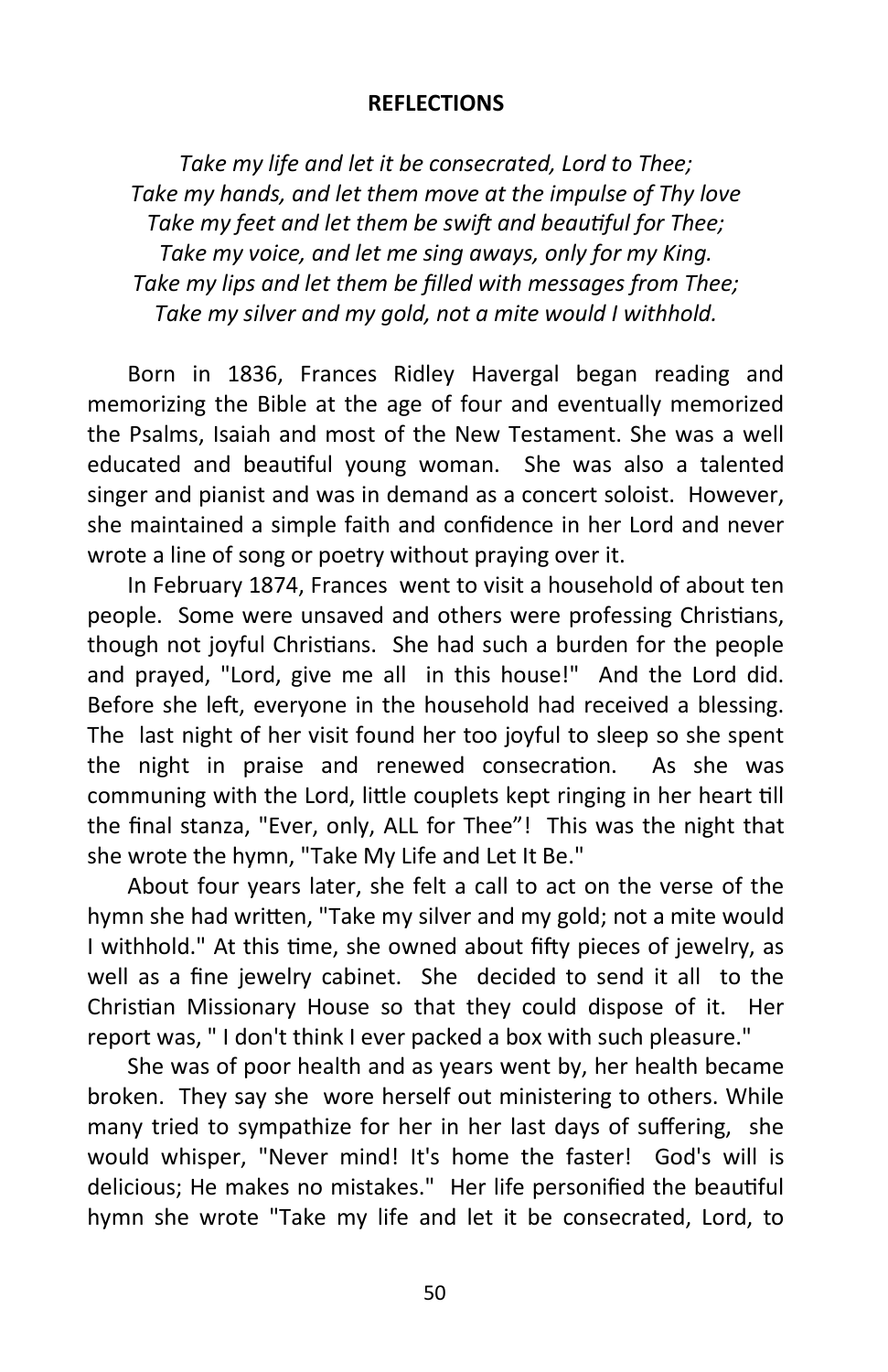Thee. Take my moments and my days, let them flow in endless praise."

—Sis. LaDawna Adams

# **DECEMBER 6, 2020**

# **THE SONG OF HEZEKIAH (Isaiah 38)**

**Isaiah 38:9** The writing of Hezekiah king of Judah, when he had been sick, and was recovered of his sickness:

**10** I said in the cutting off of my days, I shall go to the gates of the grave: I am deprived of the residue of my years.

**11** I said, I shall not see the LORD, even the LORD, in the land of the living: I shall behold man no more with the inhabitants of the world.

**12** Mine age is departed, and is removed from me as a shepherd's tent: I have cut off like a weaver my life: he will cut me off with pining sickness: from day even to night wilt thou make an end of me.

**13** I reckoned till morning, that, as a lion, so will he break all my bones: from day even to night wilt thou make an end of me.

**14** Like a crane or a swallow, so did I chatter: I did mourn as a dove: mine eyes fail with looking upward: O LORD, I am oppressed; undertake for me.

**15** What shall I say? he hath both spoken unto me, and himself hath done it: I shall go softly all my years in the bitterness of my soul.

**16** O Lord, by these things men live, and in all these things is the life of my spirit: so wilt thou recover me, and make me to live.

**17** Behold, for peace I had great bitterness: but thou hast in love to my soul delivered it from the pit of corruption: for thou hast cast all my sins behind thy back.

**18** For the grave cannot praise thee, death can not celebrate thee: they that go down into the pit cannot hope for thy truth.

**19** The living, the living, he shall praise thee, as I do this day: the father to the children shall make known thy truth.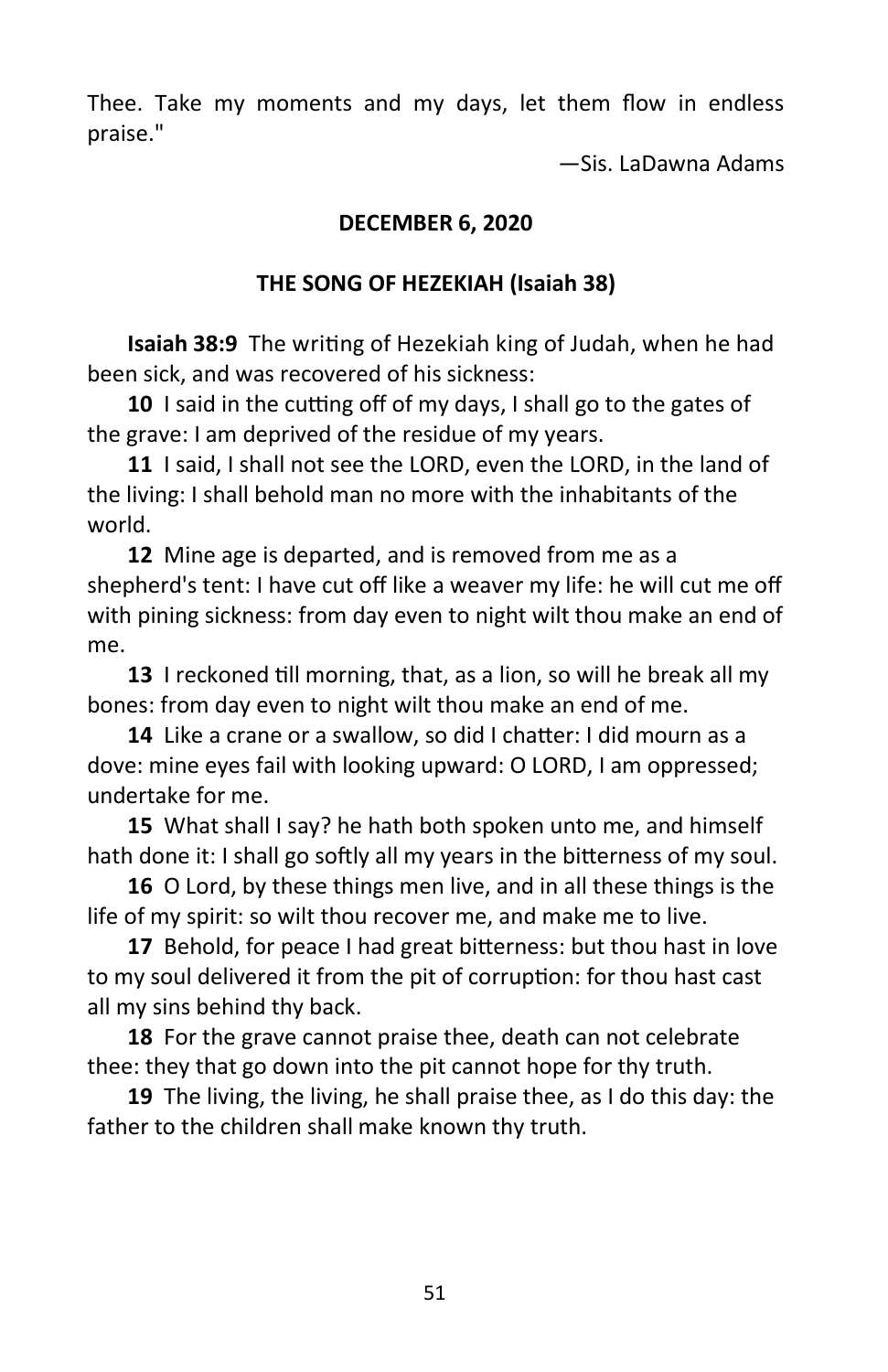**MEMORY VERSE:** The LORD was ready to save me: therefore we will sing my songs to the stringed instruments all the days of our life in the house of the LORD. —**Isaiah 38:20**

**CENTRAL THOUGHT:** Hezekiah was sick and the Lord had told Isaiah, "He shall die," but when he cried unto the Lord, his prayer was heard and God granted fifteen years to his life. This song of praise is what he wrote in testimony.

#### **WORD DEFINITIONS**

Isaiah 38:10 "In the cutting off of my days": The *Latin Vulgate*  has, "In the midst of my days," the *Septuagint*, "In the height of my days" and the Greek interpreters, "In the silence of my days." "Hezekiah's days were cut off by the sentence of God" (*Barnes' Notes on the Bible*). "Gates of the grave": gates of Sheol (*Hebrew*) or Hades (*Greek*). The word picture is of a great city with gates, a symbol of its power. H. M. Riggle, in *Beyond the Tomb*, gives a clue for interpreting the word "grave" in this place. "[Sheol and hades] are generic terms with more than one meaning, sometimes applying to the grave, sometimes to the world of departed spirits, and again to the state of the lost eternally...The signification in any text must be determined by the sense in which the word is used and by the context." The two following verses give us the context, that he is speaking of the literal grave in which the body lies, where there is no more human interaction; where in body he goes no more to worship at the temple.

Isaiah 38:12 "Shepherd's tent": a type of the body, the dwellingplace of the soul, a transitory home. "From day even unto night": he expected to die within the space of a day. "As a lion": a phrase comparing his great pain to a lion violently crushing the bones.

Isaiah 38:14 "Crane...swallow...dove": his cries of pain.

Isaiah 38:15 "I shall go softly": humbly, submissively, with a solemn, calm pace. "In the bitterness": because of the remembrance of the bitter sorrow of my sickness; or because of my deliverance from the bitterness of soul.

Isaiah 38:17 "For peace I had great bitterness": some translators have, "My great bitterness was unto peace, or turned into prosperity."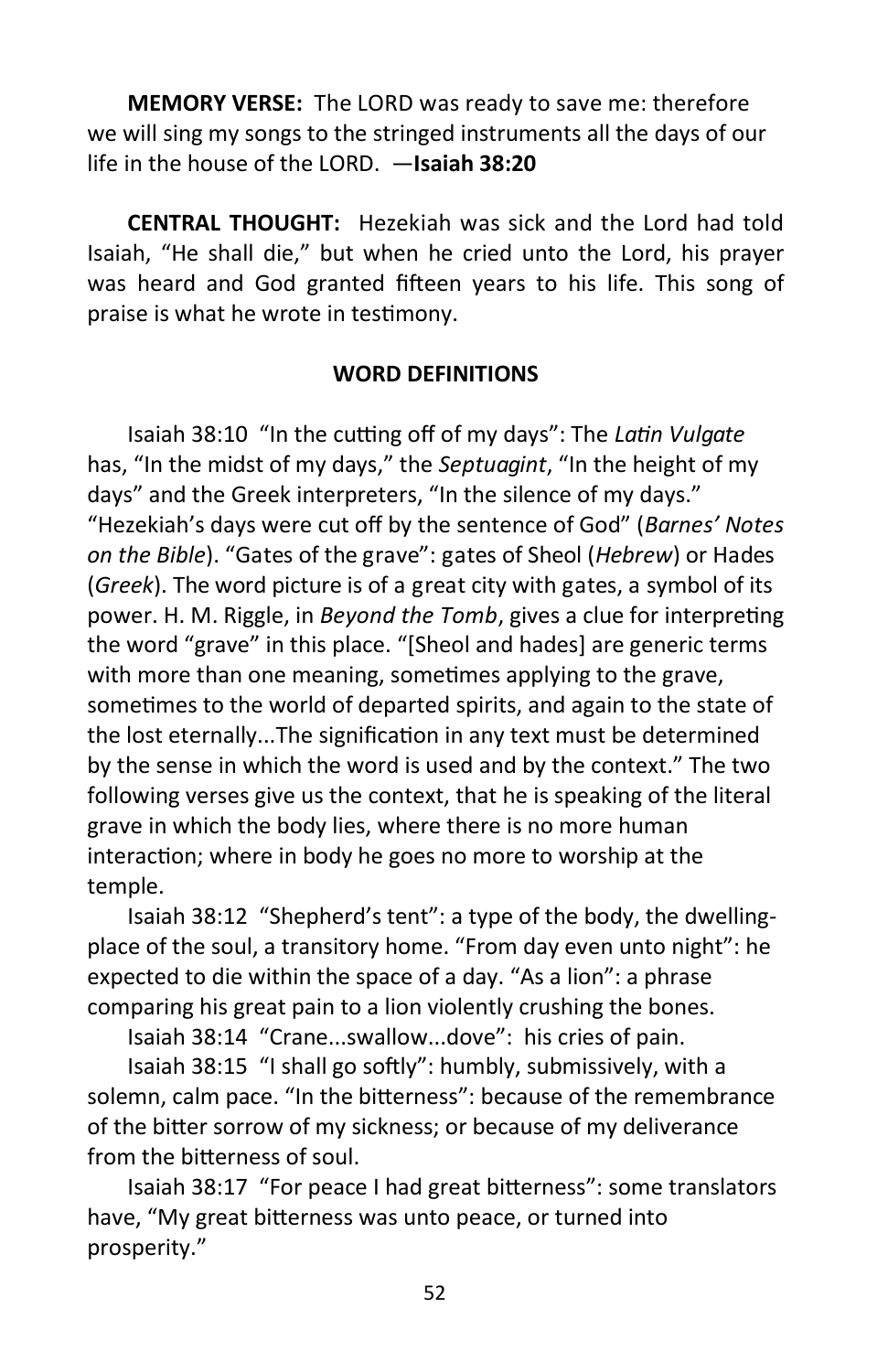The account of King Hezekiah's sickness and healing is also recorded in II Kings 20 and briefly in II Chronicles 32:24. Commentators disagree about the chronology; some say Hezekiah's sickness in Isaiah 38 occurred thirteen or fourteen years before the events in Isaiah 36 and 37, and the destruction of the Assyrian forces occurred in the closing years of Hezekiah's life. Others say his sickness came soon after the army of Sennacherib had been defeated.

What was Hezekiah's sickness? Verse 21 calls it a boil. Some say it was the boil associated with the plague, a disease causing death within three or four days. The prophet Isaiah was sent by God to tell the 39-year-old king to set his house "in order" or give commands to his household, because he was going to die. This seemed to be a "conditional prophecy" which was contingent on repentance and prayer, like the one Jonah gave Nineveh: "In forty days...."

When Hezekiah heard the sentence, he turned his face toward the wall and wept. He beseeched God to remember how he had walked in truth and with a perfect heart, and had done what was good in God's sight. In his thanksgiving song, however, he mentions that God had been merciful to cast all his sins behind His back, so he must have come to a deeper awareness, in the suffering, of his true sinfulness before God.

Isaiah had not yet left the building when God turned him around with a second message granting healing and life to Hezekiah. Isaiah put a fig poultice on Hezekiah's boil, probably as an aid to draw out the poison, and issued a sign, at Hezekiah's request, that God would indeed raise him up so he would be able to worship in God's house in three days. Which would be more of a sign, he asked Hezekiah; to see the shadow on the sundial go in reverse, or jump forward ten degrees? Hezekiah wished to see it go backward, and Isaiah cried unto the Lord. As they watched, the shadow edged backward ten degrees.

There is more to the story, even after Hezekiah's song of praise. He had foreign visitors, to whom he showed the wealth of his kingdom. II Chronicles 32:25 says that "he rendered not again according to the benefit done unto him." This displeased the Lord, who pronounced judgment upon his pride. Hezekiah humbled his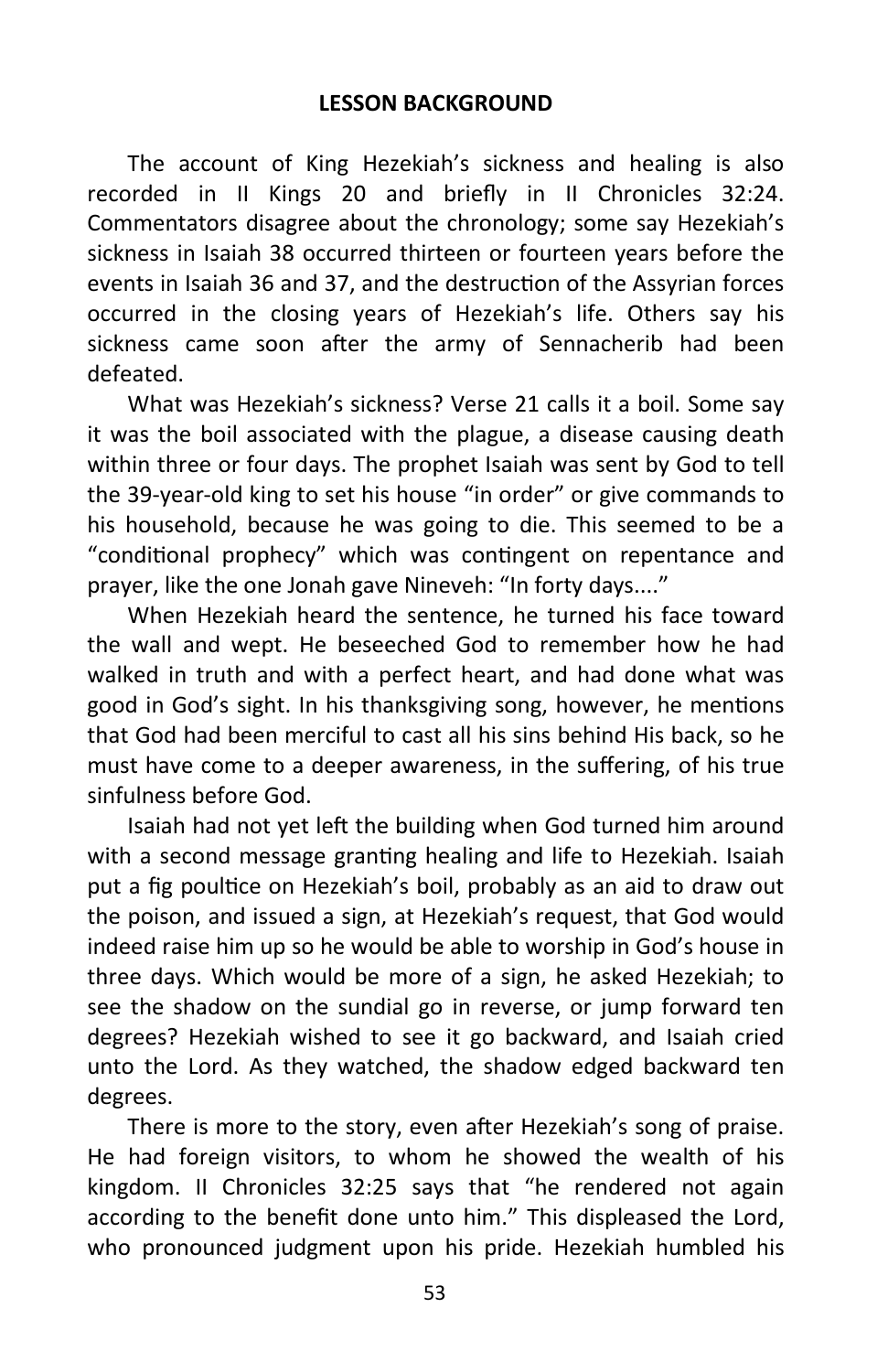heart, and the penalty was delayed. He went on to build and prosper until his death. During this space of time, he had a son, Manasseh, who became the next king, at age thirteen, upon his father's death.

Manasseh was a wicked king who made God's people do "worse than the heathen." He was carried away prisoner by the Assyrians, but in his affliction he sought God and humbled himself greatly, leaving us a record both of the sure judgments and sure mercies of the great God of heaven.

—Sis. Angela Gellenbeck

# **DISCUSSION:**

- 1. What was Hezekiah's affliction, its likely cause, and Isaiah's home remedy?
- 2. What did Hezekiah plead before the Lord, and how did his song of praise slightly change from that plea?
- 3. Explain Hezekiah's view of death. Was it entirely accurate, or did it portray the dim understanding of the times? How does it differ from, say, Paul's view in the New Testament?
- 4. Hezekiah promised to "go softly." What does this mean, and how well did he carry it out?
- 5. What admonition does Hezekiah leave for fathers?

## **COMMENTS AND APPLICATION**

Hezekiah's chief lament seemed to center around his idea that in death he would be cut off from seeing the Lord,. The strong allusion here is that *gathering to worship in God's house, offering the sacrifices and singing the songs of praise* were his *life.* "By these things men live" and "the life of my spirit." I think I see a key to the great mercy God had upon Hezekiah. Looking farther, we note in II Chronicles 29:3 that in the first year of his reign, when he was twenty-five, he had the temple doors opened and repaired. He organized and commissioned the Levites to carry out their service. They scrubbed the house of the Lord from top to bottom. Verse 20 says Hezekiah "rose early" to begin the day with offerings. For hours, while the sacrifices were being burnt, the Levite choir and orchestra played and sang praises "with gladness."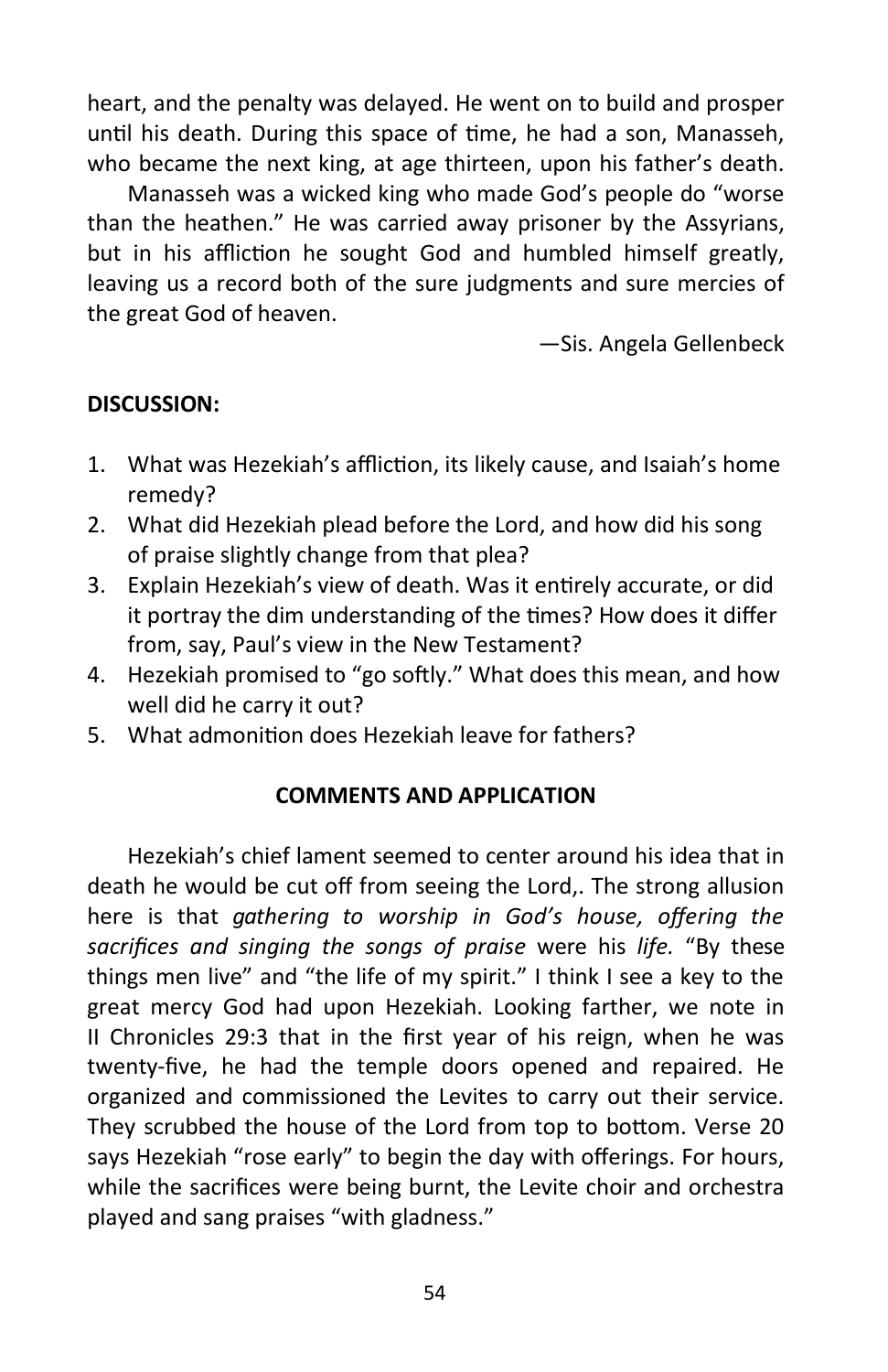Hezekiah's next move was to plan the Passover, which had not been commemorated for years. He sent posts throughout all Israel and Judah, inviting all to come. Many people laughed him to scorn, but those who did come received forgiveness for their sins, and healing, and such joy as had not been experienced since the days of Solomon. The very best part, however, was the fact that their prayer came up into the ears of the God in heaven. This is what Hezekiah loved.

Hezekiah closes his song of praise with a vow to sing to His God all the days of his life. How much Hezekiah understood about the hereafter, we don't really know. But God understood his heart—it was a heart turned toward God's house. When he was chastened and judged, he humbled himself. Whatever it took to be able to worship and exalt his God, that's what he was willing to do.

—Sis. Angela Gellenbeck

#### **REFLECTIONS**

## *One Thing Have I Desired*

*One thing have I desired, and for this I will seek after. In the house of the Lord I'll spend all my days. For in times of great trouble, He'll hide me in His pavilion, With my sacrifice of joy I shall sing His praise.*

Bro. Leslie Busbee (1938-2016) was known by many people as a man who loved God's Word, loved God's people, loved little children, and loved communion with God. He was also known for his many poems. Composing poetry since he was a small child, he wrote volumes of verse through the years of his life, including a lengthy poem he recited to his wife at their wedding and special birthday poems for friends and family every year.

Like King Hezekiah in our lesson, Bro. Leslie, my dear father, loved the presence of God, whether in the congregation of God's people or in his private prayer time. He often compiled the scriptures he loved and put them to music, as he did with Psalms 23, 27, and 34 in this song.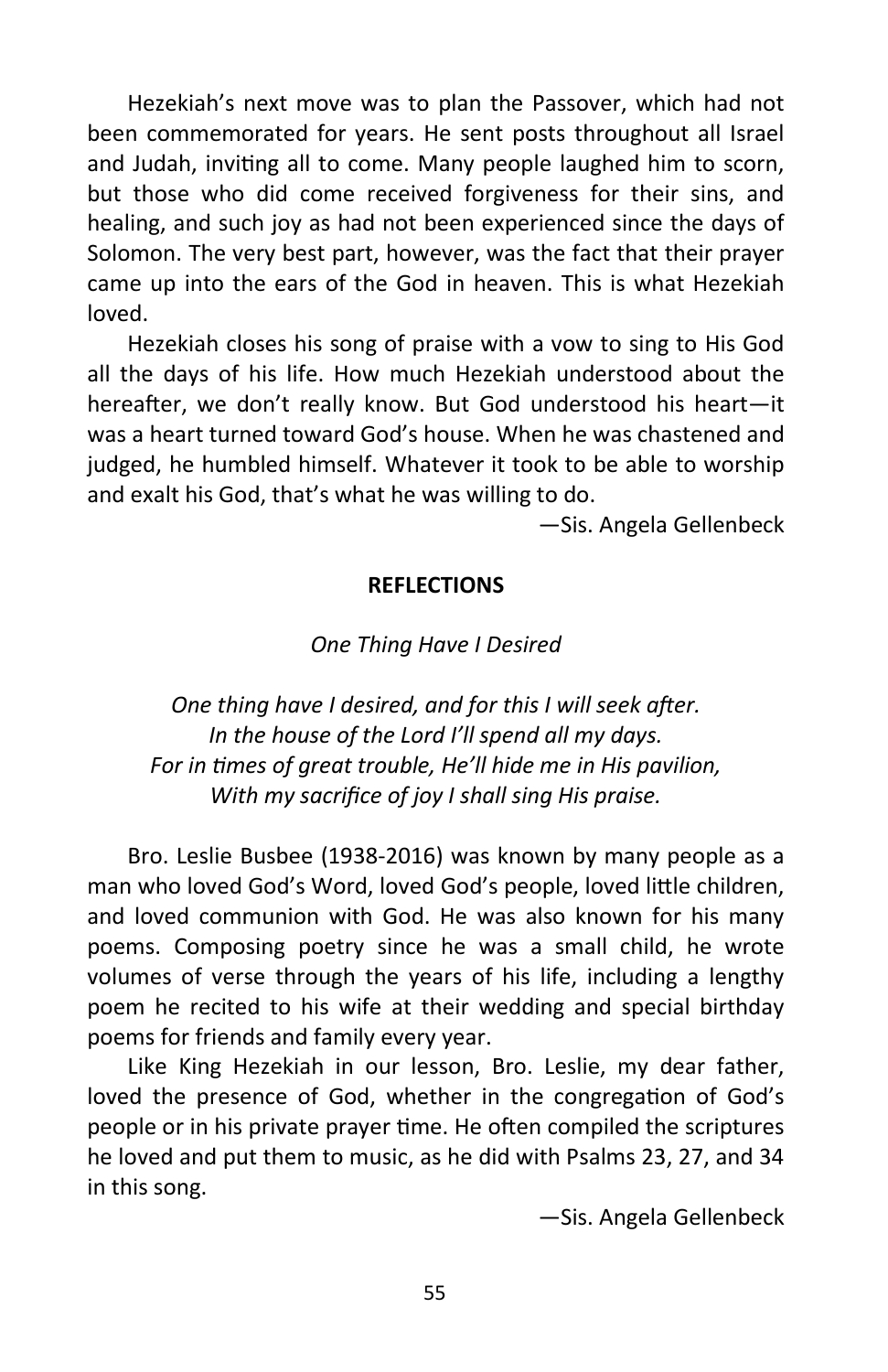# **DECEMBER 13, 2020**

## **THE SONG OF HABAKKUK (Habakkuk 3)**

**Habakkuk 3:1** A prayer of Habakkuk the prophet upon Shigionoth.

**2** O LORD, I have heard thy speech, and was afraid: O LORD, revive thy work in the midst of the years, in the midst of the years make known; in wrath remember mercy.

**3** God came from Teman, and the Holy One from mount Paran. Selah. His glory covered the heavens, and the earth was full of his praise.

**4** And his brightness was as the light; he had horns coming out of his hand: and there was the hiding of his power.

**5** Before him went the pestilence, and burning coals went forth at his feet.

**6** He stood, and measured the earth: he beheld, and drove asunder the nations; and the everlasting mountains were scattered, the perpetual hills did bow: his ways are everlasting.

**7** I saw the tents of Cushan in affliction: and the curtains of the land of Midian did tremble.

**8** Was the LORD displeased against the rivers? was thine anger against the rivers? was thy wrath against the sea, that thou didst ride upon thine horses and thy chariots of salvation?

**9** Thy bow was made quite naked, according to the oaths of the tribes, even thy word. Selah. Thou didst cleave the earth with rivers.

**10** The mountains saw thee, and they trembled: the overflowing of the water passed by: the deep uttered his voice, and lifted up his hands on high.

**11** The sun and moon stood still in their habitation: at the light of thine arrows they went, and at the shining of thy glittering spear.

**12** Thou didst march through the land in indignation, thou didst thresh the heathen in anger.

**13** Thou wentest forth for the salvation of thy people, even for salvation with thine anointed; thou woundedst the head out of the house of the wicked, by discovering the foundation unto the neck. Selah.

**14** Thou didst strike through with his staves the head of his villages: they came out as a whirlwind to scatter me: their rejoicing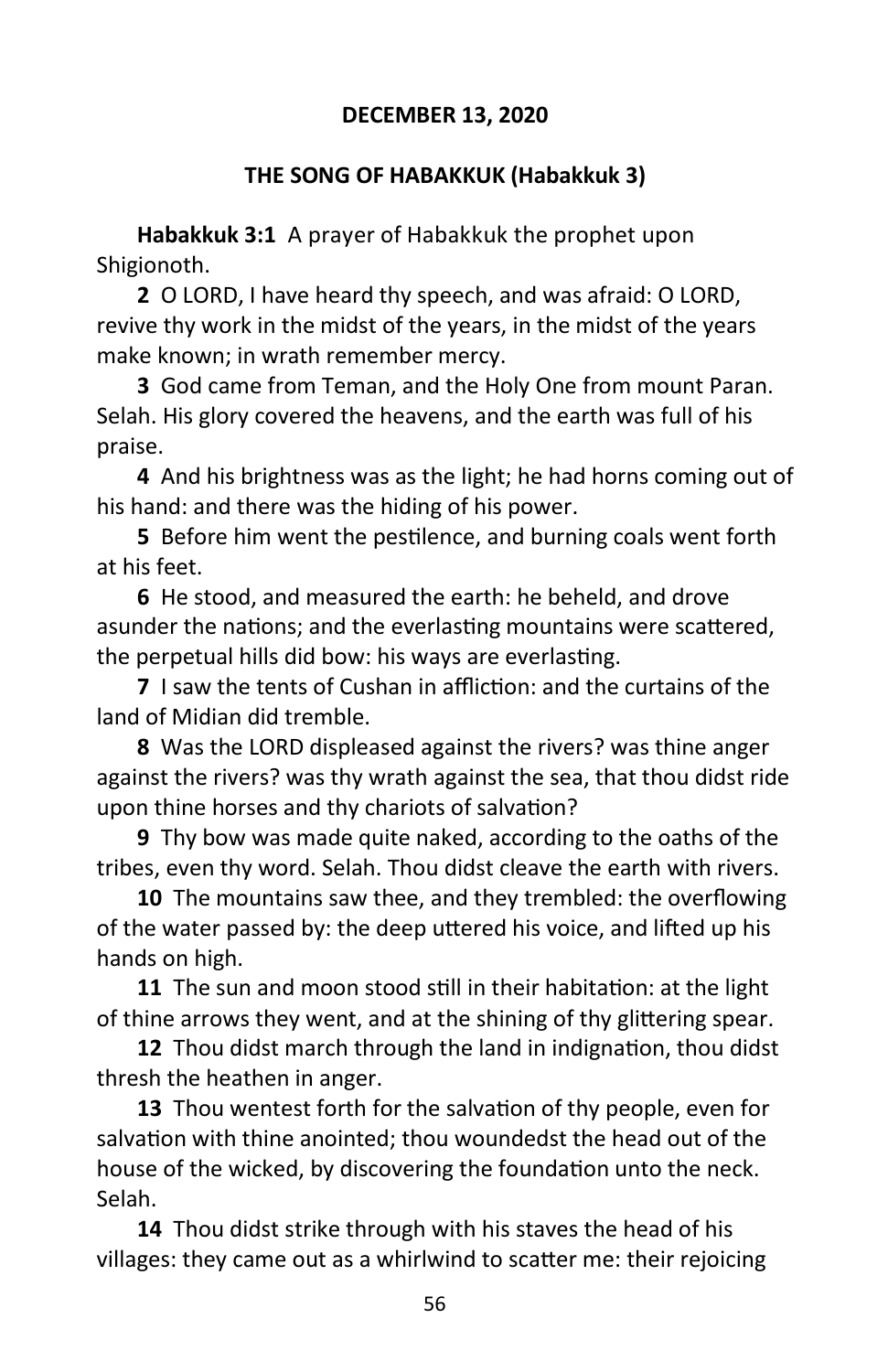was as to devour the poor secretly.

**15** Thou didst walk through the sea with thine horses, through the heap of great waters.

**16** When I heard, my belly trembled; my lips quivered at the voice: rottenness entered into my bones, and I trembled in myself, that I might rest in the day of trouble: when he cometh up unto the people, he will invade them with his troops.

**17** Although the fig tree shall not blossom, neither shall fruit be in the vines; the labour of the olive shall fail, and the fields shall yield no meat; the flock shall be cut off from the fold, and there shall be no herd in the stalls:

**18** Yet I will rejoice in the LORD, I will joy in the God of my salvation.

**MEMORY VERSE:** The LORD God is my strength, and he will make my feet like hinds' feet, and he will make me to walk upon mine high places. To the chief singer on my stringed instruments.

**—Habakkuk 3:19**

**CENTRAL THOUGHT:** The prophet looked into the past at God's mighty deliverances and drew courage for the present woes and future battles, ending his prayer with a song of praise.

#### **WORD DEFINITIONS**

Habakkuk 3:1 "A prayer": an act or exercise of devotion, praise or thanksgiving. "Upon Shigionoth": plural for Shiggaion, the title of Psalm 7; a "wild, tumultuous and ecstatic poem. The word 'upon' in such superscriptions appears to mean 'after the mode of,' 'to the music of' Shigionoth" (*Cambridge Bible for Schools and Colleges*). "'Upon Shigionoth' was either the name, title, or first word of some song or songs, according to which this was to be sung; or the name of the tune with which it was to be sung; or of the instrument on which was to be sung: it...may called, an 'erratic' or 'wandering' song, because of the variableness of its metre, and of its tune" (*Gill's Exposition of the Entire Bible*). Shigionoth, translated from a root meaning "to err" was also thought by some to be designating the prayer as a plea for pardon for their ignorance and error.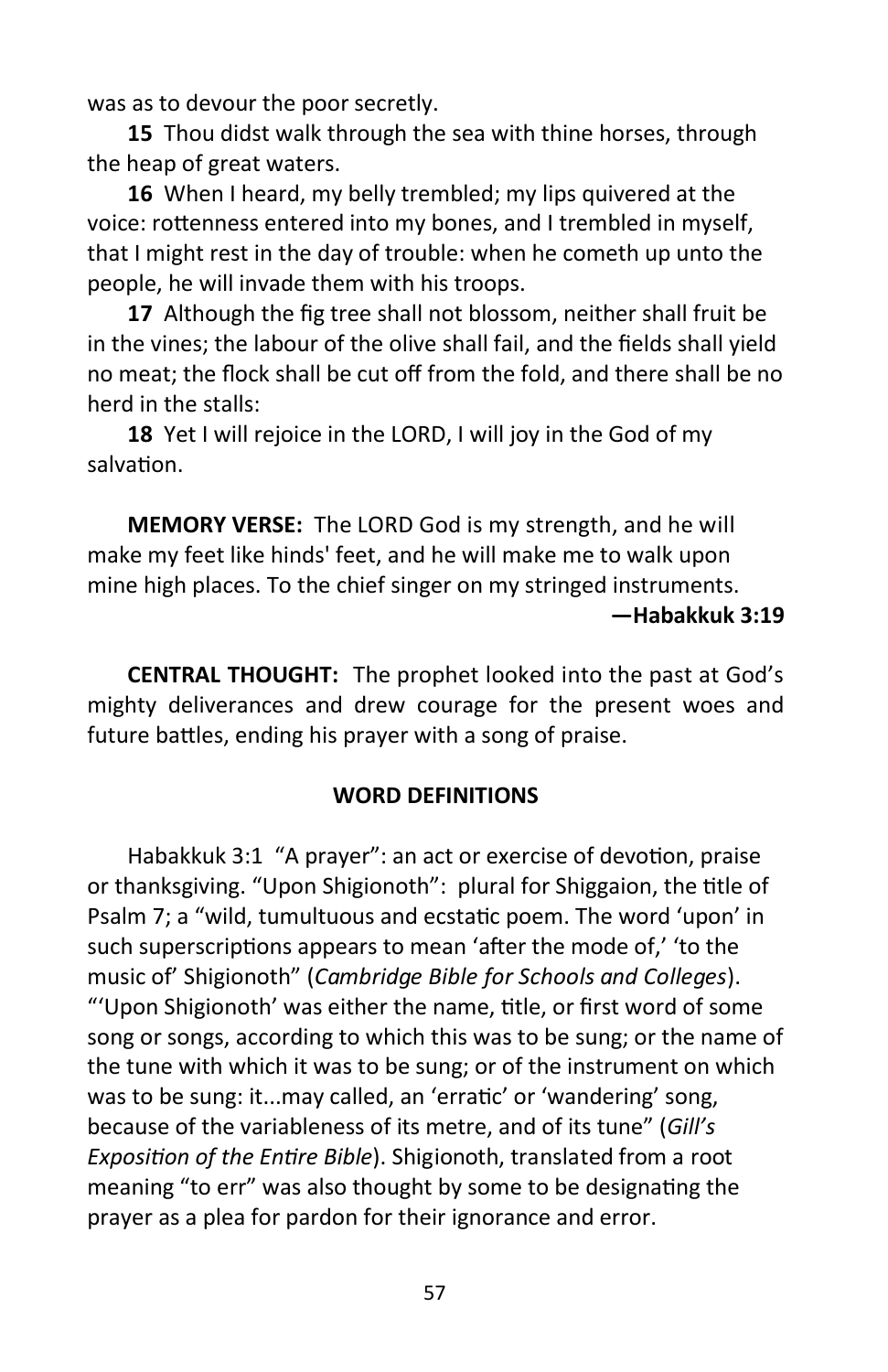Habakkuk 3:2 "Make known": literally, Thou wilt make known...Thou wilt remember mercy.

Habakkuk 3:3 "God came from Teman...Paran": the area of Mount Sinai, where God gave the law. This verse and the verses that follow echo Deuteronomy 33:2, Judges 5:4, Psalm 18, and Psalm 68:7 as a description of the fire, glory and power demonstrated in His deliverance and revelation to His people. It uses the events of the past to give a sense of God's very present help, and projects into the future, calling on the mighty God to deliver His people from Babylon as He had delivered them from Egypt, revealed His commandments at Sinai, conquered the Canaanites, and delivered them time and again from their enemies in the time of the judges and the kings.

Habakkuk 3:4 "Horns": rays of light. "The hiding of his power": "The Shechinah, or symbol of the divine presence, had rays of light issuing out on every side, and yet that was but a hiding, or veil, to the Divine Majesty, who covereth himself with light as with a garment, (Psalm 104:2) and who dwelleth in light inaccessible, or of too resplendent brightness to be approached, or gazed at, by mortals" (*Benson Commentary*). This points to the Messiah, as in Hebrews 1:3 and John 1:9.

Habakkuk 3:5 "Burning coals went forth at his feet": devouring fire or lightning, as in Leviticus 9:24, where fire came out from Him and consumed the burnt offering, or when it destroyed the wicked in Numbers 16:35. John saw this in Revelation 1:14-15. Some interpret it to mean "burning fevers" or diseases with which he destroyed the heathen nations; some say it means the burning of Jerusalem by the Romans. The ancient fathers wrote that it was the destruction of the devil and all his principalities by Christ on the cross. "In all the salvations wrought for them, God looked upon Christ the Anointed, and brought deliverances to pass by him. All the wonders done for Israel of old, were nothing to that which was done when the Son of God suffered on the cross for the sins of his people. How glorious his resurrection and ascension! And how much more glorious will be his second coming, to put an end to all that opposes him, and all that causes suffering to his people!" (*Matthew Henry Commentary*).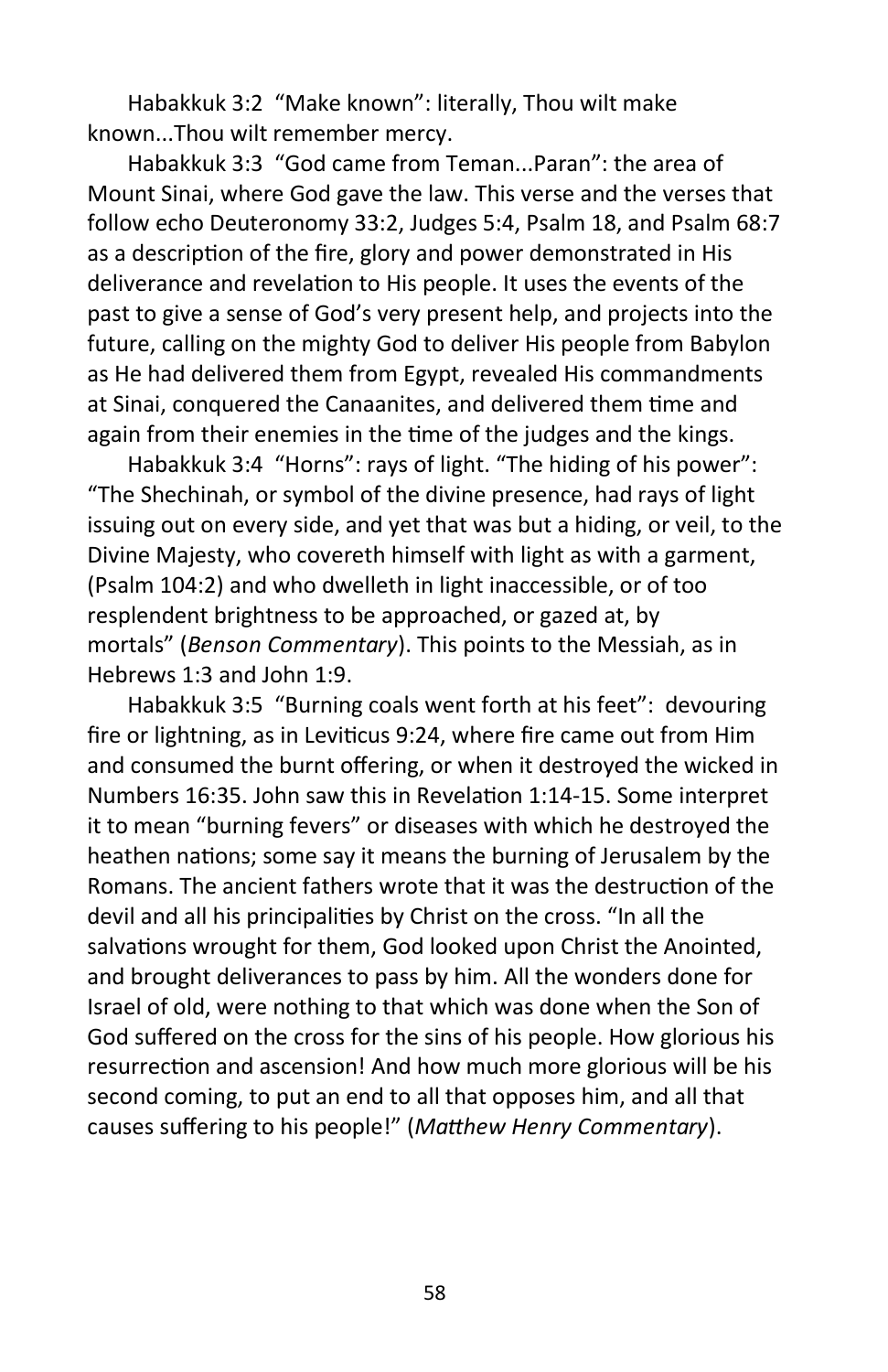Very little can be found about the prophet Habakkuk. Scholars have different opinions about the time he lived and prophesied, although it seems to be narrowed down to around 600 B.C. and during the time of the prophets Jeremiah and Zephaniah. Because of his musical note, he may have been a member of the Levitical choir.

Chapters 1 and 2 contain Habakkuk's burden about a coming destruction from the Chaldeans. Again the commentators disagree, some saying it was really the Chaldeans; others maintaining it was the Assyrians Habakkuk was talking about. I found this interesting note from the *International Standard Bible Encyclopedia*: "Habakkuk has been called the prophet of faith. He possessed a strong, living faith in Yahweh; but he, like many other pious souls, was troubled and perplexed by the apparent inequalities of life. He found it difficult to reconcile these with his lofty conception of Yahweh. Nevertheless, he does not sulk. Boldly he presents his perplexities to Yahweh, who points the way to a solution, and the prophet comes forth from his trouble with a faith stronger and more intense than ever."

—Sis. Angela Gellenbeck

# **DISCUSSION:**

- 1. What is a probable meaning of "Shigionoth"?
- 2. What time/place is the prophet describing when he says, "Teman" or "Mount Paran"?
- 3. What other places in Scripture are similar to this song?
- 4. Where does the song seem to change to a more restful, surrendered tone?
- 5. What does the prophet find God to be to him personally in the time of trouble?

## **COMMENTS AND APPLICATION**

As I began to research the word meanings in this song, I realized there would be too much for the short article space in this book, so I stopped short after listing just a few. If the reader has time, it is an amazing study.

The song takes in the past deliverances of Jehovah for His people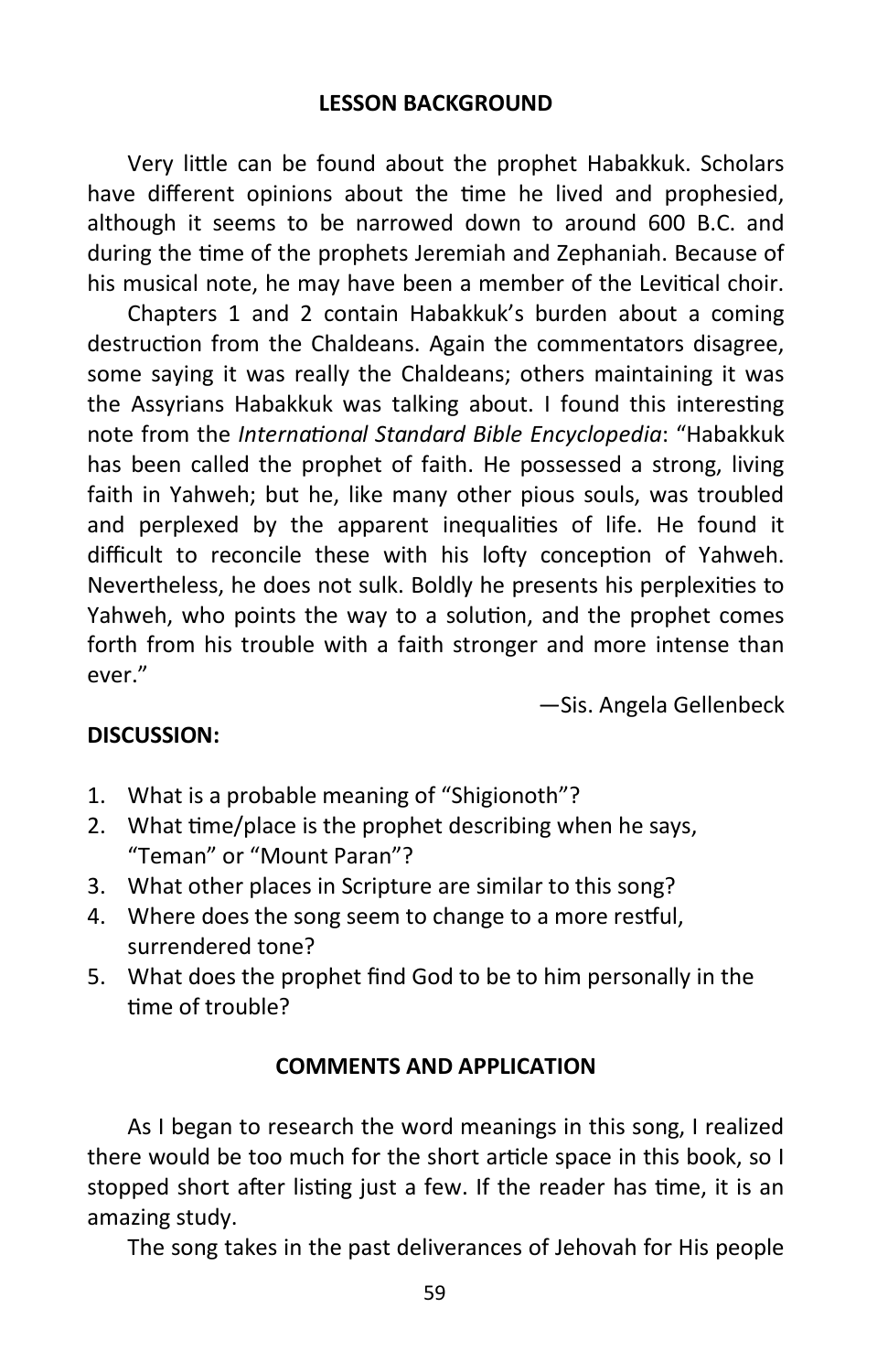and constantly points forward to the Messiah and His kingdom. What He has done at the Red Sea, at Sinai, in the conquest of Canaan, to Sennacherib and the Assyrians, to Babylon—to every other enemy you can list, whatever obstacle, mighty force, or crisis, He comes! He comes to devour, uncover, discover, wound, scatter, invade, march through.

But, just as the wild, tumultuous music of the song climaxes, there seems to be a trembling sigh, like the stirring of a gentle breeze in the stillness after a storm. The sun comes out and makes the droplets shine like diamonds on the leaves. A restful, sweet melody of surrender begins. "Although the fig tree shall not blossom...Yet, I will rejoice in the LORD, I will joy in the God of my salvation. The LORD God is my strength…"

He comes! He comes and makes my heart rest. He comes and is my strength. He comes and makes me overcome any adversity I may face.

Once again we see the golden line of deliverance. The Rock of our strength. The God of our salvation.

—Sis. Angela Gellenbeck

#### **REFLECTIONS**

Verses 17-19 stand out to me as Habakkuk is finishing up his writing. This was in a time of captivity and we see how desolate everything was. No blossoms, no figs, no fruit in the vines, no olives, no oil, no harvest to be had in the field—all hope was lost.

Let's look at what Adam Clarke had to say: "These two verses give the finest display of resignation and confidence that I have ever met with. He saw that evil was at hand, and unavoidable; he submitted to the dispensation of God, whose Spirit enabled him to paint it in all its calamitous circumstances. He knew that God was merciful and gracious. He trusted to his promise, though all appearances were against its fulfillment; for he knew that the word of Jehovah could not fail, and therefore his confidence was unshaken… 'To the chief singer on my stringed instruments.' This line...leads me to suppose that when the prophet had completed his short ode, he folded it up, with the above direction to the master singer, or leader of the choir, to be sung in the temple service."

*Dear Lord, may we as your people be able to sing this song in our*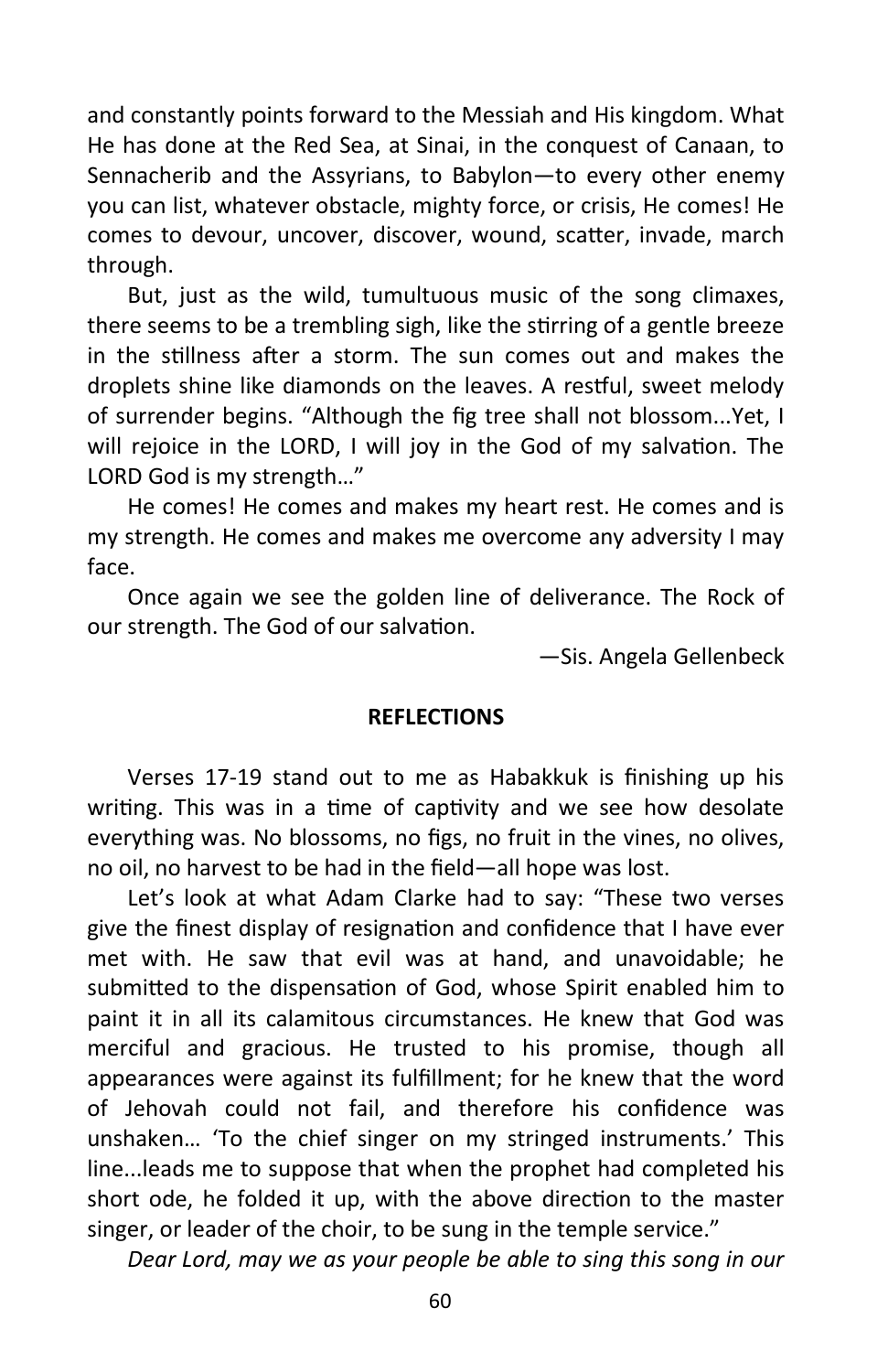*lives. Help us, when all around us is barren, dark, and empty, when there are not a lot of people to support us or encourage us, to say in our hearts, "Praise the Lord!" Help us to see—through dark troubling clouds of circumstances—your great promises and believe in spite of doubts or feelings. Dear Lord, help us to see good when evil is massed against us and have a song in our hearts when we are distressed. Lord, you have given us the feet of the deer to climb the mountains of our life. May we use them to ever go upwards (verse 19), for You are our strength!* 

The following song, written by Sis. Lynne Millis of Enid, Oklahoma, was inspired after a fall she had from an icy porch while delivering mail. She turned from the mailbox and fell to the bottom of the stairs, landing on her right knee. The pain was incredible. She was off work for one month when she woke up one day with no pain! God gave her the song—with the tune—and she said, "It has blessed me ever since!"

# *A Miracle Working God*

*He's a miracle-working God, oh, He's a miracle-working God. He's a God who loves, a God who cares, A God Who's always, always there; He turned the water into wine, Restored sight to those who were blind. I'm so glad I serve a miracle-working God!* —Bro. James Bell

## **DECEMBER 20, 2020**

# **THE SONG OF MARY (Luke 1)**

**Luke 1:46** And Mary said, My soul doth magnify the Lord,

**47** And my spirit hath rejoiced in God my Saviour.

**48** For he hath regarded the low estate of his handmaiden: for, behold, from henceforth all generations shall call me blessed.

**49** For he that is mighty hath done to me great things; and holy is his name.

**50** And his mercy is on them that fear him from generation to generation.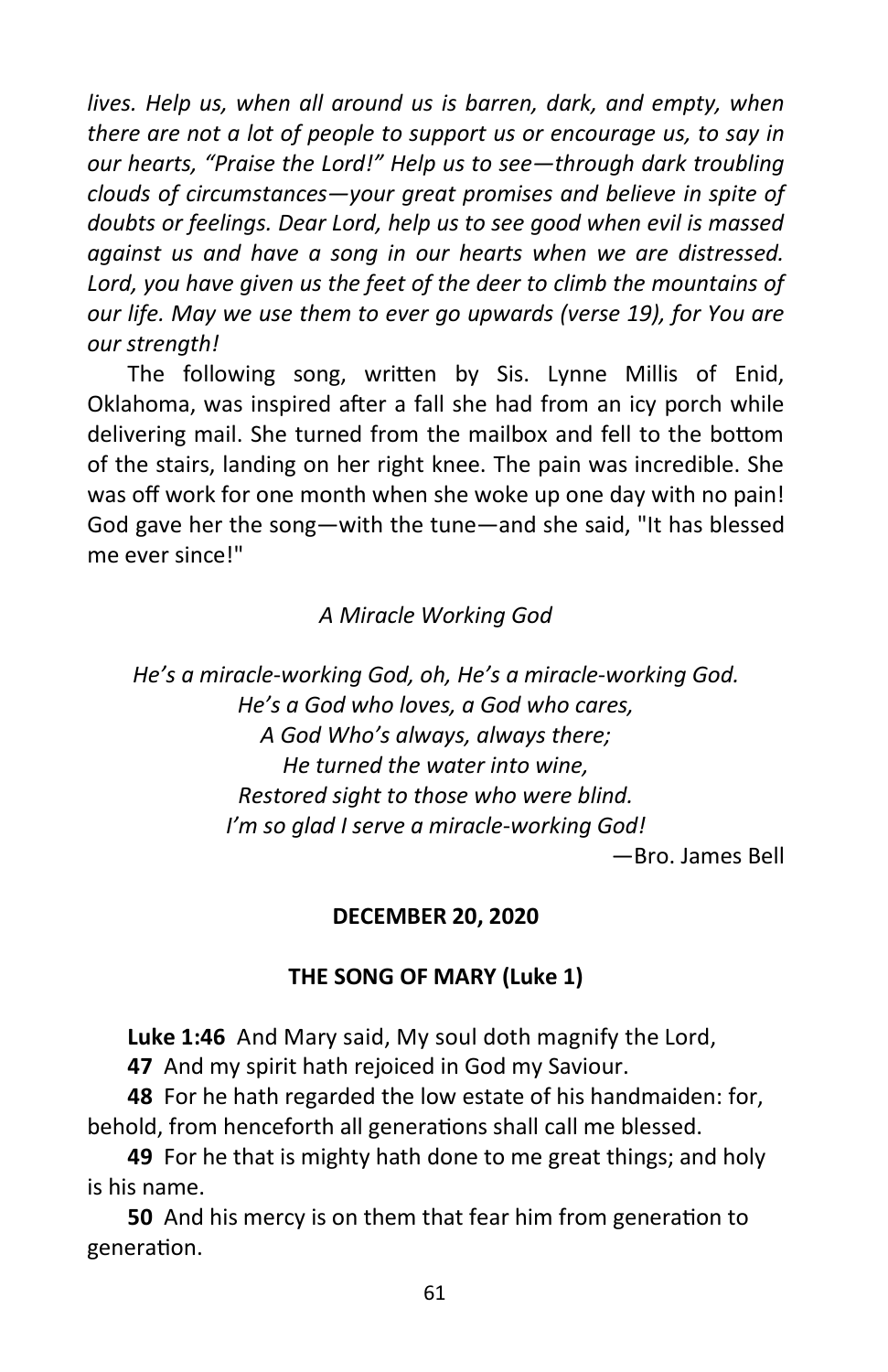**51** He hath shewed strength with his arm; he hath scattered the proud in the imagination of their hearts.

**52** He hath put down the mighty from their seats, and exalted them of low degree.

**53** He hath filled the hungry with good things; and the rich he hath sent empty away.

**54** He hath holpen his servant Israel, in remembrance of his mercy;

**55** As he spake to our fathers, to Abraham, and to his seed for ever.

**MEMORY VERSE:** For with God nothing shall be impossible. And Mary said, Behold the handmaid of the Lord; be it unto me according to thy word. **—Luke 1:37-38a**

**CENTRAL THOUGHT:** Mary, chosen by God to be the mother of His son Jesus, surrendered her life to God's will and was inspired with a sublime song of praise.

#### **WORD DEFINITIONS**

Luke 1:46 "Magnify": make or declare great; extoll; from megas (*Greek*).

Luke 1:47 "God my Saviour": Mary's joy and faith that the Messiah, of whom she was to be the mother, was her personal Savior from sin, just as He had been foretold. This was also her answer to Elizabeth's exultation that Mary's coming baby was her "Lord." Mary's statement refutes the erroneous Catholic teaching of the Immaculate Conception, or the belief that Mary was born without a sinful nature, since she voiced her faith in her son—God's son—as her Savior.

Luke 1:48 "Low estate": very similar to Hannah's prayer in I Samuel 1:11, and her song of praise in I Samuel 2:1 and 8.

Luke 1:49 "He that is mighty": Mary's carefulness to give proper honor and glory to God. "She teacheth those generations, which she had even now said should call her blessed, how to take notice of her...as one highly favoured of the Lord, one for whom God indeed had done great things, but not as one who had merited anything at God's hand, much less as one to whom we should pay a greater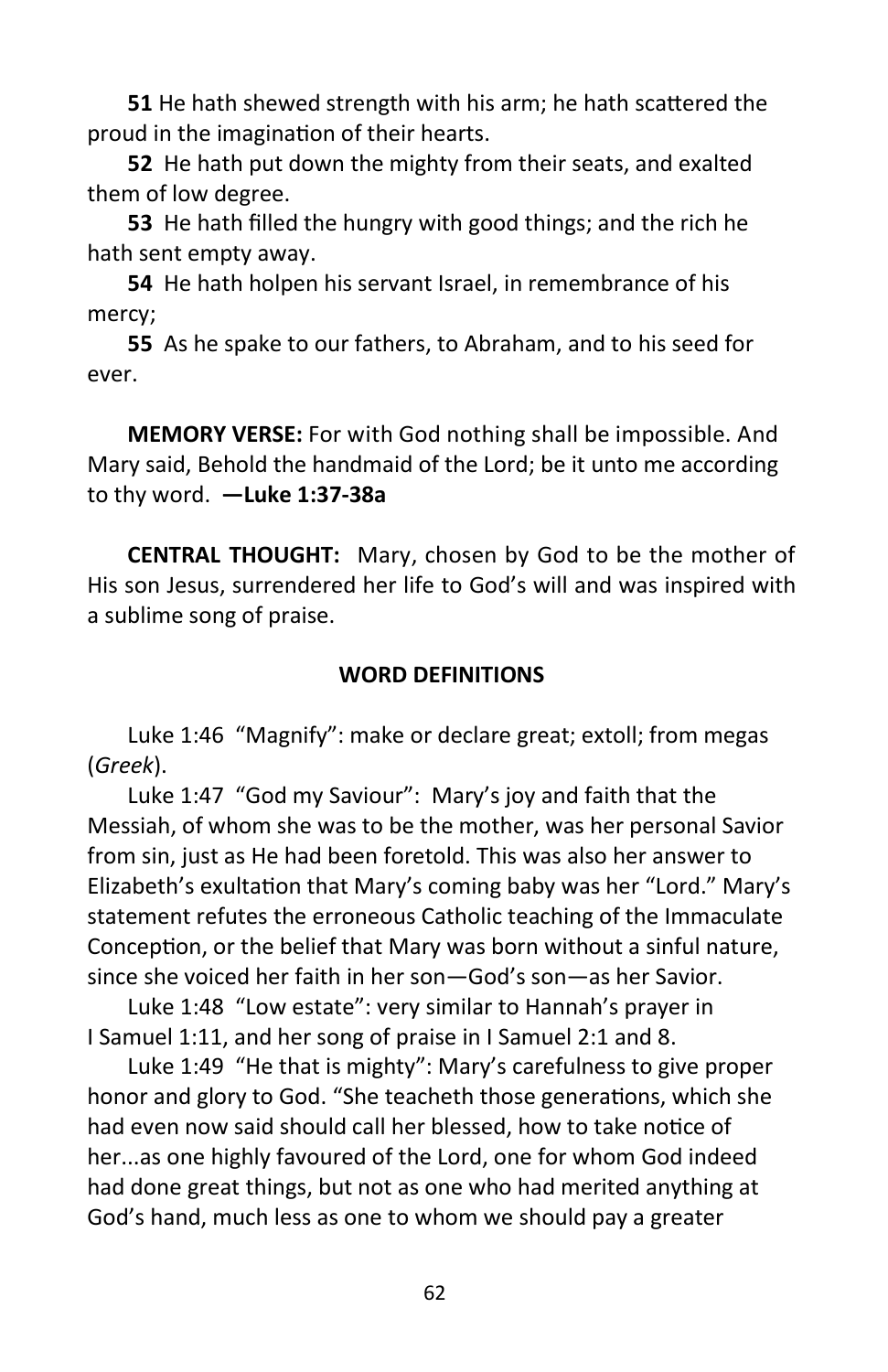devotion than to her Son, and speak to her that she should command her Son, according to the blasphemous devotion and idolatry of the papists. Mary is very careful of giving succeeding generations any occasion from her expressions for any such superstitions" (*Matthew Poole's Commentary*).

Luke 1:50 "Fear": godly reverence.

Luke 1:51-53 "He hath put down the mighty": also similar to Hannah's song.

#### **LESSON BACKGROUND**

Mary's background was lowly and obscure; she was of Nazareth of Galilee, a city of low estimation by the Jewish leaders. Her betrothed, Joseph, also from Nazareth, was a poor carpenter, but was known as a "just" man. Mary's side of the story is told in Luke chapter 1, while Joseph is introduced in Matthew 1. According to Luke, the angel, Gabriel, was sent to give Mary, a virgin, the message that God had highly favored her. At his first approach, Mary was troubled. Gabriel explained how God had chosen her to bear His son, the Messiah. Mary questioned honestly, "How shall this be?" since she was yet a virgin. Gabriel answered, "The Holy Ghost shall come upon thee, and the power of the highest shall overshadow thee: therefore also that holy thing which shall be born of thee shall be called the Son of God."

Mary afterward confided her news to Joseph, who was also troubled, until an angel visited him in a dream, giving him assurance and sharing the name of the child, His mission, and the proof of the prophecies that indeed, a virgin would bear the Savior of the world. He told Joseph not to fear to take Mary as his wife.

Mary's elderly cousin, Elizabeth, was chosen to be the mother of John, the forerunner of Jesus. After Gabriel's visit, Mary went to the hill country where Elizabeth and her husband, Zacharias, lived. When Elizabeth heard her greeting, her own child moved—"leaped"—in her womb. She was filled with the Holy Ghost and spoke loudly, "Blessed art thou among women, and blessed is the fruit of thy womb," calling Mary's baby her "Lord" and prophesying assuredly that there would be a performance of those things promised Mary by the Lord. At this, Mary also was filled with song and praise.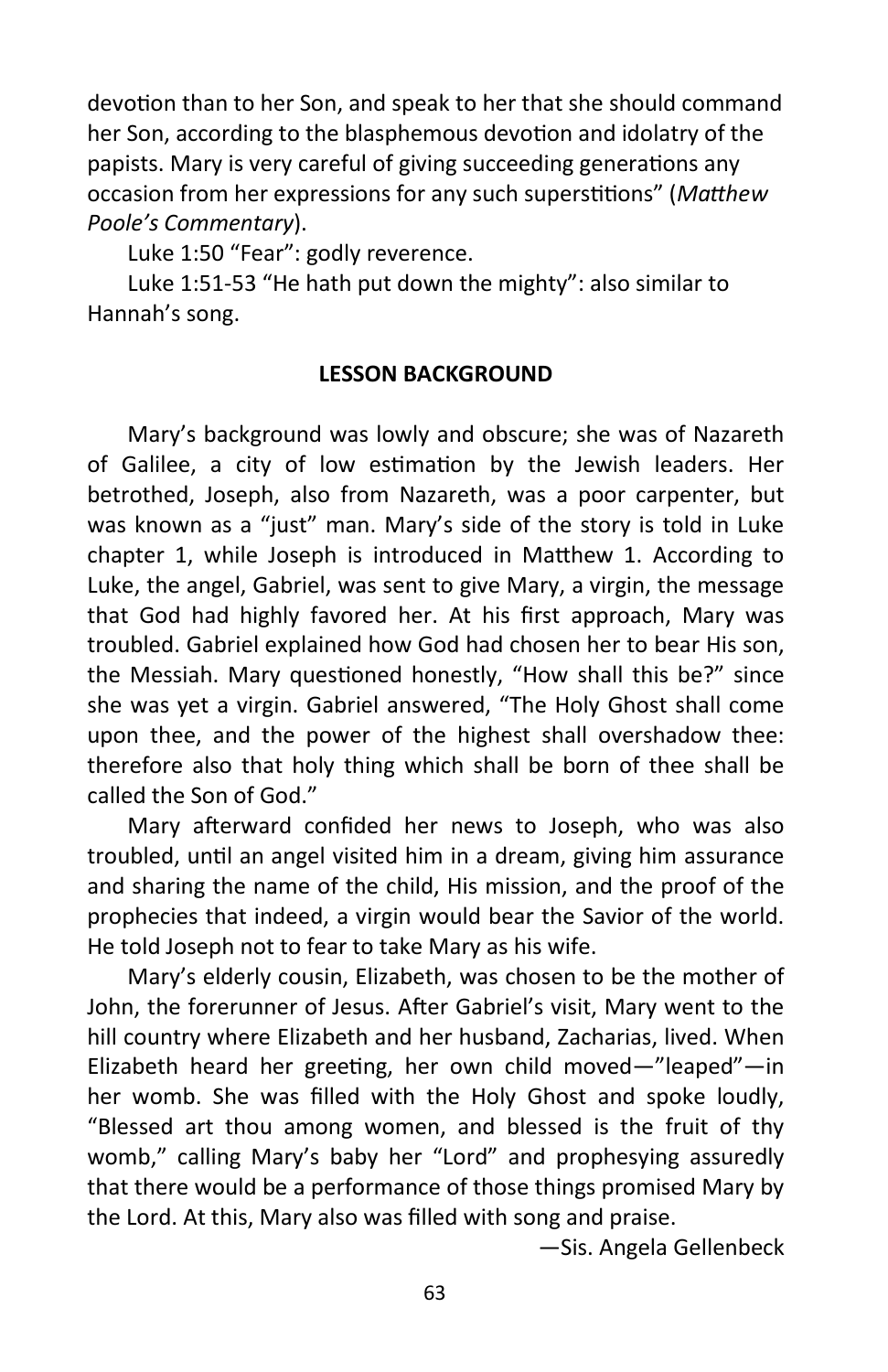# **DISCUSSION:**

- 1. Where were Joseph and Mary from? How would this fit in with Mary's description of herself as being of "low estate" and "low degree"?
- 2. Referring back to the message from Gabriel, what did he say that gave the idea that her son—and God's son—was her Savior? What similar thing did the angel say to Joseph?
- 3. When Mary spoke about the Messiah scattering the proud, putting down the mighty, and exalting those of low degree, how was that fulfilled in Jesus' life and ministry?
- 4. Mary cited the promises God had given to  $\qquad \qquad$  of his mercy and redemption.
- 5. What ancient mother's song of praise resembles Mary's? Share the similarities.

## **COMMENTS AND APPLICATION**

The inspired prophecies in the songs we have studied in this series have actually all centered on this holy child conceived in Mary's womb—the Son of the Highest; the One who would reign on the throne of David and over the house of Jacob forever—and on His kingdom that would have no end.

The angel Gabriel had announced the good news to Mary; Joseph also was given the knowledge of the coming child, with promises securely anchored in Holy Scripture: "Behold, a virgin shall be with child, and shall bring forth a son, and they shall call his name Emmanuel." Emmanuel! God with us. And to each was given the name they were to call this son: JESUS. Jehovah saves.

From the advent of this Holy Son of God, the Savior, would flow a river of inspired songs and praises like the world had never known! As the religious and secular world observes the season, the one thing that still characterizes the celebration world-wide is the music. The songs that tell about our Lord, His birth, His power, glory and deliverance still ring above the worldly revelry, the antagonism, and the unbelief.

The golden theme is deliverance from sin. The strength and power He gives over the enemy. The glory and honor He gives us, who were without strength, hungry, and pressed down in the low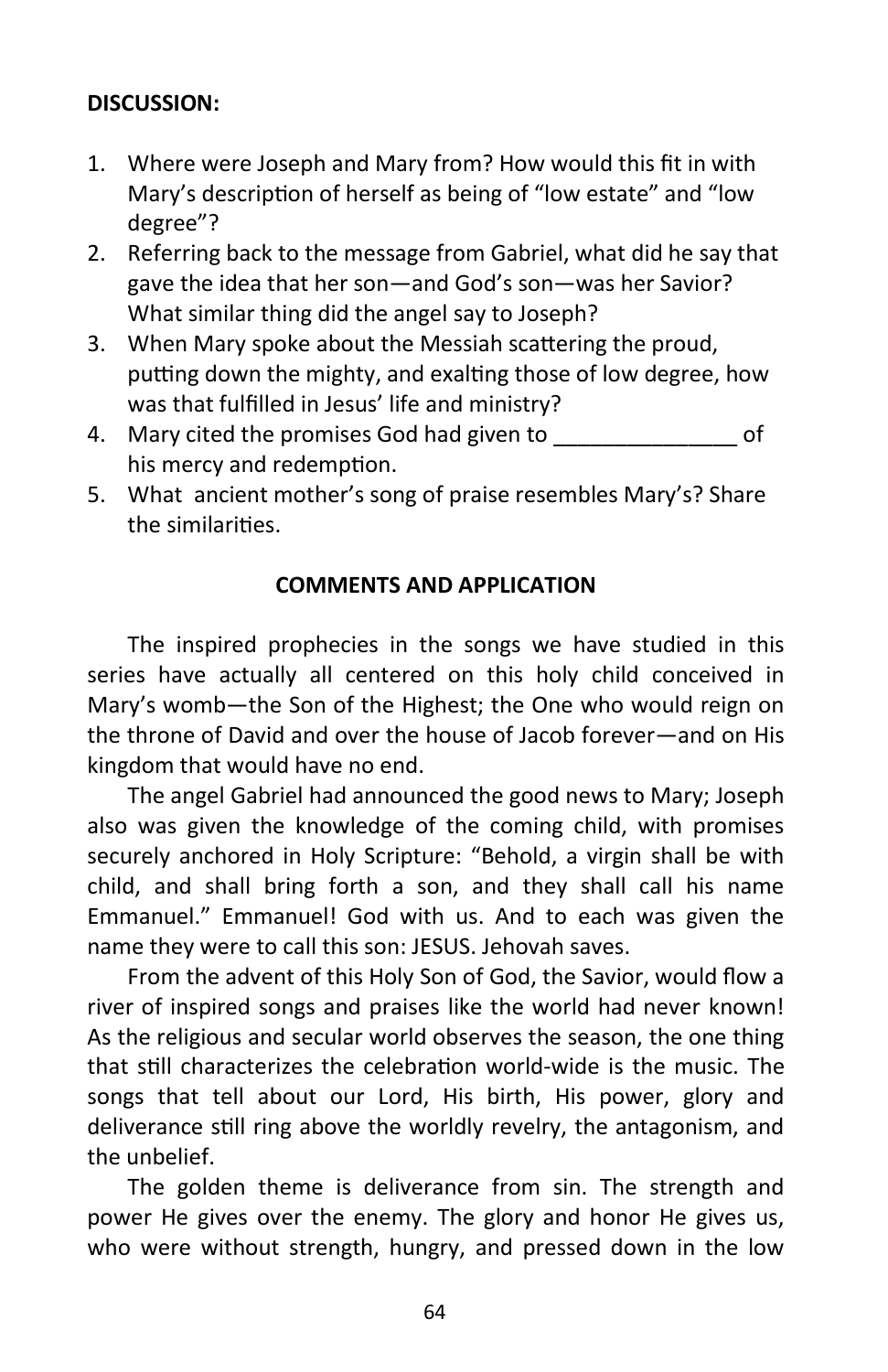degree of sin.

"Chains shall he break, for the slave is our brother, and in His name all oppression shall cease. Sweet hymns of joy in grateful chorus raise we; let all within us praise His holy name! Christ is the Lord! For ever, ever praise we, His power and glory evermore proclaim!"

—Sis. Angela Gellenbeck

#### **REFLECTIONS**

*"The people that in darkness sat A glorious light have seen; The light has shined on them who long In shades of death have been. "For unto us a child is born, To us a son is given, And on His shoulder ever rests All power on earth and heaven. "His name shall be the Prince of Peace Forevermore adored, The Wonderful, the Counselor, The great and mighty Lord. "His righteous government and power Shall over all extend; On judgment and on justice based, His reign shall have no end." —John Morison (1750 – 1798)*

 "The prophecy of Isaiah expounded in this hymn, "*The People That in Darkness Sat*," is quite astonishing. Isaiah was writing in the southern kingdom of Judah when it was being threatened by the northern kingdom of Israel. God was promising Judah that he would remove the threat and that he would punish the northern kingdom by bringing the mighty Assyrians to defeat them.

 "But even in this harsh judgment there was hope. Isaiah 9 opens with a promise to honor the region of Galilee—which was in the northern kingdom! Isaiah's readers in the south might have expected great promises to Jerusalem and Judah, but Galilee? Yet these are 'the people that walked in darkness' (Isaiah 9:2 northerners who would see the light of Christ.)

 "Jesus fulfilled this prophecy, conducting most of His public ministry around the Sea of Galilee. He was the Child born to recover David's kingdom, not physically, but spiritually."

—The Complete Book of Hymns, by William J. Petersen and Ardythe Petersen

—Selected by Bro. Harlan Sorrell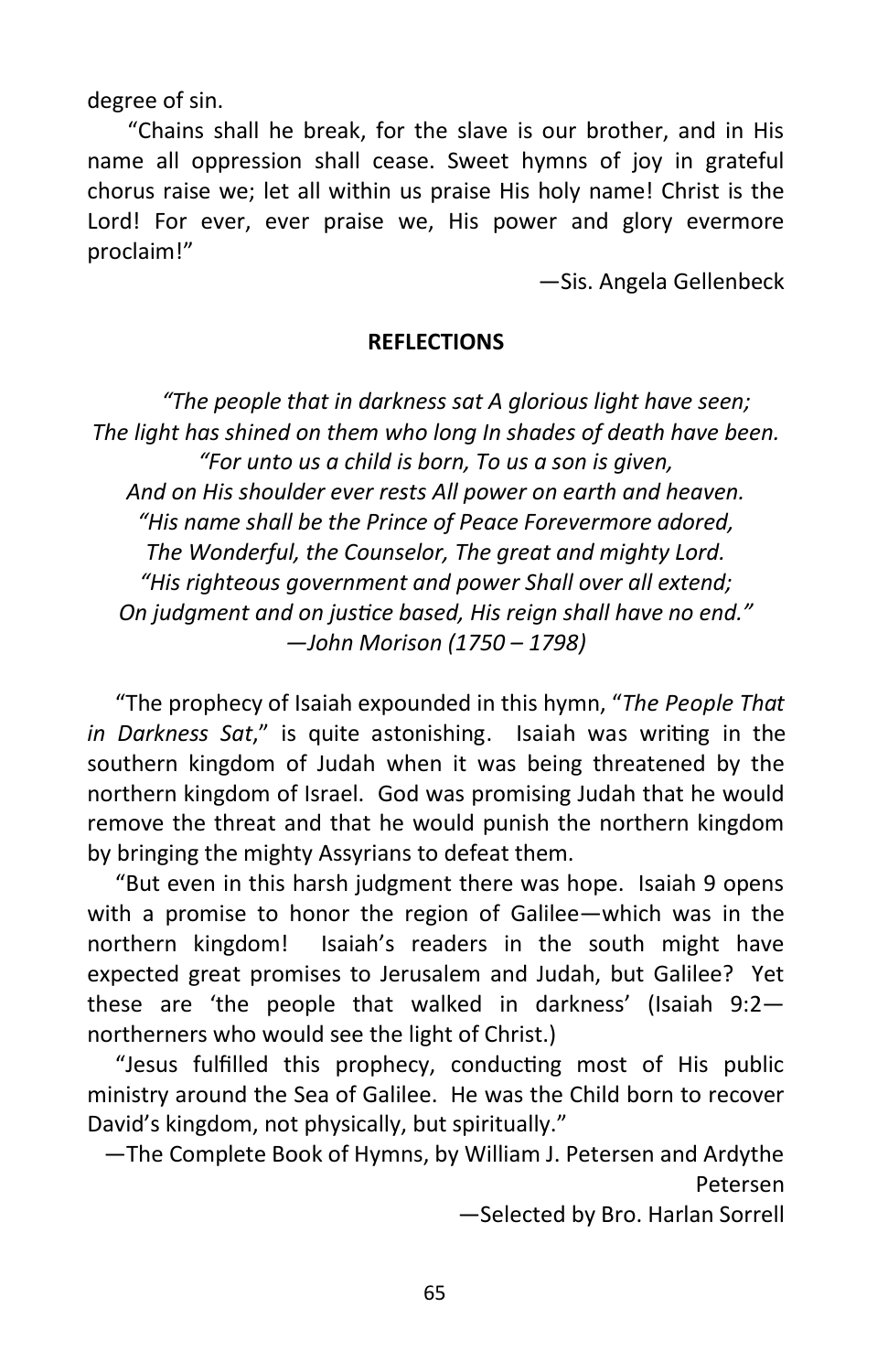# **DECEMBER 27, 2020**

## **SONGS OF THE PILGRIMS**

#### *Songs of Ascent*

**Psalm 122:1** I was glad when they said unto me, Let us go into the house of the LORD.

**2** Our feet shall stand within thy gates, O Jerusalem.

**3** Jerusalem is builded as a city that is compact together:

**4** Whither the tribes go up, the tribes of the LORD, unto the testimony of Israel, to give thanks unto the name of the LORD.

**5** For there are set thrones of judgment, the thrones of the house of David.

## *Songs in the Wilderness*

**Psalm 23:4** Yea, though I walk through the valley of the shadow of death, I will fear no evil: for thou art with me; thy rod and thy staff they comfort me.

**5** Thou preparest a table before me in the presence of mine enemies: thou anointest my head with oil; my cup runneth over.

**Song of Solomon 8:5a** Who is this that cometh up from the wilderness, leaning upon her beloved?

**Isaiah 35:1** The wilderness and the solitary place shall be glad for them; and the desert shall rejoice, and blossom as the rose.

**6** Then shall the lame man leap as an hart, and the tongue of the dumb sin: for in the wilderness shall waters break out, and streams in the desert.

**Isaiah 43:19** Behold, I will do a new thing; now it shall spring forth; shall ye now know it? I will even make a way in the wilderness, and rivers in the desert.

## *Songs in the Furnace*

**Isaiah 43:1** But now thus saith the LORD that created thee, O Jacob, and he that formed thee, O Israel, Fear not; for I have redeemed thee, I have called thee by thy name; thou art mine.

**2** When thou passest through the waters, I will be with thee: and through the rivers, they shall not overflow thee: when thou walkest through the fire, thou shalt not be burned: neither shall the flame kindle upon thee.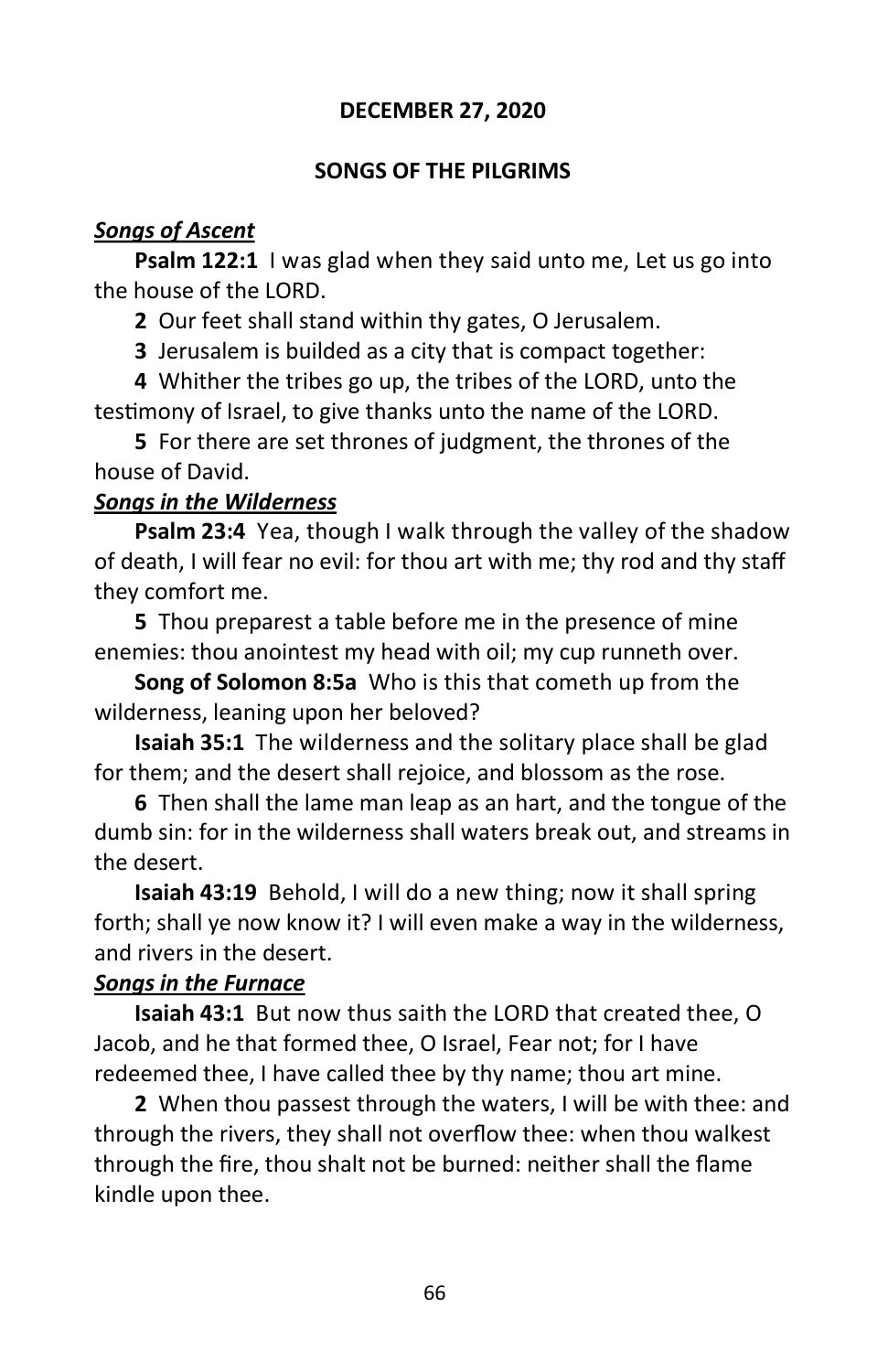## *Songs in the Prison*

**Psalm 119:46** I will speak of thy testimonies also before kings, and will not be ashamed.

**54** Thy statutes have been my songs in the house of my pilgrimage.

**55** I have remembered thy name, O LORD, in the night, and have kept thy law.

**62** At midnight I will rise to give thanks unto thee because of thy righteous judgments.

**Psalm 32:7** Thou art my hiding place; thou shalt preserve me from trouble; thou shalt compass me about with songs of deliverance. Selah.

**MEMORY VERSE:** The Lord thy God in the midst of thee is mighty; he will save, he will rejoice over thee with joy; he will rest in his love, he will joy over thee with singing. —**Zephaniah 3:17**

**CENTRAL THOUGHT:** Songs of deliverance have been the comfort and delight of the saints in times of worship, battle, sickness, prison and suffering. Even in the midst of a fiery furnace or a burning desert, the pilgrims' songs have sustained them.

## **WORD DEFINITIONS**

Psalm 122:1 "A song of degrees for David": hymns that "were sung by pilgrim bands on their way to the three great festivals of the Jewish year. The journey to Jerusalem was called a 'going up,' whether the worshipper came from north or south, east or west. All of the songs are suitable for use on such occasions. Hence, the title *Pilgrim Psalms* is preferred by many scholars" (International *Standard Bible Encyclopedia*). "Song of steps, a title given to each of these fifteen psalms, 120-134 inclusive. The probable origin of this name is the circumstance that these psalms came to be sung by the people on the ascents or goings up to Jerusalem to attend the three great festivals (Deuteronomy 16:16). They were well fitted for being sung by the way from their peculiar form, and from the sentiments they express. 'They are characterized by brevity, by a key-word, by epanaphora [i.e, repetition], and by their epigrammatic style...More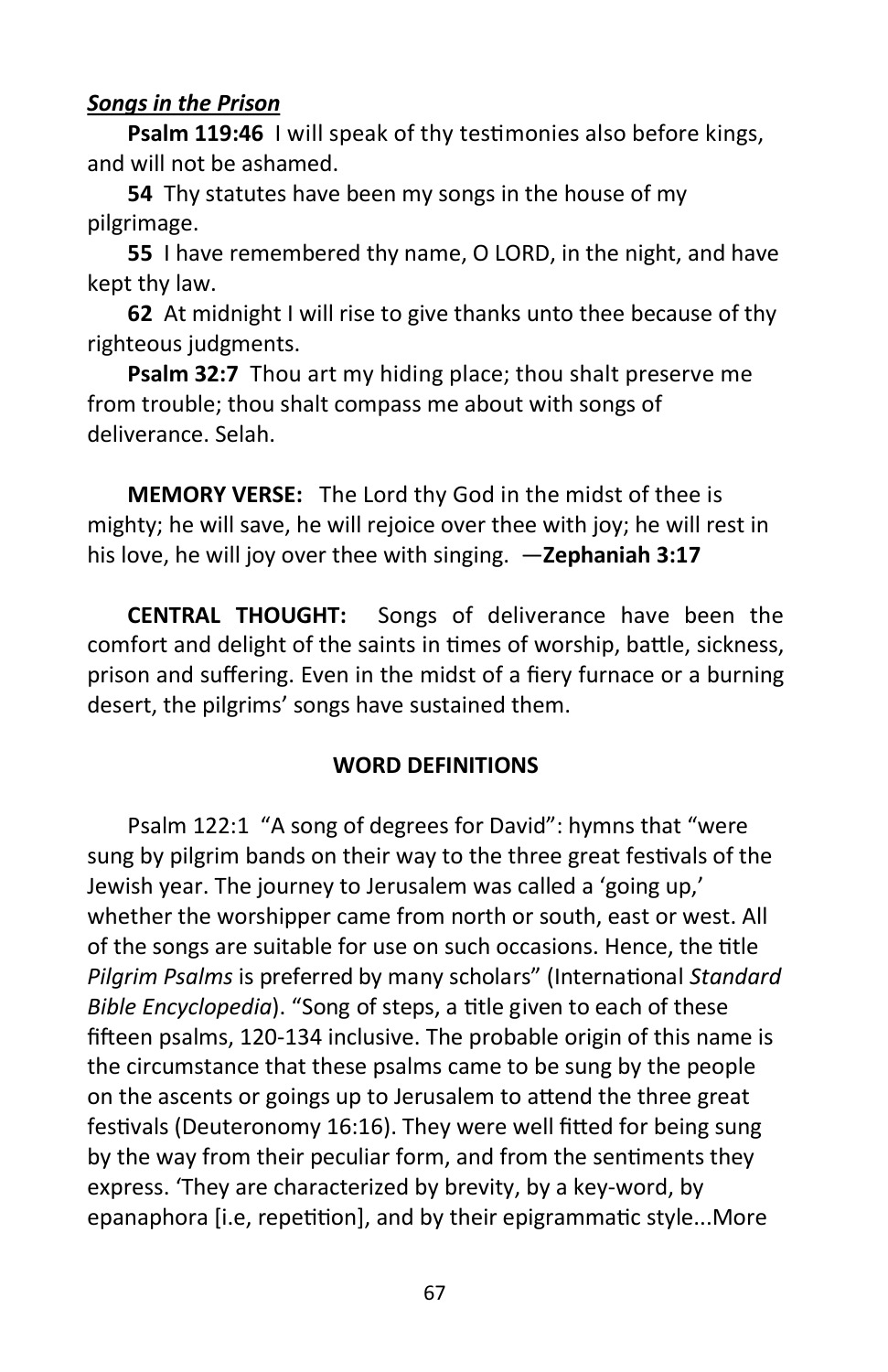than half of them are cheerful, and all of them hopeful.' They are sometimes called 'Pilgrim Songs.' Four of them were written by David, one (127) by Solomon, and the rest are anonymous" (*Easton's Bible Dictionary*).

Psalm 122:3 "Compact together": or, as suggested by one translation, "Jerusalem, the (one) built like a city, union is in it together." The ancient Jewish historian, Josephus, described the literal Jerusalem as "one and entire."

Psalm 23:4 "Shadow of death": deep shadow; death-like shadow; figurative of deep gloom, distress, or extreme danger; a dark dungeon; the pathless desert; the grave.

Psalm 119:54 "House of my pilgrimage": this present world, where I am a pilgrim and a stranger; or wherever I am forced to wander during my lifetime; in exile or banishment from my friends.

Zephaniah 3:17 "He will rest in his love": or, "He will be silent in His love;" a picture of a deep love that knows no utterance, juxtaposed with a love that breaks out into exuberant singing.

## **LESSON BACKGROUND, DISCUSSION AND COMMENTS**

There are still more "song" examples in scripture we would like to briefly cover. The first refers to the songs which were sung by the Israelites as they went up to Jerusalem to worship at the feasts which were held three times each year. I would like to share a personal intrigue. When the Queen of Sheba came to investigate what was so great about King Solomon (I Kings 10; II Chronicles 9), it was said that when she had seen all of his wisdom, and all he had built, the meat of his table, the ministry of his servants, cupbearers and attendants, and what they wore, "and his ascent by which he went up into the house of the Lord, there was no more spirit in her." In II Chronicles 5 and 7 we take note that as the Levite choir, in white robes, and the 120 priests with trumpets, sounded as one, the glory of the Lord filled the house. Assuming they assembled and sang in this glorious way while the queen visited, could that have been what carried her away? The majestic steps, the abundance of offerings and sacrifices—yes, that was impressive, but the songs-! "I was glad when they said unto me…" There was never worship like this in all the world; a glory so great the ministers could not bear to stand.

The earthly pilgrimage of God's people took them many times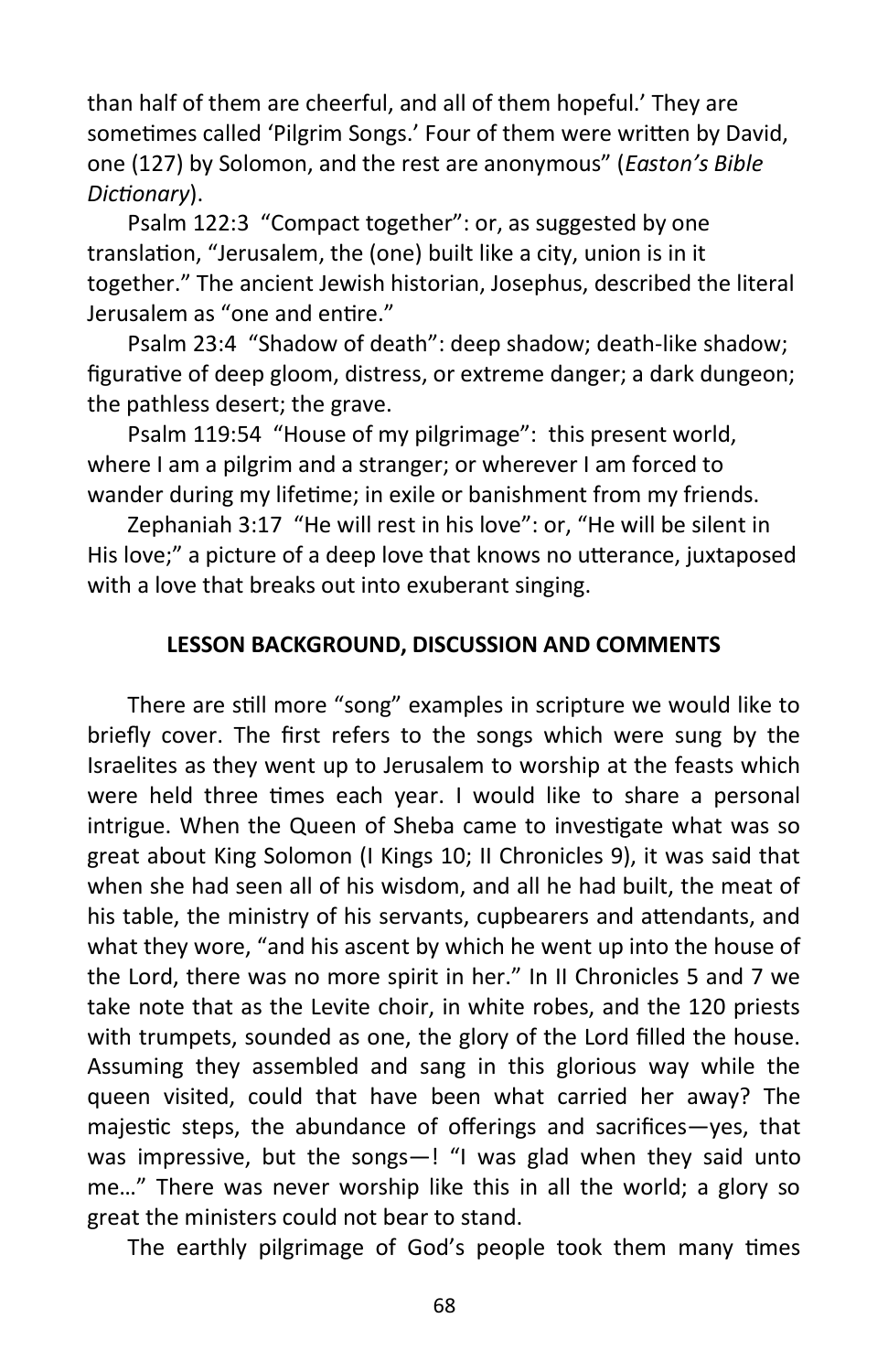through the deserts; through the wilderness places, the dark gloomy places. David's shepherd-song has carried many a pilgrim through with the comforting words, "Thou art with me. Thy rod and thy staff, they comfort me." Other scriptures are noted which refer to the valley, desert, or wilderness way. It is in the wilderness where we learn to lean on the Beloved! The presence of Christ in our desert makes it blossom; His Spirit comes to us like flowing streams in the dryness.

Indulge me in another intrigue: the pilgrims in the fiery furnace. The *Septuagint* and several other texts include this description in the 24th verse of Daniel 3: "Then Nebuchadnezzar heard them singing praise, and was astonished." An Apocryphal work, called "*The Song of the Three Children*," suggests the words they may have sung: "Oh all ye works of the Lord, bless ye the Lord: praise him, and magnify him forever." While these ideas are not included in the King James Version, I don't believe it does injustice to the scripture to apply them to this story. I have included verses from Isaiah that could also have been the songs of deliverance the three captives sang while walking in the fire with the Son of God.

Have you ever thought of what Jesus and His disciples sang before they went out of the upper room into the Garden? Some have suggested the 113th-118th Psalms. Known as the *Hallel*, these Psalms were typically sung at the Passover commemoration. Could it have been, "I will take the cup of salvation, and call upon the name of the Lord. I will pay my vows unto the LORD now in the presence of all his people. Precious in the sight of the LORD is the death of his saints." Surely, Jesus drank the full cup of salvation, and His death was very costly, very precious in God's sight, enough to pay the price of salvation for all the world!

One more. What did Paul and Silas sing in the prison at Philippi? "At midnight Paul and Silas prayed, and sang praises unto God: and the prisoners heard them" (Acts 16:25). I offer verses from Psalm 119 and Psalm 32 as a suggestion. Perhaps you can think of others.

I hope your soul has been blessed by this series of study. I know I have been richly blessed; amazed at times to the point of gasping with wonder and delight. Praise the LORD for His wonderful gift of *song!*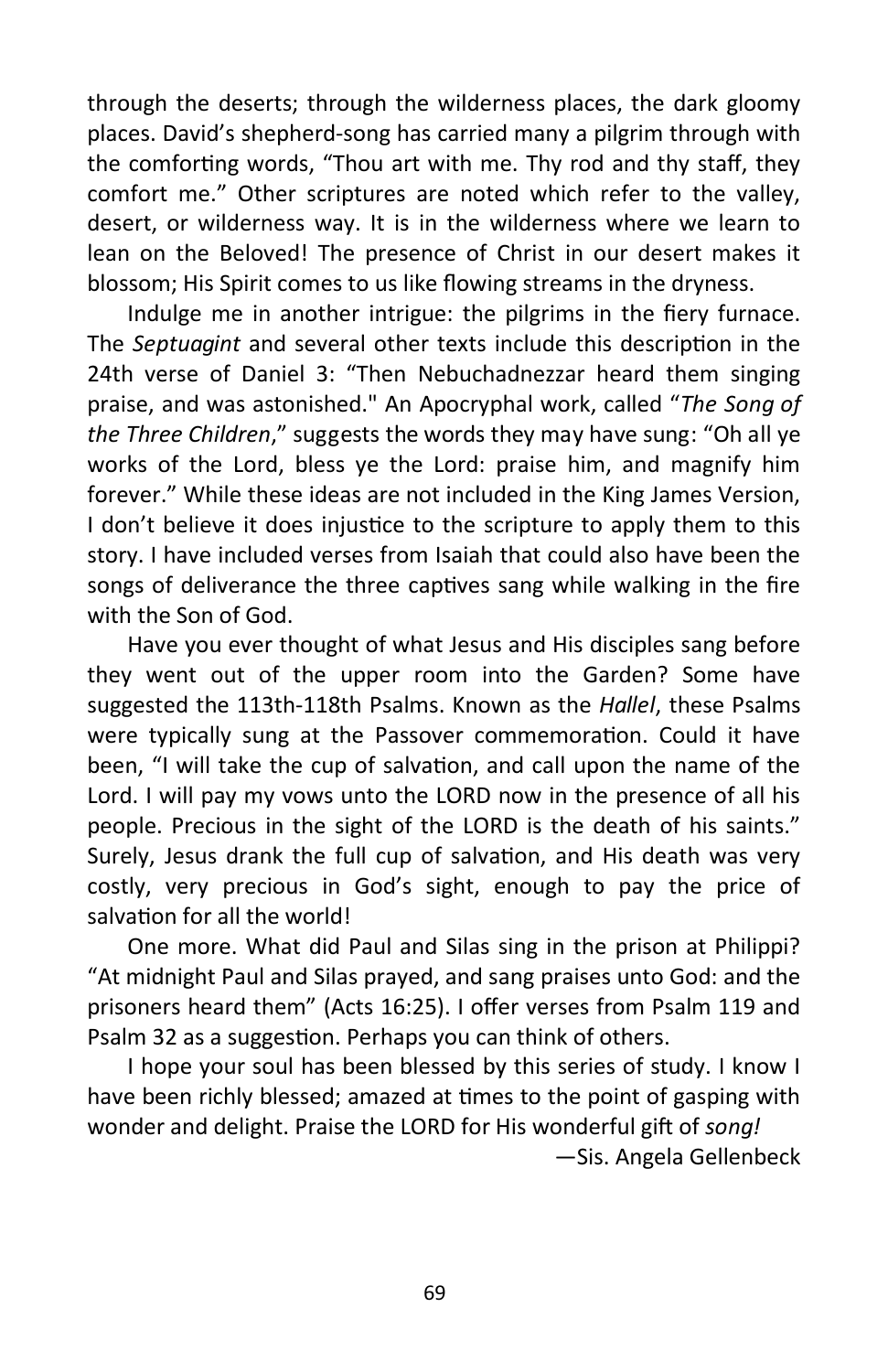#### **REFLECTIONS**

Soon after I was saved at age eleven, the Lord began to inspire me with songs. The very first one was written after a friend got saved and I observed the change in his life. After I married and was called into the ministry, the Lord would inspire songs, usually corresponding with a particular trial we were going through.

During the time my father, Bro. Leslie Busbee, was going through the long valley of sickness and death, trying to sort through the range of my emotions was overwhelming for me. Then I heard a dear sister in the Lord testify of how she took her heavy burdens and sorrows to the Lord. "Lord," she cried, "I just lay these at your feet." That simple phrase gave me encouragement and soon my longings and griefs were expressed in words:

> *"Lord, I lay my burdens at Your feet. Every care and trouble that I meet. In the past I tried to be so strong When the day was hard and when the night was long; But I heard You say, 'Come unto Me. From your heavy load you can be free. I will comfort you and give you rest so sweet, When you lay your burdens at My feet.'*

*Lord I give my life to You each day! Take my cares, I cast them all away; Carry me in Your everlasting arms so sweet, Lord, I lay my burdens at Your feet."*